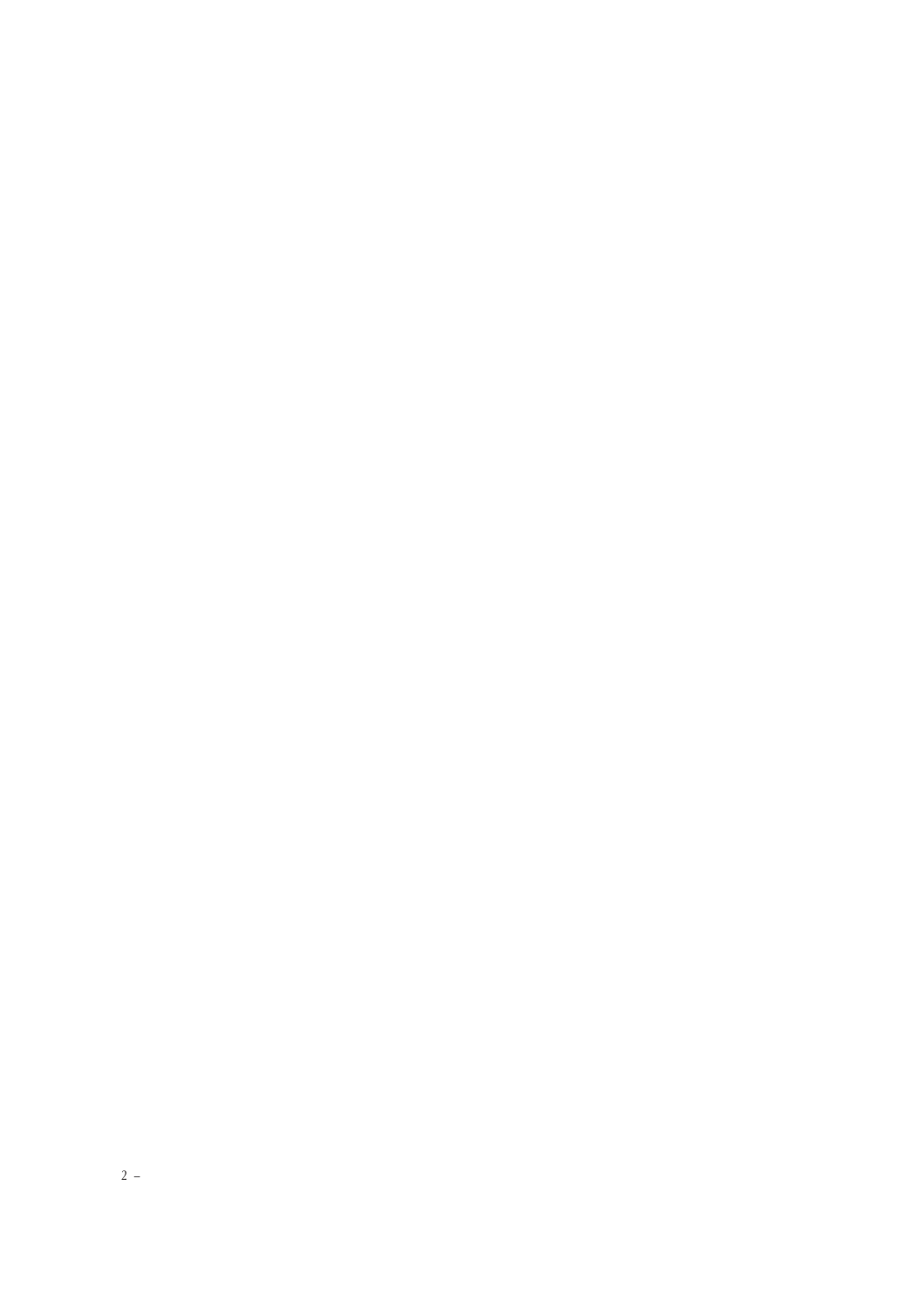## **INDEX**

|                                                        | Page           |
|--------------------------------------------------------|----------------|
| Members of the Administrative and Supervisory Bodies   | $\overline{4}$ |
|                                                        | 5              |
|                                                        | 24             |
|                                                        | 28             |
|                                                        | 30             |
|                                                        | 34             |
| Notes to the Balance Sheet and Profit and Loss Account | 36             |
|                                                        | 62             |
|                                                        | 63             |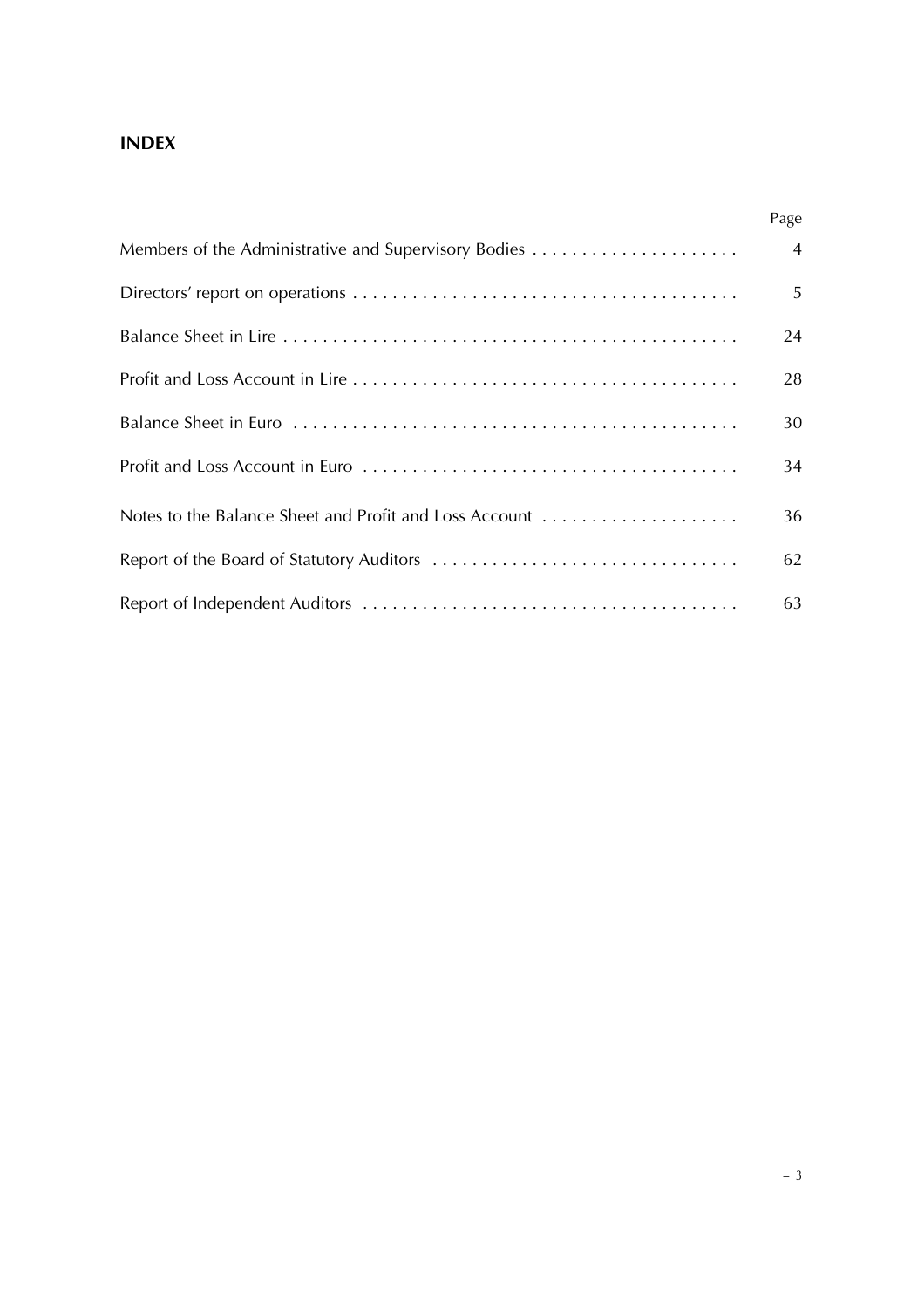## **Members of the Board of Directors**

| Chairman of the Board    | Enzo BERTONI <sup>(*)</sup>                               |
|--------------------------|-----------------------------------------------------------|
| <b>Managing Director</b> | Francesco BERTONI (*)                                     |
| <i>Directors</i>         | Gianfranco BOSSI<br>Maria Grazia BERTONI<br>Mario BERTONI |

## **Members of the Statutory Board of Auditors**

| President          | Sergio GHIDELLI                    |
|--------------------|------------------------------------|
| Auditors           | Danilo ANCESCHI<br>Marco MONTESANO |
| Alternate Auditors | Giuseppe COLLOT                    |

**Auditors**

Arthur Andersen S.p.A.

Luca SAVOIA

(\*) Comments on the exercise of powers: powers of ordinary and extraordinary administration, except for the ones that the law or the company by-laws reserve to the board of directors.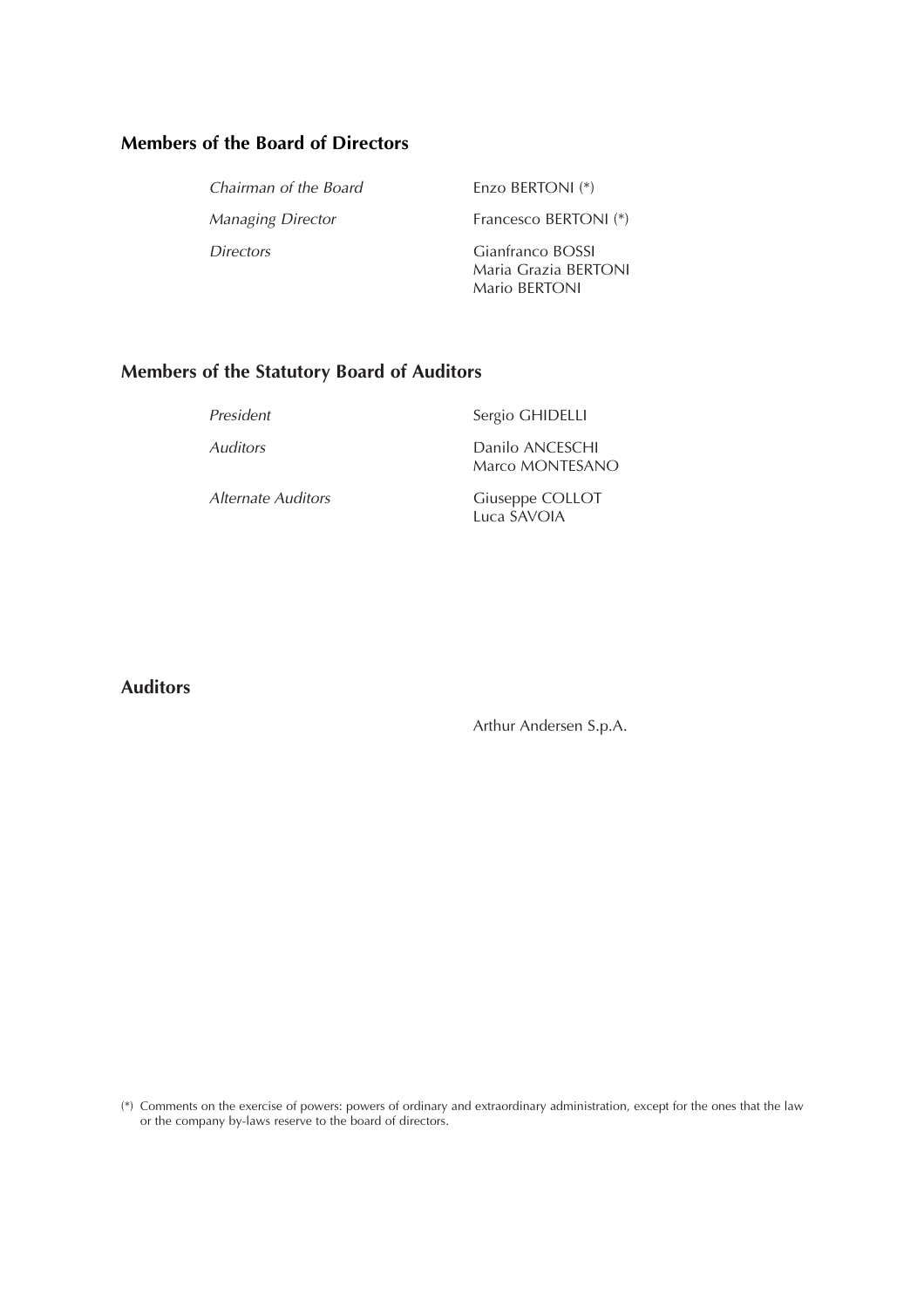### **FINANCIAL STATEMENTS FOR THE YEAR ENDED 31 DECEMBER 1998 DIRECTORS' REPORT ON OPERATIONS**

Shareholders,

The financial statements for the year ended 31 December 1998 are submitted for your review. The key figures are as follows:

- total revenues, Lire 270.7 billion;
- net sales of stockings, Lire 231.6 billion;
- depreciation and amortisation, Lire 14.3 billion, of which Lire 3.5 billion is accelerated depreciation;
- operating profit prior to financial charges and income taxes, Lire 19 billion (8.2% of net sales);
- pre-tax profit, Lire 8.1 billion;
- income taxes, Lire 5.1 billion;
- net profit, Lire 3 billion.

The financial statements are expressed in lire, but an attachment provides a conversion into euros of the balance sheet and statement of income.

#### **1. Comparison with the prior year**

The following observations on the statement of income all refer to reclassified net sales of stockings and not to total revenues for statutory purposes.

The following changes have taken place compared with last year:

- net sales of stockings decreased from Lire 256.5 billion to Lire 231.6 billion (-9.7%);
- depreciation and amortisation rose from Lire 10.9 to 14.3 billion; within that total, accelerated depreciation increased from Lire 2.1 to 3.5 billion;
- the operating profit fell from Lire 41.2 to 19 billion, and from 16.1% to 8.2% of net sales;
- the after-tax profit dropped from Lire 24 to 3 billion, although we remind readers that the net profit in 1997 enjoyed tax breaks in relation to the company's Stock Exchange listing.

#### **2. Performance over the past five years**

A summary of the key financial indicators for the years 1994-98 is set out below (stated in lire):

| Year | Revenues<br>statutory<br>purposes | Net sales of<br>stockings | <i><b>Operating</b></i><br>profit | Amortization   | Free cash<br>flow prior<br>to dividends | Profit after<br>tax |
|------|-----------------------------------|---------------------------|-----------------------------------|----------------|-----------------------------------------|---------------------|
| 1994 | 130.6 billion                     | 120.8 billion             | $10,424$ million                  | 3,535 million  | $12,164$ million                        | 201 million         |
| 1995 | 191.3 billion                     | 169.2 billion             | 29.836 million                    | 4.294 million  | 16.940 million                          | 2,118 million       |
| 1996 | 231.5 billion                     | 202.3 billion             | 32,655 million                    | 6,944 million  | 22,514 million                          | 9,957 million       |
| 1997 | 328.6 billion                     | 256.5 billion             | 41,181 million                    | 10.870 million | 39,115 million                          | 24,022 million      |
| 1998 | 270.7 billion                     | 231.6 billion             | $19.013$ million                  | 14.266 million | 18,851 million                          | 3,032 million       |

#### **3. Sales in 1998**

The company's results for 1998 should be seen in the context of a shrinking market in Italy and abroad. Conditions were especially poor in Russia, which used to be our primary market outside Italy. The Italian hosiery market suffered a decline in quantity of 4.5% (according to Nielsen), while the European market lost 10% (source: Moda Industria/Eurocolor).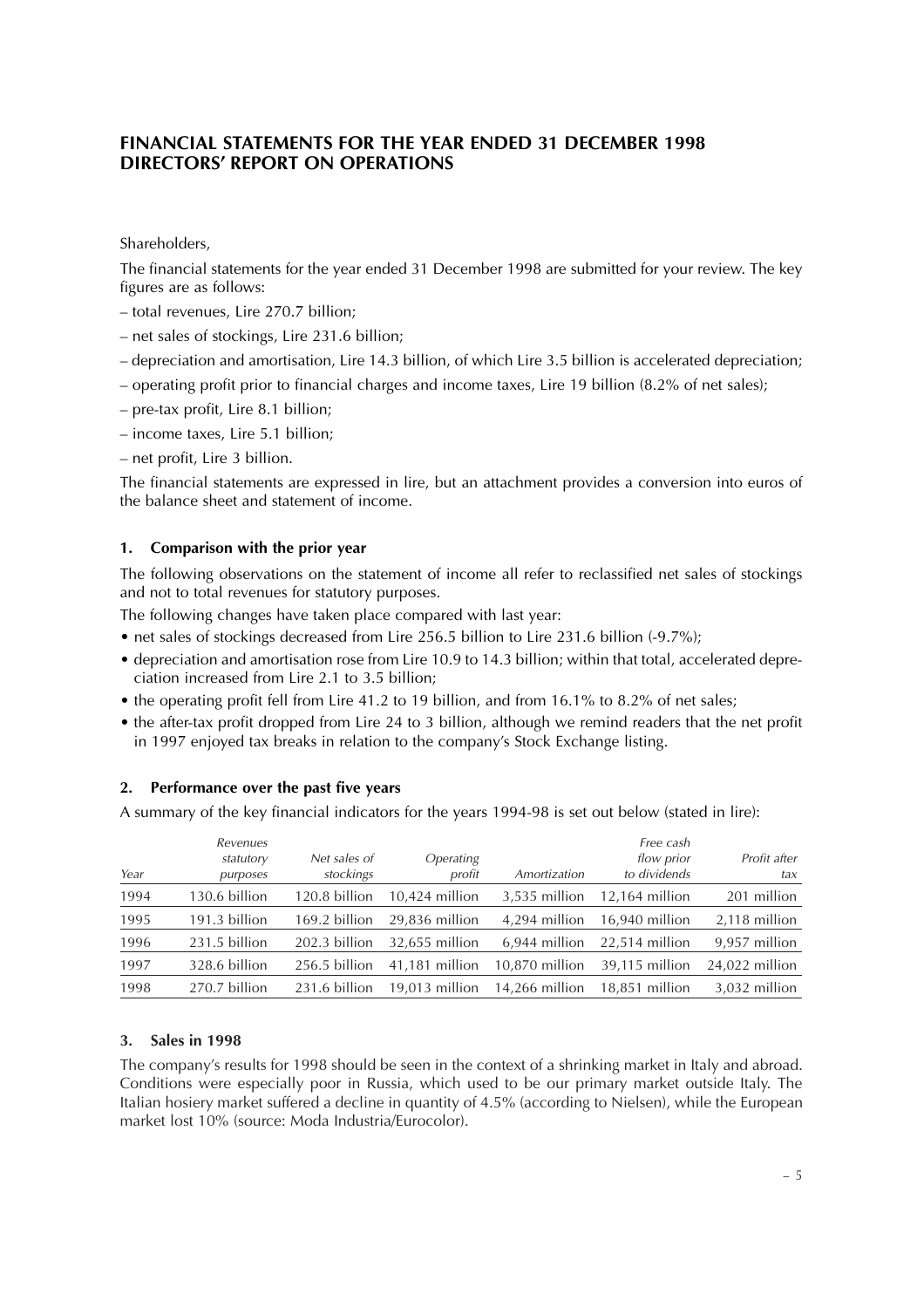Due to the economic and financial crisis in Russia, that country's market shrank drastically starting in the month of August. The effects on CSP International's sales can be quantified as follows:

- over the last few months of the year there was a swift decline in exports to Russia, which accounted for 12% of turnover in 1997;
- there was also a significant decrease in "parallel sales" from the wholesale channel to Russia; this traffic cannot be quantified precisely like direct export sales, but it is probably worth much the same amount. We can estimate, therefore, that in 1997 the Russian market accounted for no less than 20% of CSP International's overall sales.

Exports by CSP International to Russia in 1998 can be distinguished as follows:

• from January to August, before the crisis came to a head, exports amounted to Lire 24.4 billion - up 56% on the same period in '97;

• from September to December, exports fell from Lire 14.5 billion in 1997 to Lire 2.9 billion in 1998. Net sales in Italy decreased by around Lire 21 billion on 1997 (-13.6%), due in good part to Sanpellegrino's retreat in the wholesale channel, which suffered from the shrinkage of parallel sales to Russia, and to the discontinuation of the Sanpellegrino Hi-Fi collection which was no longer deemed strategic. Figures were up, however, for Sanpellegrino's sale to the large-scale retail channel (+2.6%) and for sales by Oroblù  $(+2.9\%)$  and Star Way  $(+35.3\%).$ 

#### **4. Profitability in 1998**

Main factors penalising operating margin in 1998 were:

• the 6% decline in quantity, from 8.2 million dozen in 1997 to 7.7 million dozen in 1998;

• the decrease in the average net price per dozen, which fell 4.2% from Lire 31,200 to Lire 29,900. This was caused by the shift in the product mix toward low-priced low-margin articles, which was not sufficiently offset by the rise in high-price articles;

- the drastic reduction in inventories, from 3.8 to 2.8 million dozen in the second half of the year; this is good news from the financial viewpoint but was achieved through the less than optimal use of our plant and machinery;
- the temporary diseconomies generated by the reorganisation of the production cycle, as part of current investment plans;
- the higher incidence of advertising costs due to lower sales compared with budget.

Some of these factors are contingent in nature, and should therefore not recur. Others, however, require corrective action. The steps we are taking to regain profitability are described at the end of this report in the section "prospects for 1999".

#### **5. Analysis of the main captions in the statement of income**

A more detailed analysis and comparison of the main balances is given in the notes to the reclassified financial statements. The key figures are commented on below and refer to net sales of stockings.

- Cost of sales came to 67.9% of net sales versus 63.2% in 1997. The main reasons for the increase were described under point 4 above.
- Advertising expenses went from 9.2% to 10.9% of net sales, since the budgeted investment was maintained but the sales figure went down.
- Selling, general and administrative costs rose by a point and a half, from 11.5% to 13.0%, due to the reduction in sales.
- Because of the higher incidence of cost of goods and advertising, general and administrative costs, the operating margin fell from 16.1% to 8.2% of net sales.
- Financial charges increased from 2.1% in 1997 to 2.4% of net sales in 1998.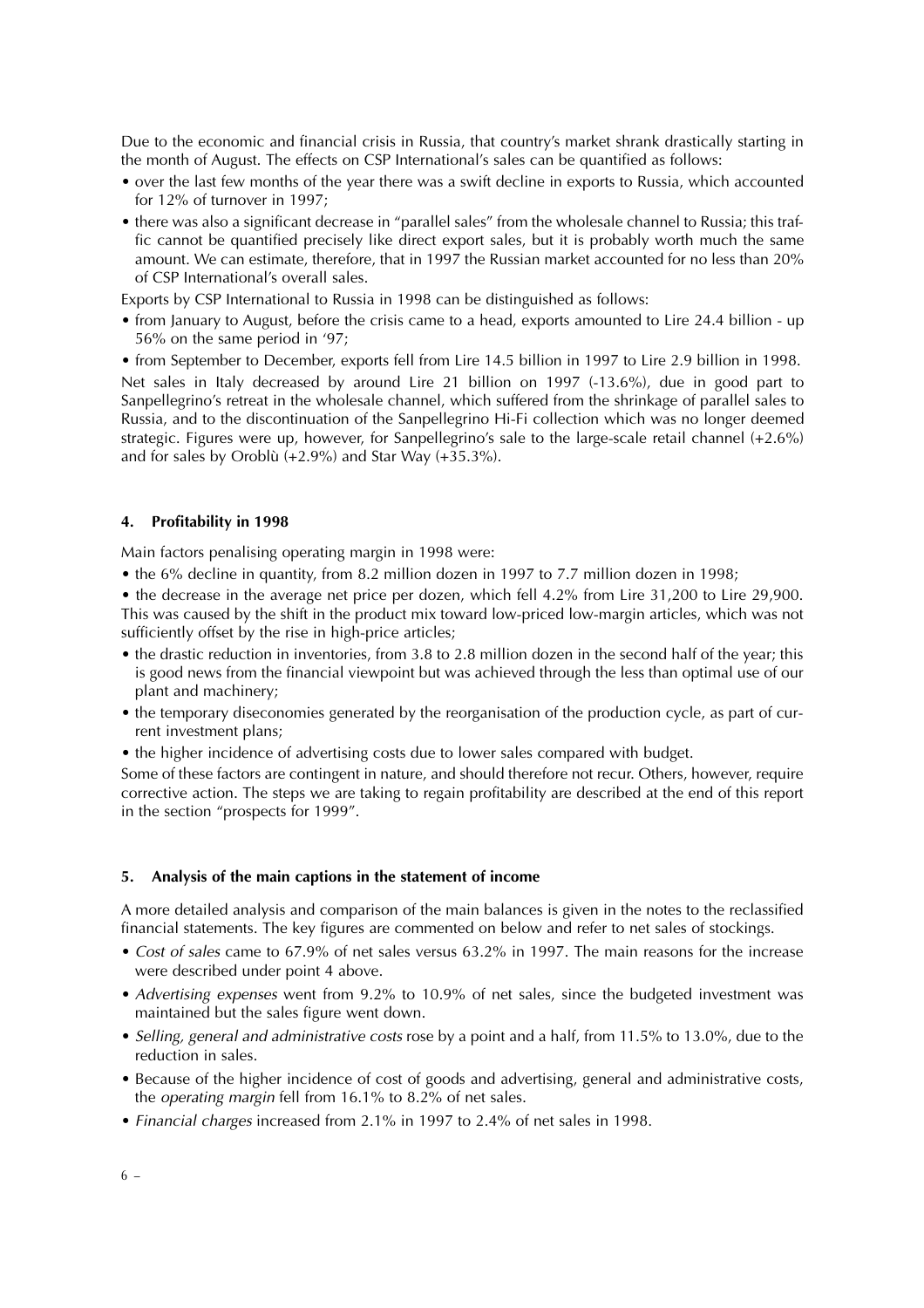#### **6. Analysis of the main captions in the balance sheet**

As in with the statement of income, a more detailed analysis and comparison of the items in the balance sheet is given in the notes to the reclassified financial statements. The main changes between the balance sheets at 31 December 1997 and 1998 are as follows:

- Trade receivables fell from Lire 119.0 to 101.5 billion.
- Trade payables were practically halved, from Lire 125.2 to 69.4 billion, due to scaled-back production and the decrease in inventories.
- Inventories were intentionally reduced from Lire 84.9 to 68.9 billion, in order to limit the need for working capital.
- Tangible fixed assets, net of depreciation, rose from Lire 49.8 to 71.6 billion as a result of technical and production investments made during the year.
- Net bank debt increased from Lire 32.6 to 88.5 billion, of which about half is long-term and about a quarter consists of advances on bank collection orders.
- Operating working capital increased as shown in the table:

| Operating working capital   | 1996         | 1997          | 1998          |
|-----------------------------|--------------|---------------|---------------|
| Trade and other receivables | 83.5 billion | 121.8 billion | 110.9 billion |
| + Inventories               | 43.9 billion | 84.9 billion  | 68.9 billion  |
| - Trade and other payables  | 84.3 billion | 132.0 billion | 73.6 billion  |
| $=$ Working capital         | 43.1 billion | 74.7 billion  | 106.2 billion |
| Percentage of sales         | 21.3%        | 29.1%         | 45.8%         |

#### **7. Production, sales and inventories**

In order to understand the company's results better, it is useful to explain production, sales and inventory figures as shown in the following table.

|                                           | 1996  | 1997  | 1998  |
|-------------------------------------------|-------|-------|-------|
| <b>Production</b>                         |       |       |       |
| $\bullet$ '000 dozen                      | 6,635 | 9,990 | 7,181 |
| Net sales of stockings                    |       |       |       |
| $\bullet$ '000 dozen                      | 6,323 | 8,215 | 7,746 |
| $\bullet$ '000 lire/dz                    | 32.0  | 31.2  | 29.9  |
| • billions of lire (net of all discounts) | 202.3 | 256.5 | 231.6 |
| <b>Inventories</b>                        |       |       |       |
| • n '000 dozen (total)                    | 2,127 | 3,530 | 2,830 |
| Of which:                                 |       |       |       |
| • n '000 dozen finished goods             | 937   | 1,682 | 1,562 |

The figures in the above table have the following logic:

- in a year of "normal" growth (1996), production was slightly higher than sales;
- in a year of "exceptional growth" (1997), production was significantly higher than sales, in order to support the upward trend;
- in a year of market crisis (1998), production was lower than sales, in order to reduce inventories accordingly.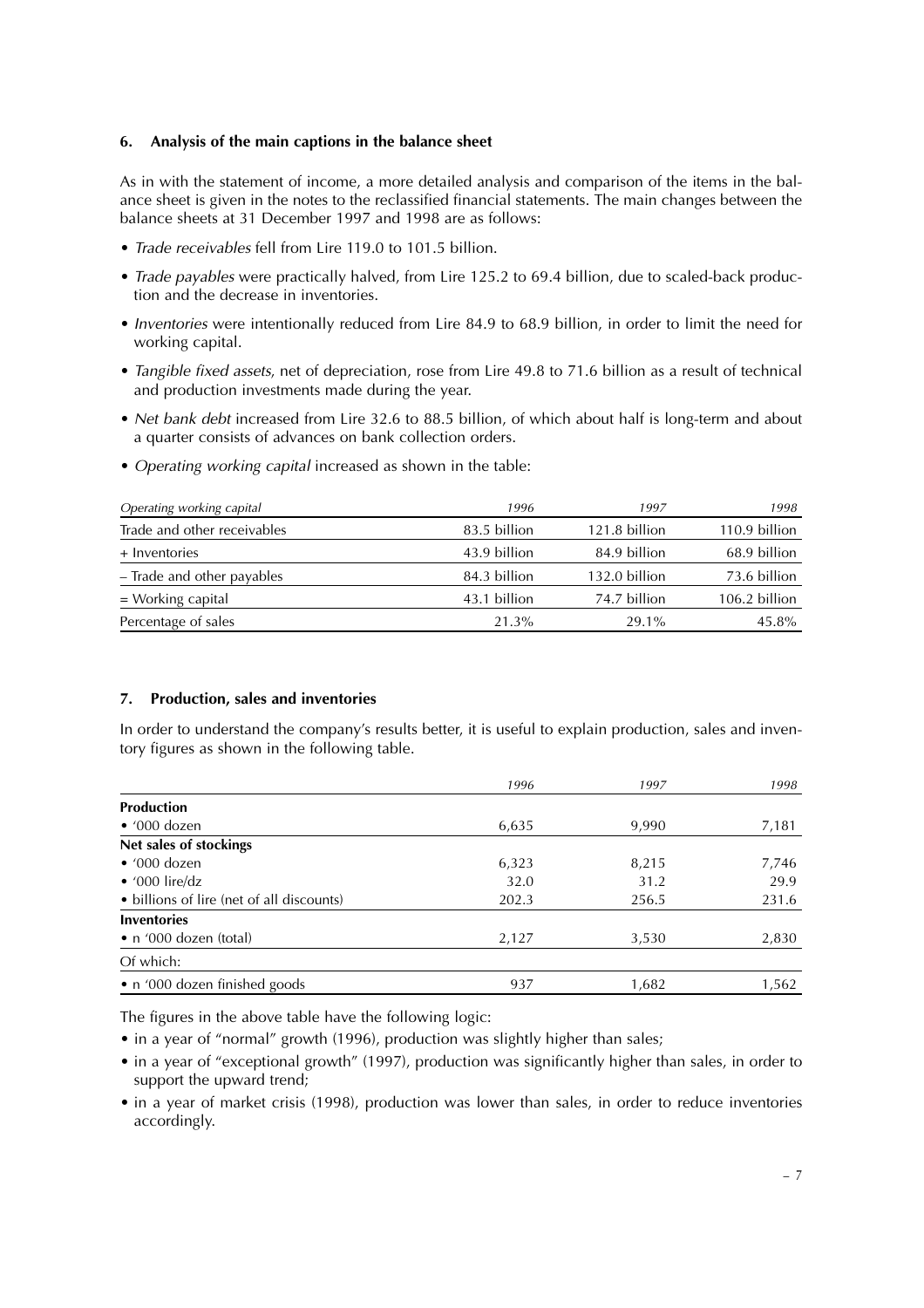#### **8. The market situation**

According to statistics from the Istituto Sita/Nielsen for 1992-97 and the new Nielsen Hosiery Consumer Index for 1998, the Italian market has been showing a downward trend in consumption in quantity since the start of the decade:

| 1992 |           | - 6.2% compared with previous year |  |
|------|-----------|------------------------------------|--|
| 1993 | $-10.7\%$ | $\prime\prime$                     |  |
| 1994 | $-3.0\%$  | $\boldsymbol{\mu}$                 |  |
| 1995 | $-2.0\%$  | $\boldsymbol{\mu}$                 |  |
| 1996 | $+$ 0.4%  | $\boldsymbol{\mu}$                 |  |
| 1997 | $-8.3\%$  | $\prime\prime$                     |  |
| 1998 | $-4.5\%$  | $\boldsymbol{\mu}$                 |  |

Assuming the market in 1991 to be 100, consumption in 1998 was equal to 70, due to the accumulated decline in consumption in the intervening years.

The figures provided so far refer to Italy. As for the other European countries, the trend towards a reduction in consumption has been even more accentuated than in Italy. This is illustrated by the statistics collected by Moda Industria, a trade association. If consumption volume at the start of the decade was equal to 100, by 1998 it had fallen as follows:

- USA to about 70;
- Europe to about 60;
- Japan to less than 50.

It should be noted that despite this downward trend, the company's production has still increased over the last five years, from 49.1 million pairs in 1993 to 86.1 million pairs in 1998.

#### **9. CSP International's market share in Italy**

Below is CSP International's share of the Italian market, where there are about 300 different manufacturers. The figures are provided by Sita Nielsen for the period 1992-97 and by the Nielsen Hosiery Consumer Index as from 1997. For the year of overlap we have used both sources, for the sake of consistent comparison.

| Year         | Market share in quantity | Market share in value | Premium price |
|--------------|--------------------------|-----------------------|---------------|
| 1992         | $5.2\%$                  | $5.7\%$               | $+9.6%$       |
| 1993         | $6.5\%$                  | $8.0\%$               | $+23.1%$      |
| 1994         | $7.3\%$                  | $9.0\%$               | $+23.3%$      |
| 1995         | $8.1\%$                  | $10.0\%$              | $+23.5%$      |
| 1996         | $8.7\%$                  | 11.1%                 | $+27.6%$      |
| 1997 Sita    | $9.8\%$                  | 12.3%                 | $+25.5%$      |
| 1997 Nielsen | $9.9\%$                  | 12.4%                 | $+24.5%$      |
| 1998         | $10.1\%$                 | 12.1%                 | $+19.8%$      |

In 1998 we confirmed our price differential (or "premium price") with respect to the competition, although it was less marked than in previous years. This is because of the increase in low priced products in CSP International's sales mix, as cited earlier. In any case, consumers are still willing to pay higher prices for our products because of their better quality and performance.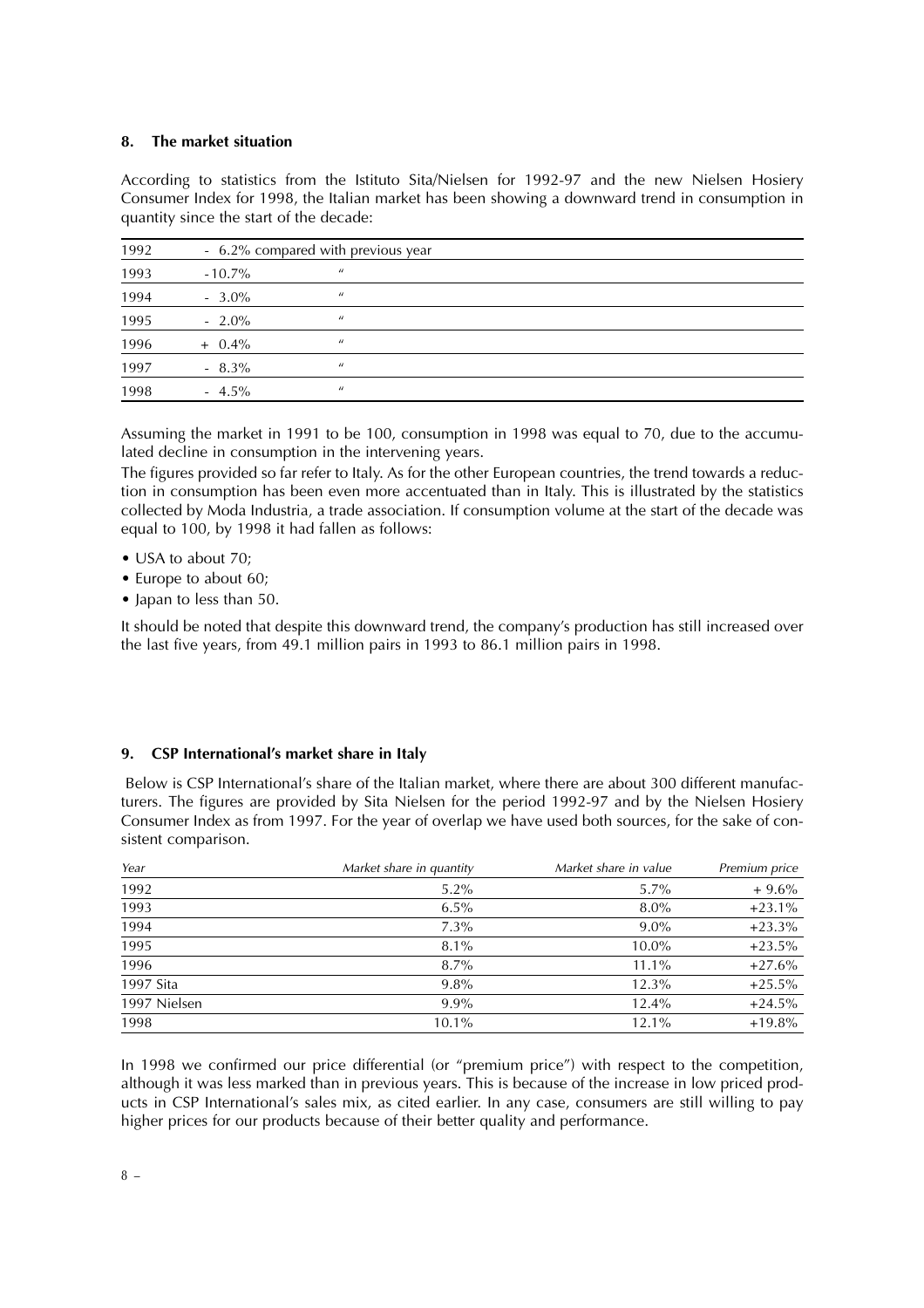#### **10. CSP International's activities abroad**

CSP International operates in 55 countries other than Italy:

- for more than a decade in all Western European countries;
- since 1993 in the main Eastern European countries;
- since 1995 in some major countries outside Europe.

Our brands are sold by all the best European department stores, and by 25 non-European chains. The following table shows foreign sales growth for the past several years (expressed in Lire):

| Year                | Foreign sales |  |
|---------------------|---------------|--|
| 1993                | 30 billion    |  |
| 1994                | 40 billion    |  |
| 1995                | 63 billion    |  |
|                     | 89 billion    |  |
| $\frac{1996}{1997}$ | 100 billion   |  |
| 1998                | 96.5 billion  |  |

The role of Russia was explained at the beginning of this report. Sales outside Italy in 1998 can be broken down as follows:

47.6 billion in Western Europe; 44.4 billion in Eastern Europe; 4.5 billion outside Europe.

#### **11. CSP International product range**

CSP International manufactures three separate brands:

- Oroblù covers the top end of the market in terms of quality and price, with an image of class and international elegance. This is our primary brand for the Western European markets;
- Sanpellegrino offers the best value for money, and is our top brand for the Eastern European markets;
- Star Way was launched in 1997 at an intermediate price between Oroblù and Sanpellegrino. Its image is dynamic and innovative, with younger consumers in mind. Just a year from its launch, Star Way is now sold in 25 different countries.

In addition to promoting its own brands, CSP International is also involved in private-label production for Europe's major department stores. The company has been supplying Marks & Spencer, the largest private-label stocking sales organization in the world, for six years. In 1998 we began to supply the Esselunga chain with private-label hosiery for sale through its 100 supermarkets in Italy. Private label products account for around 4.5% of the company's total sales.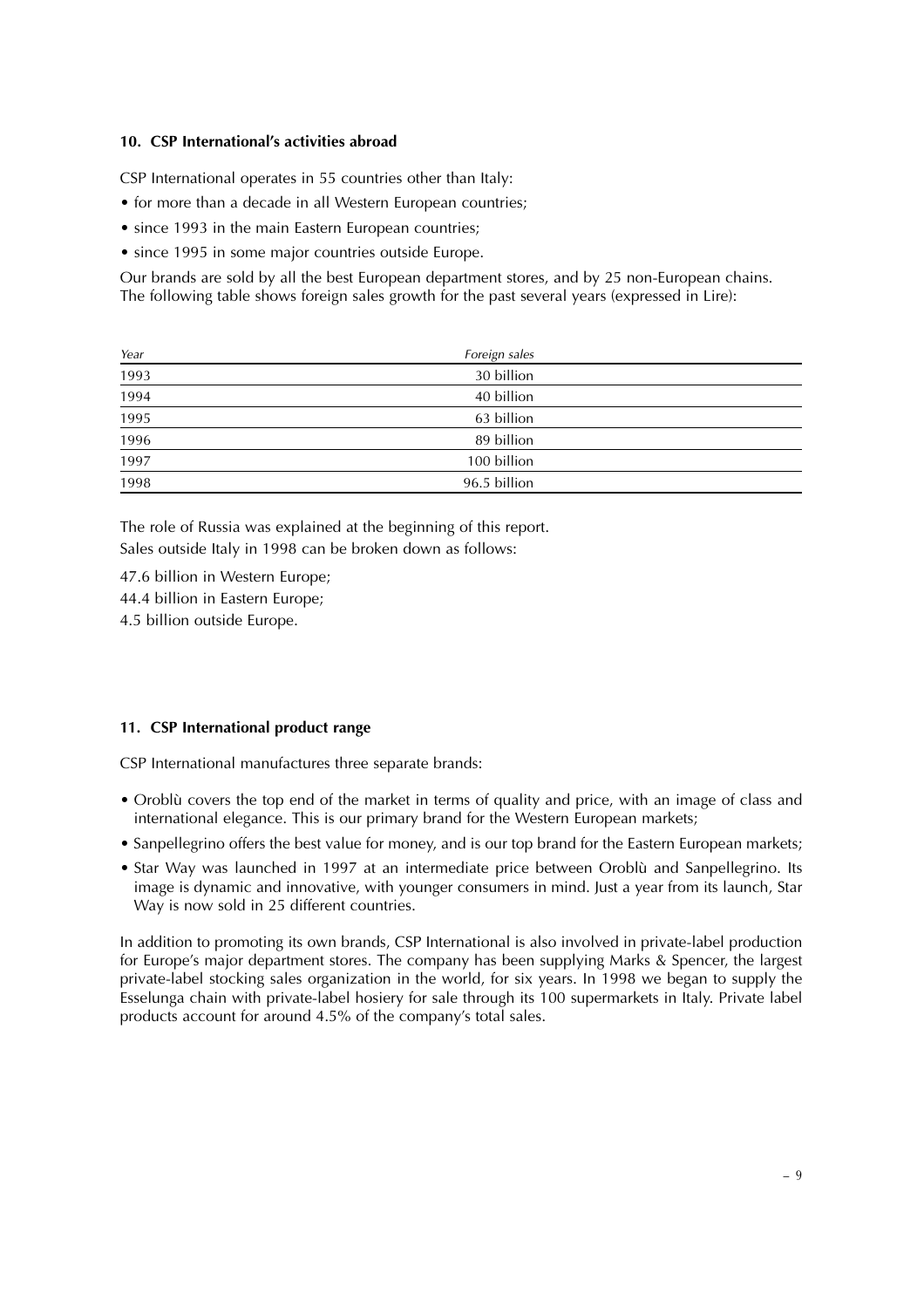#### **12. Research and development**

The following table lists the most successful new product launches in recent years, along with the novelties launched in 1998:

| Year    | Sampellegrino                                                           | Oroblù                                               | Star Way                           |
|---------|-------------------------------------------------------------------------|------------------------------------------------------|------------------------------------|
| 1993    | <b>SLIM</b>                                                             | <b>REPOS</b><br><b>SILHOUETTE</b>                    |                                    |
| 1994    | <b>SUPPORT</b>                                                          | <b>CARAT</b>                                         |                                    |
| 1995    | <b>BRAZIL EFFECT</b>                                                    | <b>SHOCK UP</b><br><b>REMEDE</b>                     |                                    |
| 1996    | <b>DAY</b>                                                              | <b>GEO</b><br>EXCELL                                 |                                    |
| 1997    | CELLU-line                                                              | <b>EXCELL LIGHT</b><br><b>BODY COLLECTION</b>        |                                    |
| 1997/98 | <b>PLANET 3 DIMENSION</b>                                               | PROGRESS 3 DIMENSION                                 | <b>3 DIMENSION WORLD</b>           |
| 1998    | <b>RIO</b><br><b>BENEFIT</b><br><b>ACTION VITAL</b><br><b>BABY GIRL</b> | <b>CHARME</b><br><b>LEG ON LINE</b><br><b>MASTER</b> | <b>ROMANTIC</b><br><b>MASSAGER</b> |

The contribution of these new products is illustrated by the following figures, which show sales of new products as a percentage of the total:

| Year | New product sales<br>as percentage of total | Of which: products launched<br>the previous year |
|------|---------------------------------------------|--------------------------------------------------|
| 1994 | 24%                                         |                                                  |
| 1995 | 39%                                         |                                                  |
| 1996 | 54%                                         | 27%                                              |
| 1997 | 66%                                         | 26%                                              |
| 1998 | 66%                                         | 24%                                              |

Note that the definition of new products does not include the Moda/Fantasie collections for the Autumn/Winter and Spring/Summer seasons. They are new by definition, because they only survive for a brief six-month season. They represent about 5% of total sales.

The company is still promoting the new "3 Dimension" technology, which defines the third generation of stockings. Collections produced using 3 Dimension technology offer:

- a perceptible improvement in performance and quality;
- higher than average prices and margins.

During the year we also launched other new products that do not use 3 Dimension technology.

#### **13. Diversification**

Since 1997, alongside our traditional products - stockings, thigh-highs, knee-highs and ankle socks we have also been selling leotards under the Oroblù label. Our first collection of seamless leotards brought in about Lire 0.5 billion in 1997, and subsequent collections, produced using 3 Dimension technology, enjoyed sales of more than Lire 1.5 billion in 1998. These figures are broken down in the table below.

| Year | Quantity        | Unit revenues | Total revenues |
|------|-----------------|---------------|----------------|
| 1997 | 16.200 articles | 32,000 lire   | 526 million    |
| 1998 | 40.300 articles | 40,000 lire   | 1.646 million  |

The results are still modest in absolute terms, but they seem promising in terms of growth potential. They are an incentive to develop this business further, for Oroblù as well as other labels.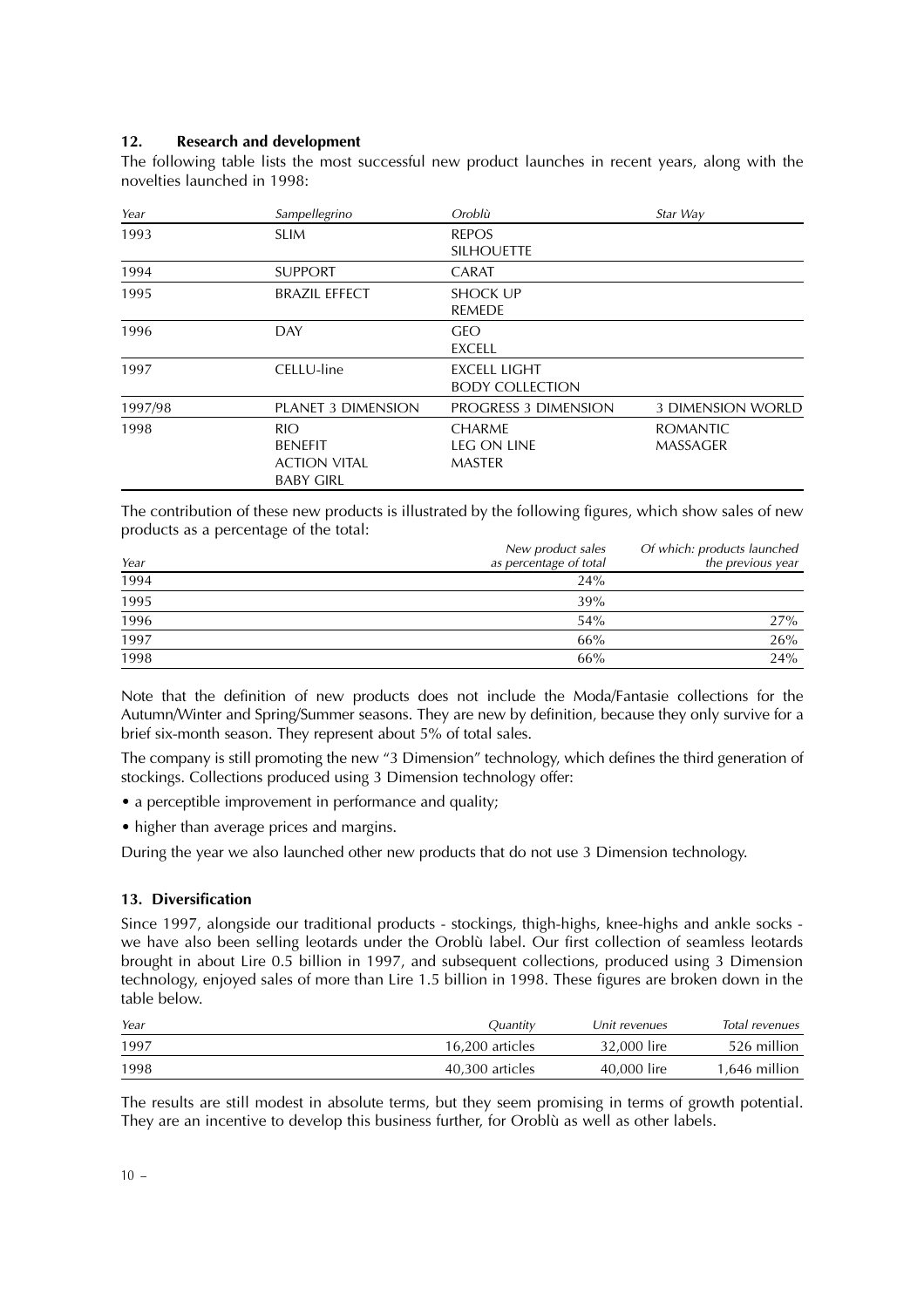#### **14. Operations under licence**

The company has also moved into licensing operations during the past two years, in consideration of the following factors:

- the potential of CSP International's brand names can be extended to markets and sectors other than stockings;
- the company still wants to concentrate on its core business, namely women's stockings and leotards;
- licensing is a solution which allows the company to exploit the brands' potential without distracting it from its traditional business, because in return for the payment of royalties, it involves granting concessions for use of the brand names in areas other than stockings;
- licensing allows brand-to-consumer contacts to multiply, thus increasing the brands' visibility and enhancing their image;
- lastly, licensing provides resources in the form of royalties. These resources may be reinvested in the brands or used to improve the company's profitability.

| Collection             | Licensee              |
|------------------------|-----------------------|
| • Men's stocks         | Niga Calze            |
| • Casual & Sport Socks | <b>Hosiery Center</b> |
| • Lingerie             | Delmar                |
| • Swimwear             | Delmar                |
| Men's socks            | Niga Calze            |
| Children's socks       | Niga Calze            |
| Men's stocks           | Calze Scanzi          |
|                        |                       |

Current licensing operations are as follows:

Royalties maturing in 1997 came to Lire 188 million, while those maturing in 1998 came to Lire 527 million. We are currently negotiating other licences, which will take effect in 1999.

#### **15. Production and the investment plan**

The three production units at Ceresara, Rivarolo del Re and Tintoria allow the company to enhance its quality/price ratio, which is one of CSP International's recognised strengths on both the domestic and international markets.

In compliance with Law 626, we have introduced all measures needed to ensure safety in the workplace. These measures include personnel training, risk mapping and the updating of organisational structures and internal procedures.

In addition to relying on in-house production resources, the company has always worked with a select group of subcontractors and out-workers. However, in 1997 and the first half of 1998, outsourcing exceeded 50% of total output. To avoid logistical and organisational problems arising from an excessive dependence on outside work, the company has launched a technical and production investment plan that has two main objectives:

- to increase production capacity in order to keep outsourcing at more manageable levels;
- to raise the level of process automation, so as to shorten overall production times.

These investments will also produce benefits by reducing inventory and working capital in general.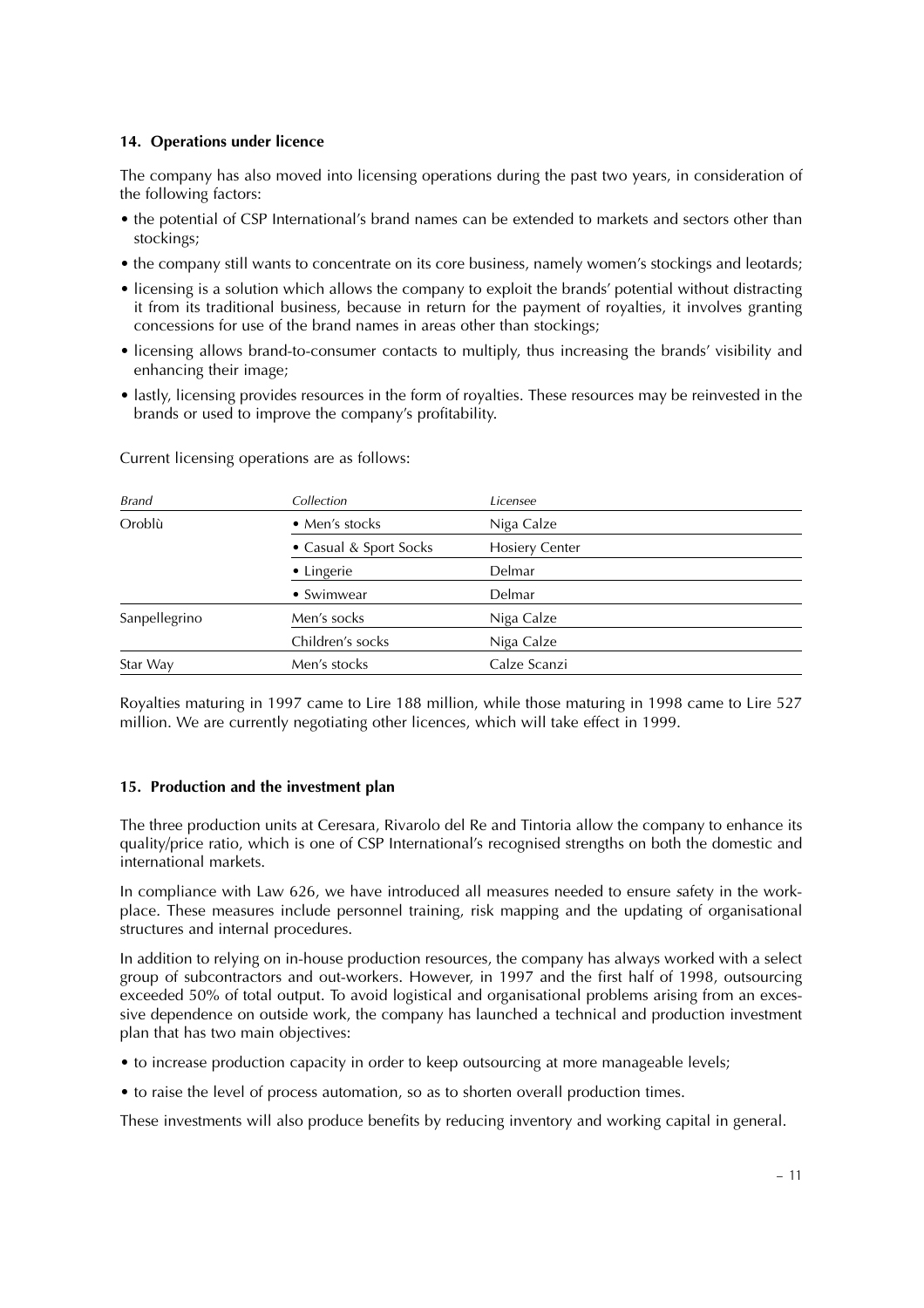The following table shows the timing and amount of the investments being carried out.

| Year |                  | Capital investments                               |                          |  |
|------|------------------|---------------------------------------------------|--------------------------|--|
| 1996 | 21.9 billion     | plant upgrading and                               |                          |  |
| 1997 | 17.5 billion     | increased automation at<br>Ceresara, Rivarolo and | 4.2 million dozen        |  |
| 1998 | 32.5 billion     |                                                   | 6.7 million dozen        |  |
| 1999 | 11.4 billion     | Tintoria                                          | 7.3 million dozen (est.) |  |
| 2000 | 5 billion (est.) |                                                   | 8.1 million dozen (est.) |  |
| 2001 | 5 billion (est.) |                                                   |                          |  |
| 2002 | 5 billion (est.) |                                                   |                          |  |

Under this investment plan, the relationship between internal and outsourced production has changed as follows:

| Year            | % Outsourcing |
|-----------------|---------------|
| 1997            | 61%           |
| 1998 1st half   | $56\%$        |
| 1998 $2st$ half | 25%           |
| 1998 average    | 44%           |
| 1999 estimate   | 10%           |

Our goal is not to eliminate outsourcing, which does offer a degree of flexibility, but to reduce it to more manageable levels.

#### **16. In-house personnel**

Employee growth and the relative costs are shown in the table below:

| Year | Average no.<br>of employees | Personnel cost | As percentage of net<br>stocking sales |
|------|-----------------------------|----------------|----------------------------------------|
| 1994 | 429                         | 18.7 billion   | $15.5\%$                               |
| 1995 | 463                         | 21.3 billion   | 12.6%                                  |
| 1996 | 570                         | 26.9 billion   | 13.3%                                  |
| 1997 | 717                         | 35.1 billion   | 13.7%                                  |
| 1998 | 776                         | 36.1 billion   | 15.6%                                  |

The cost of labour increased by 3% in 1998, despite lower social security contributions. As a percentage of sales it rose to 15.6% due to the decline in the use of outsourcing.

The company has adopted the procedures called for by Law 675/96 with regard to employee privacy.

#### **17. The sales network**

The number of employees does not include sales personnel, as they are paid on a commission basis.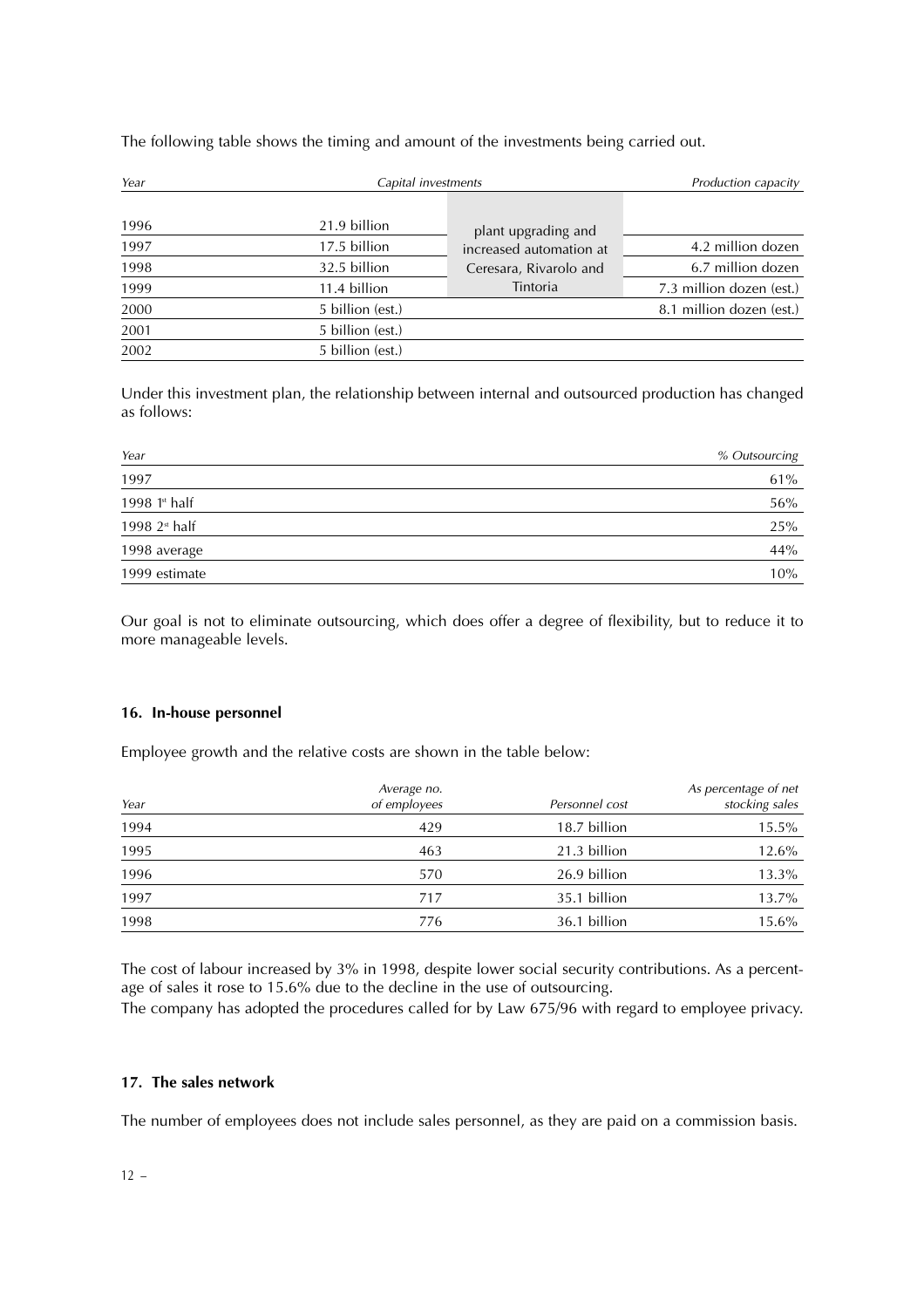In Italy the sales force is organised by brand/collection and by distribution channel, according to the following criteria:

- Sanpellegrino Wholesale Sales Force, with 17 agents
- Sanpellegrino Large-Scale Retail Sales Force, with 15 distributors and 150 merchandisers
- Oroblù Retail and Merchandisers Sales Force, with 32 agents
- Star Way Retail and Merchandisers Sales Force, with 28 agents.

Italy is covered by a total of 92 agents or distributors, who use portable terminals for real-time order transmission, and 150 merchandisers, who visit 4,000 supermarkets and hypermarkets every week. Outside Italy, the company works with exclusive distributors in 55 countries.

#### **18. Promotion and advertising**

Advertising and promotional investments go about two thirds to media advertising and one third to point of sale materials. Roughly one third of the money is spent during the first half of the year, and the remaining two thirds during the last six months.

Advertising expenditure has developed as follows over the past five years (in lire):

| Year   | Advertising expenditure |
|--------|-------------------------|
| • 1994 | 9.7 billion             |
| • 1995 | 12.5 billion            |
| • 1996 | 19.0 billion            |
| • 1997 | 23.6 billion            |
| • 1998 | 25.2 billion            |

In terms of technique, advertising is carried out at two levels:

- brand advertising, in order to build the brand image over time;
- product advertising, in order to promote new items on the market.

All of CSP International's advertising campaigns have certain features in common:

- they are results-oriented and communicate quality perceptible to the consumer;
- they highlight the functional and emotional benefits of the products.

#### **19. Equity investments**

CSP International has two minority (20%) investments in its French and British distributors. The purpose is to maintain closer control over their activities in these key markets, but without the expense and inconvenience of running a branch of our own. We have nearly finished liquidating a German subsidiary, which has been dormant for about 10 years.

Our new joint venture in Poland began production activities in early 1999. Our partner is our Polish distributor, and ownership is divided 50-50%. CSP International has two members on the Board of Directors and the Polish company has one.

#### **20. Related Party Disclosures**

In accordance with the Consob regulations, we declare that there were no transactions during the year between the company and related parties.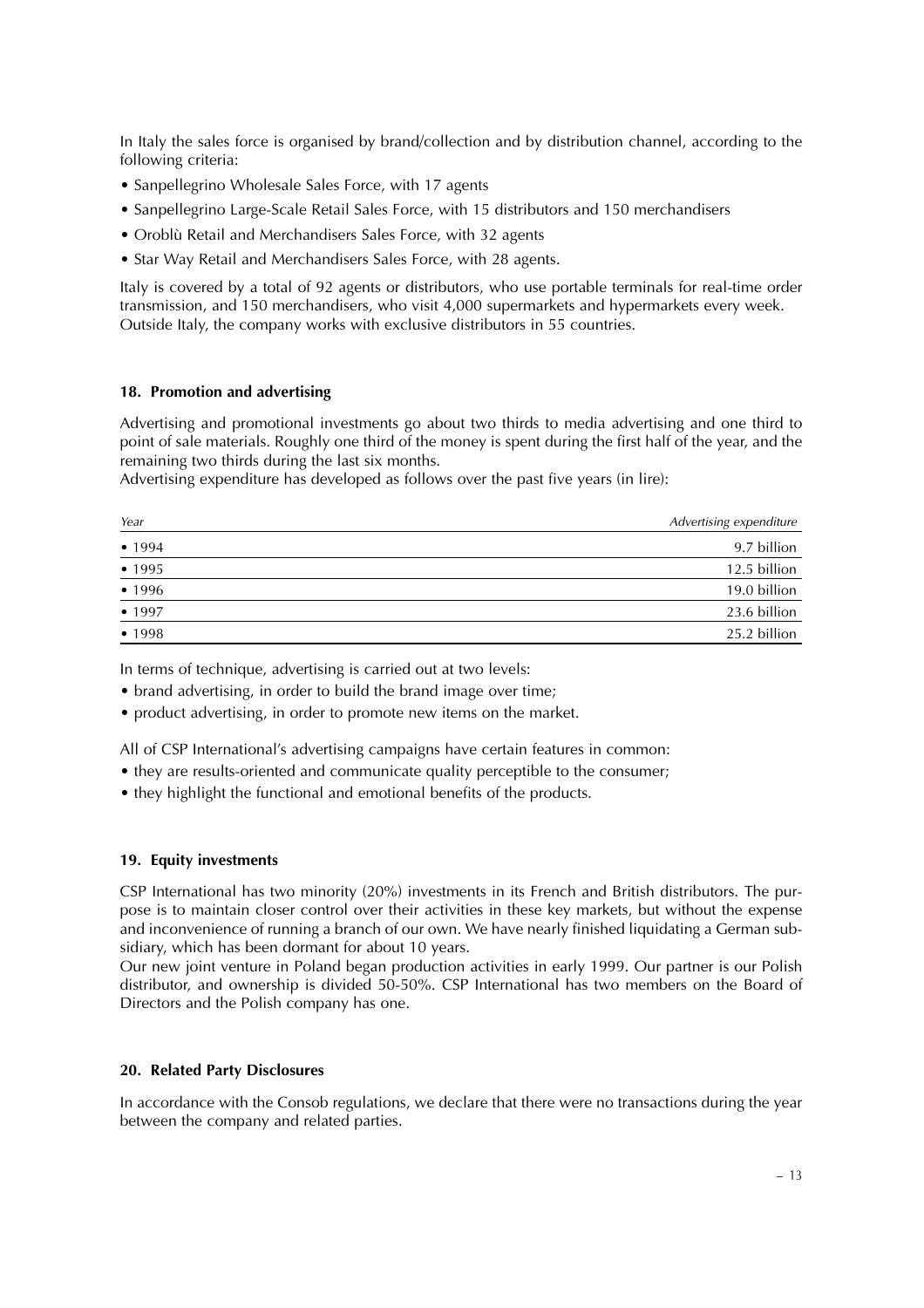#### **21. Investments held by directors, statutory auditors and general managers as per the implementation protocol for Art. 33, Decree Law 58 of 24 February 1998**

As required by Consob regulations, we attach schedule 2C on investments held by the individuals or entities stated in Art. 33.

#### **22. Year 2000 compliance**

With reference to Consob circular DAC/98079574 of 9 October 1998, we would like to point out that CSP International's current computer system - in the course of implementation since 1996 - was designed partly in response to the year 2000 problem. Therefore, we have not taken and do not plan to take additional action in order to modify or adapt our system, and no further investments will be needed in this regard.

#### **23. Share capital**

Share capital amounts to Lire 24.5 billion and is made up of 24,500,000 shares with a par value of Lire 1,000 each. As of 31 December 1998 the company did not own any of its own shares, either directly or through trustees.

We remind readers that the shareholders' meeting of 17 November 1998 authorized the purchase of own shares up to a ceiling of 10% of share capital.

#### **24. Trends at the start of 1999**

Sales for the first two months of 1999 came to Lire 31.2 billion. This is in line with the budget, which calls for full-year turnover at 1998 levels. The first half of the year will show a decline with respect to the same period in '98, when sales to Russia were extremely high. However, we expect to recover this ground during the second six months, which will be compared to a period in 1998 that was already suffering from the Russian crisis and which will see some benefits from the measures we have taken.

#### **25. Significant subsequent events**

The main events that have taken place since the end of the year are as follows:

Capital investments: at Rivarolo we have installed the power looms purchased in late 1998; at Ceresara we are moving machinery to the new production unit; and at Tintoria we have started using the new automated dyeing process.

New products: we have launched the products Sanpellegrino Action Vital, a version for the wholesale market of Sanpellegrino Benefit, which has been a great success in the major retail channel. We have also started selling our new collection Sanpellegrino Baby Girl, for 2- to 12-year olds. Lastly, we have launched Oroblù Master, a control-top stocking which massages the legs while letting the skin breathe, and the knee-high Star Way Massager with a "pumping" action on the sole. More new products will be introduced to the market this spring.

Licensing: our new collections are Sanpellegrino for Men (wholesale), and Star Way Free Way for men, women and children (retail). Two new licensed collections will be presented this spring.

Joint venture: the Sanpellegrino Polska joint venture started production activities at the beginning of the year.

Advertising: we have resumed the Sanpellegrino TV campaign publicising the new Planet Collant 3 Dimension technology and its special snag-resistance and with Antonio Banderas and Valeria Mazza as testimonials.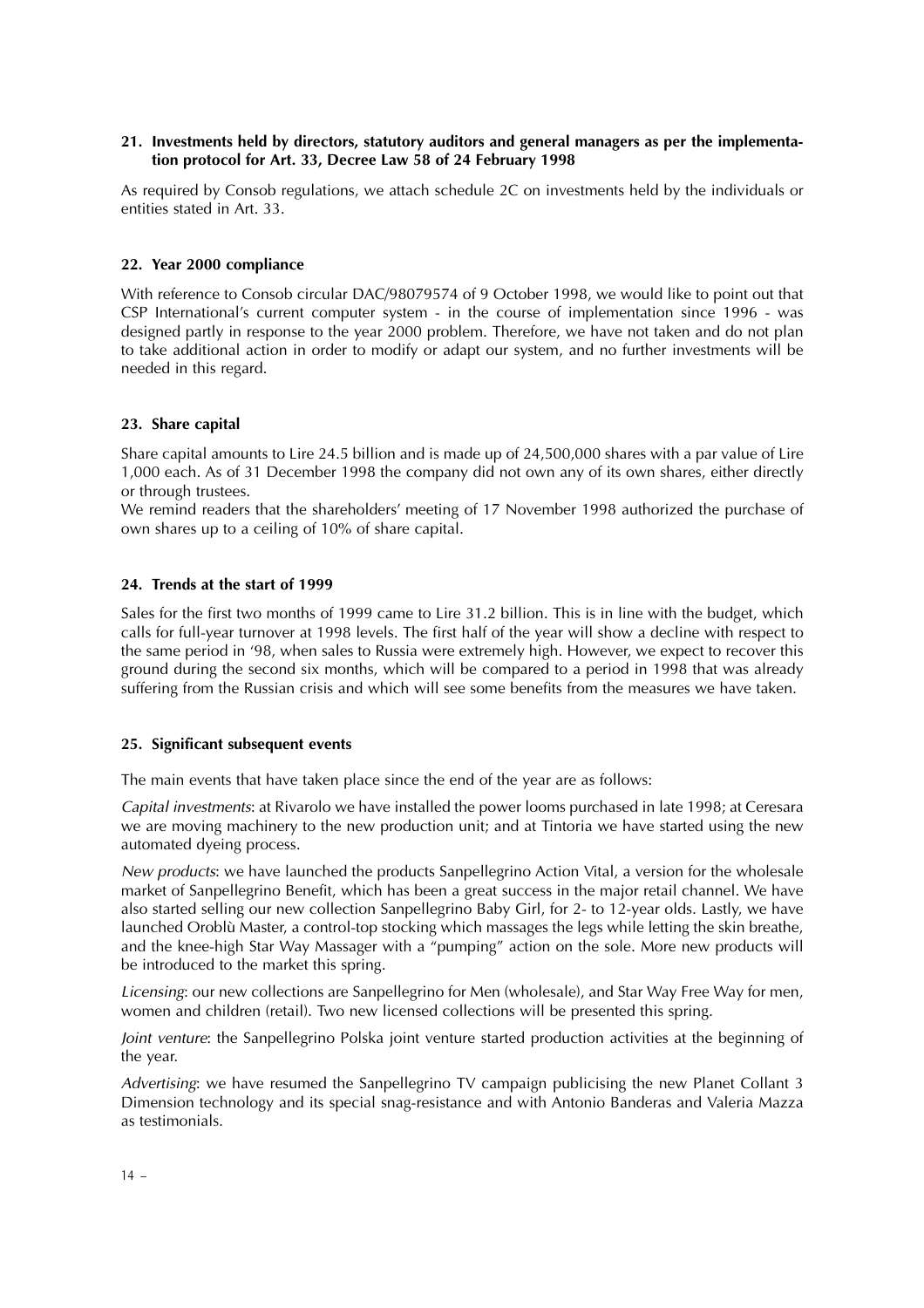#### **26. Prospects for 1999**

As mentioned in section 4, below are the main factors that affected operations and profitability in 1998, and the corrective action we have planned for 1999.

|                                                 | Main factors that hurt the operating<br>Profit In 1998                                                                                                           | <b>Corrective Action For 1999</b>                                                                             |
|-------------------------------------------------|------------------------------------------------------------------------------------------------------------------------------------------------------------------|---------------------------------------------------------------------------------------------------------------|
| 1. Quantities sold                              | • Decrease of 6% on 1997                                                                                                                                         | • Same quantities in '99 and '98                                                                              |
| 2. Average price per dozen                      | • Decrease of 4.2% on 1997                                                                                                                                       | • Same price per dozen in '99 and '98                                                                         |
| 3. Net sales                                    | • Decrease of 9.7% on 1997                                                                                                                                       | • Sales at 1998 levels                                                                                        |
| 4. Product mix                                  | • Increase in percentage of low-price, low-<br>margin products                                                                                                   | • Increase in list prices of low-price,<br>low-margin products                                                |
| 5. Inventories                                  | • Significant and rapid reduction during<br>the second half of '98, from 3.8 to 2.8<br>million dozen, achieved through<br>diseconomies in the production process | • Control over inventory levels, with<br>additional gradual reduction                                         |
| 6. Investments                                  | • Temporary harm caused by outsourcing<br>reduction: 1st half: 56% 2nd half: 25%                                                                                 | • Limit outsourcing to 10% and,<br>exploit all internal production<br>capacity                                |
| 7. Product cost                                 | • As a percentage of sales, up 4.7 points<br>on 1997, due to the six previous factors                                                                            | • The above measures will reduce<br>cost of goods by at least one<br>percentage point per year                |
| 8. Advertising                                  | • As a percentage of sales, up 1.7 points<br>percentuali vs. 1997                                                                                                | • Keep incidence at 1997 levels                                                                               |
| 9. Selling, general and<br>administrative costs | • As percentage of net sales, up by a point<br>and a half on 1997, due to the decline in<br>sales                                                                | • Keep incidence at 1998 levels                                                                               |
| 10. Operating margin                            | • Down from $16.1\%$ to $8.2\%$                                                                                                                                  | • Recover at least 2-3 points, bringing<br>operating margin above 10% in 1999                                 |
|                                                 |                                                                                                                                                                  | • Recover another 1-2 points per year<br>for the next three years, bringing<br>operating margin to around 16% |

More specifically, we have found the following sources of business in order to make up for the loss of the Russian market:

| New growth opportunities | Planned action                                                                                   |
|--------------------------|--------------------------------------------------------------------------------------------------|
| 1. Territories           | • Development of Oroblù in Germany and Scandinavia and of<br>Sanpellegrino in France;            |
|                          | • Growth in Eastern Europe, especially the Baltic countries;                                     |
|                          | • Expansion outside Europe, namely to the U.S. and Japan.                                        |
| 2. Joint ventures        | • Start of operations for Sanpellegrino Polska                                                   |
| 3. Brands                | • Growth of the Star Way brand in Italy;                                                         |
|                          | • Distribution of Star Way in 25 countries;                                                      |
|                          | • Star Way sales tests in the U.S.                                                               |
| 4. Collections           | • New paramedical collections: Sanpellegrino Benefit and<br>Action Vital;                        |
|                          | • New Sanpellegrino Baby Girl collection.                                                        |
| 5. Products              | • Growth of private labels in Great Britain (Marks & Spencer),<br>Germany and Italy (Esselunga). |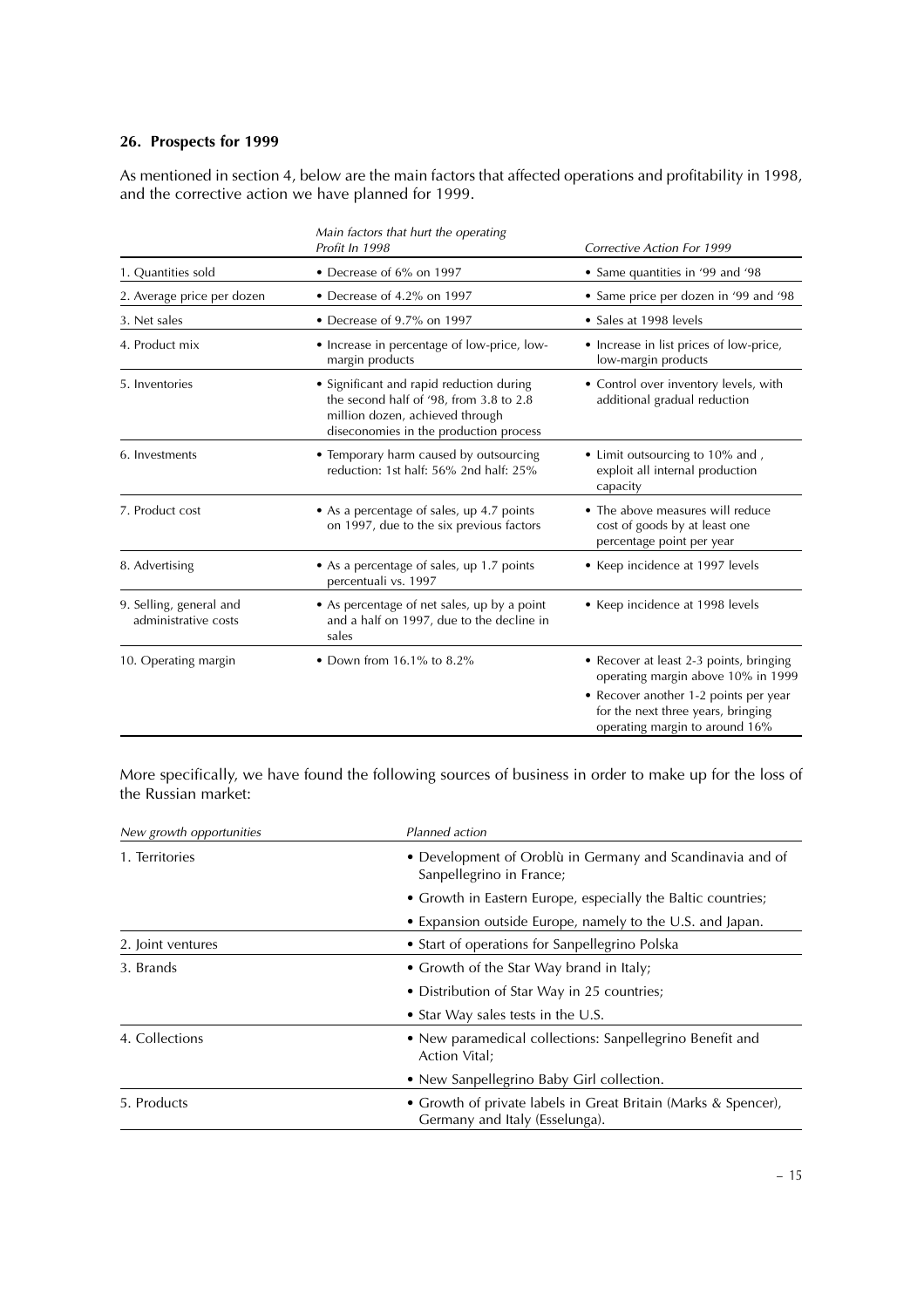Combined, our new sources of business and these steps to recover profitability will lead to two main results:

- the stabilisation of 1999 sales at 1998 levels;
- the recovery of at least two points for the operating margin, which will come back above 10% as early as 1999.

#### **27. Allocation of profits**

We cannot recommend the same dividend as last year, for a few obvious reasons:

- the net profit is significantly smaller than in 1997;
- the company is completing its capital investment plans;
- the payment of the same dividend as last year would mean dipping into the reserves. Although such reserves are abundant, they could be used in part for the purchase of own shares;
- there are tax breaks on the horizon for reinvested profits.

For all of these reasons, we recommend a dividend of 50 lire per share. A comparison with previous years is shown in the table below, where figures have been adjusted to compare them directly with the current shares.

| Year | Total Dividends | Number Of Shares | Dividends Per Share |
|------|-----------------|------------------|---------------------|
| 1995 | 2.000 million   | 22 million       | 91 lire             |
| 1996 | 5,000 million   | 22 million       | 227 lire            |
| 1997 | 7.497 million   | 24.5 million     | 306 lire            |
| 1998 | $1.225$ million | 24.5 million     | 50 lire             |

#### **28. Approval of the financial statements**

The financial statements are accompanied by the statutory auditors' report and by Arthur Andersen's audit report. We invite the shareholders to approve the 1998 financial statements and the profit allocation, as illustrated in the table below:

| Net profit for the year:        | 3,031,974,046 Lire |  |
|---------------------------------|--------------------|--|
| 5% to the legal reserve         | 151,598,702 lire   |  |
| total dividends                 | 1,225,000,000 lire |  |
| dividend per share              | 50 lire            |  |
| number of shares                | 24,500,000         |  |
| balance to transfer to reserves | 1,655,375,344 lire |  |

The dividends will be payable from 14 June 1999.

Our thanks go the statutory auditors and the external auditors for their work and to all of our staff, who made a vital contribution to the year's results.

Ceresara, 16 March 1999

#### Attachments:

- 1. Reclassified statement of income
- 2. Reclassified balance sheet
- 3. Comments on the reclassified financial statements
- 4. Schedule 2C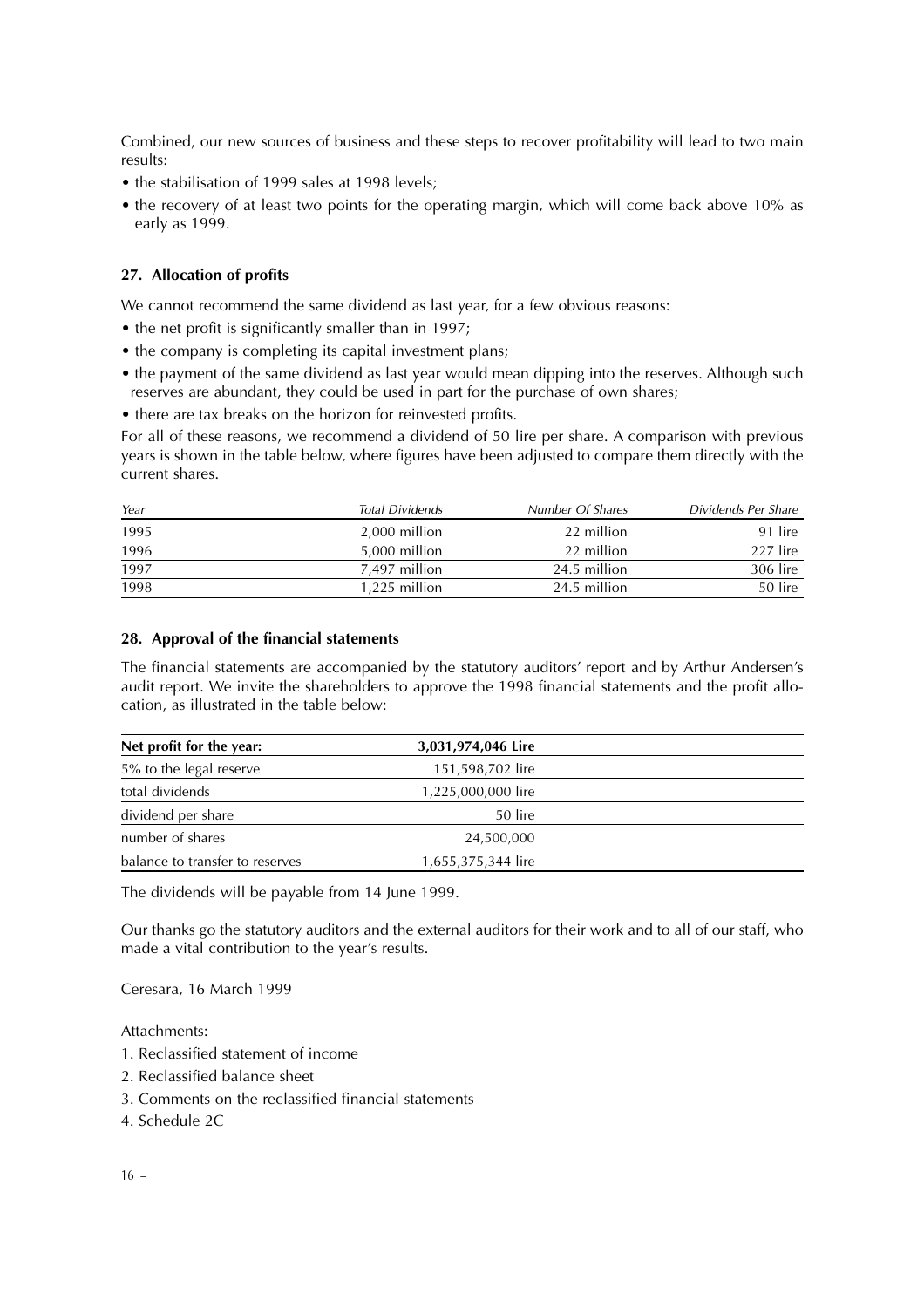#### **Attachment 1**

## **Reclassified Statement of Income** (in millions of Lire)

|                                           | 31 December 1998 | 31 December 1997 | 31 December 1996 |
|-------------------------------------------|------------------|------------------|------------------|
| <b>NET SALES</b>                          | 231,579          | 256,450          | 202,310          |
| <b>COST OF SALES</b>                      |                  |                  |                  |
| Purchases                                 | 85,430           | 145,085          | 80,345           |
| Labour cost                               | 25,846           | 25,438           | 18,869           |
| Services                                  | 15,533           | 20,358           | 20,758           |
| Depreciation & amortisation               | 7,250            | 5,706            | 4,493            |
| Other costs                               | 7,216            | 6,602            | 4,850            |
| (Increase) decrease in inventories        | 15,992           | (41, 020)        | (2,687)          |
|                                           | 157,267          | 162,169          | 126,628          |
| <b>GROSS PROFIT</b>                       | 74,312           | 94,281           | 75,682           |
| SELLING, GENERAL AND ADMINISTRATIVE COSTS |                  |                  |                  |
| Labour cost                               | 10,232           | 9,636            | 7,992            |
| Advertising expenses                      | 25,244           | 23,650           | 18,999           |
| Commissions                               | 6,419            | 7,517            | 5,458            |
| Other expenses                            | 13,404           | 12,297           | 10,578           |
|                                           | 55,299           | 53,100           | 43,027           |
| <b>OPERATING PROFIT</b>                   | 19,013           | 41,181           | 32,655           |
| Financial charges (income), net           | 5,535            | 1,826            | 5,313            |
| Writedown of investments                  | 25               | 3,694            | 4,000            |
| Other (income) and charges                | (1, 861)         | (734)            | (629)            |
|                                           | 3,699            | 4,786            | 8,684            |
| <b>PROFIT BEFORE INCOME TAXES</b>         |                  |                  |                  |
| <b>AND EXTRAORDINARY ITEMS</b>            | 15,314           | 36,395           | 23,971           |
| <b>EXTRAORDINARY ITEMS</b>                | 7,164            | 3,403            | 984              |
| PROFIT BEFORE INCOME TAXES                | 8,150            | 32,992           | 22,987           |
| Income taxes                              | (5, 118)         | (8,970)          | (13,030)         |
| <b>NET PROFIT FOR THE YEAR</b>            | 3,032            | 24,022           | 9,957            |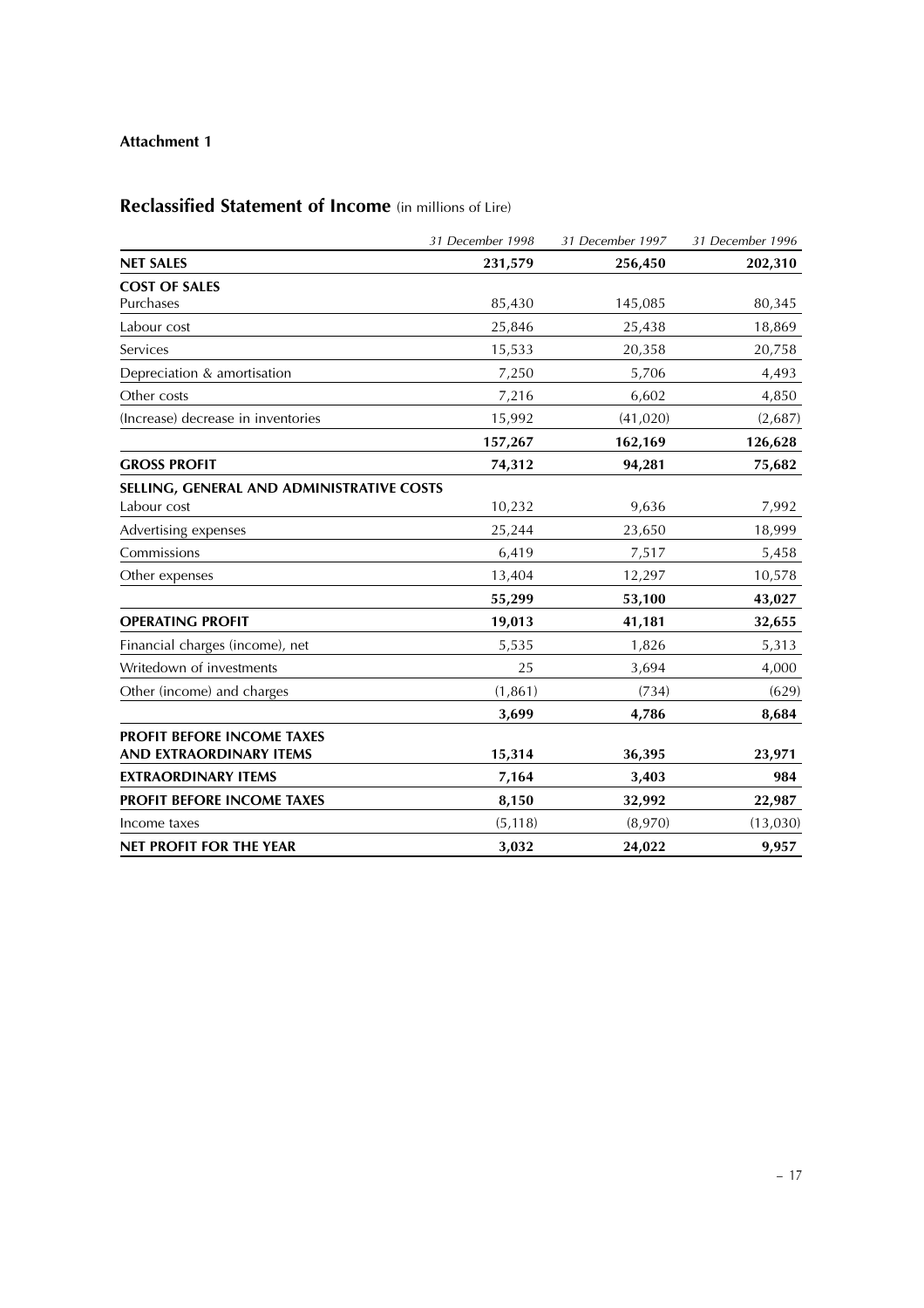#### **Attachment 2**

## **Reclassified Balance sheet** (in millions of lire)

| <b>ASSETS</b>                                | 31 December 1998 | 31 December 1997 | 31 December 1996 |
|----------------------------------------------|------------------|------------------|------------------|
| <b>CURRENT ASSETS</b>                        |                  |                  |                  |
| Cash and banks                               | 254              | 11,857           | 3,570            |
| Trade receivables                            | 100,774          | 118,071          | 79,397           |
| Due from subsidiary and associated companies | 738              | 948              | 1,083            |
| Other receivables                            | 4,322            | 2,407            | 1,223            |
| Inventories                                  | 68,947           | 84,939           | 43,918           |
| Accrued income and prepayments               | 5,040            | 420              | 1,760            |
| <b>TOTAL CURRENT ASSETS</b>                  | 180,075          | 218,642          | 130,951          |
| <b>FIXED ASSETS</b>                          |                  |                  |                  |
| Financial fixed assets:                      |                  |                  |                  |
| Financial receivables                        | 235              | 231              | 214              |
| Equity investments                           | 1,567            | 76               | 4,122            |
| Total financial fixed assets                 | 1,802            | 307              | 4,336            |
| Tangible fixed assets                        | 71,614           | 49,819           | 39,374           |
| Intangible fixed assets                      | 3,118            | 5,006            | 2,338            |
| <b>TOTAL FIXED ASSETS</b>                    | 76,534           | 55,132           | 46,048           |
| <b>TOTAL ASSETS</b>                          | 256,609          | 273,774          | 176,999          |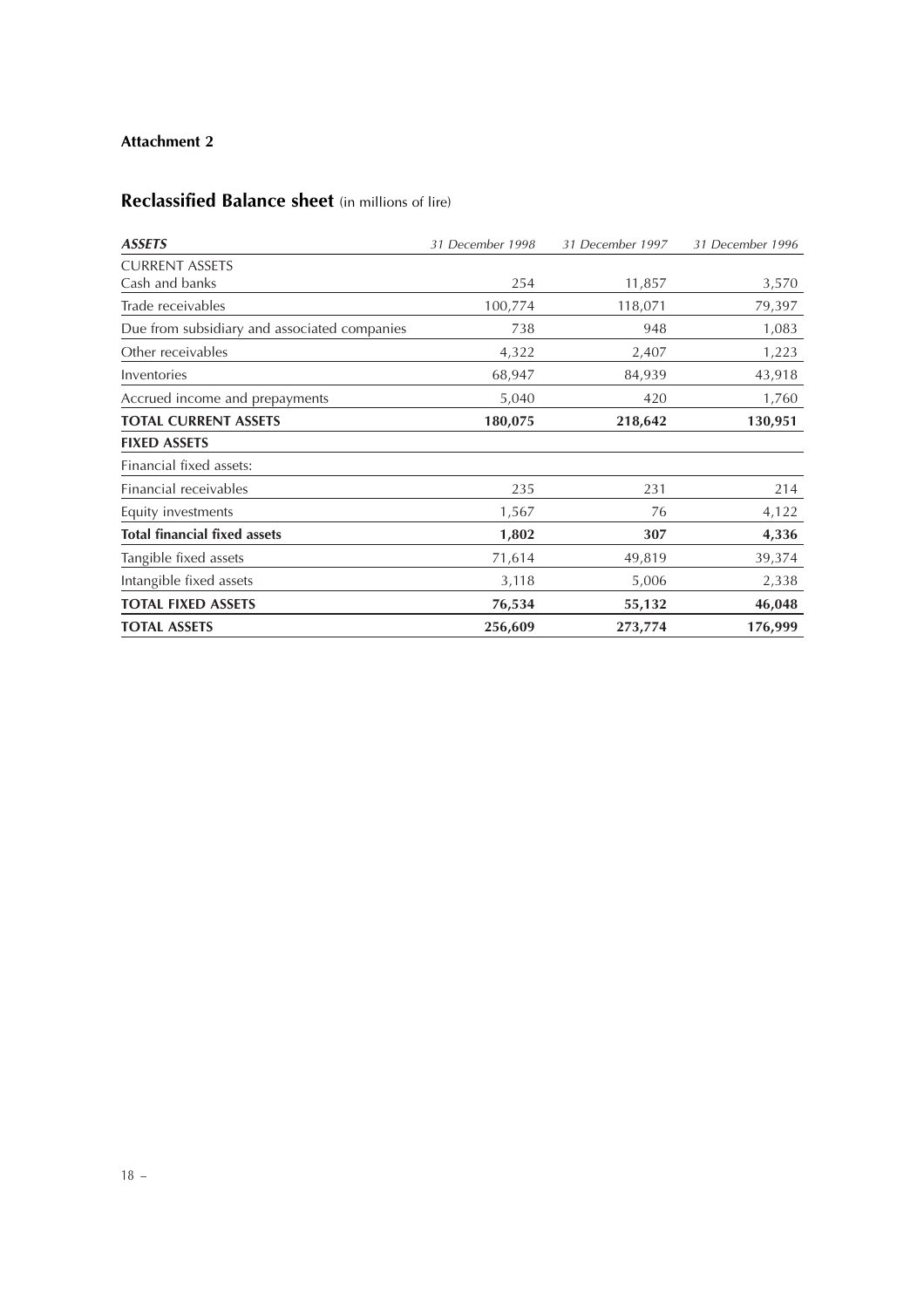| <b>LIABILITIES &amp; SHAREHOLDERS' EQUITY</b>                 | 31 December 1998 | 31 December 1997 | 31 December 1996 |
|---------------------------------------------------------------|------------------|------------------|------------------|
| <b>CURRENT LIABILITIES</b>                                    |                  |                  |                  |
| Short-term bank borrowings                                    | 48,220           | 18,373           | 23,217           |
| Current portion of medium/long term debt                      | 21,523           | 10,539           | 5,117            |
| Trade payables                                                | 69,420           | 125,199          | 67,128           |
| Taxes payable                                                 | 1,006            | 2,891            | 5,654            |
| Other payables                                                | 2,553            | 3,109            | 10,543           |
| Accrued liabilities and deferred income                       | 677              | 847              | 965              |
| <b>TOTAL CURRENT LIABILITIES</b>                              | 143,399          | 160,958          | 112,624          |
| <b>MEDIUM/LONG TERM LIABILITIES</b><br>Medium/long term debt, |                  |                  |                  |
| net of the current portion                                    | 18,992           | 15,529           | 21,068           |
| Severance indemnities                                         | 6,014            | 4,969            | 7,194            |
| Other provisions                                              | 1,996            | 1,620            | 1,408            |
| TOTAL MED/LONG-TERM LIABILITIES                               | 27,002           | 22,118           | 29,670           |
| <b>TOTAL LIABILITIES</b>                                      | 170,401          | 183,076          | 142,294          |
| SHAREHOLDERS' EQUITY                                          |                  |                  |                  |
| Share capital                                                 | 24,500           | 24,500           | 22,000           |
| Legal reserve                                                 | 2,049            | 848              | 351              |
| Share premium reserve                                         | 35,000           | 35,000           | 0                |
| Other reserves                                                | 21,627           | 6,328            | 2,397            |
| Net profit for the year                                       | 3,032            | 24,022           | 9,957            |
| <b>TOTAL SHAREHOLDERS' EQUITY</b>                             | 86,208           | 90,698           | 34,705           |
| TOTAL LIABILITIES AND SHAREHOLDERS' EQUITY                    | 256,609          | 273,774          | 176,999          |

| <b>MEMORANDUM ACCOUNTS</b> | 55.485 | 80.824 | 73.102 |
|----------------------------|--------|--------|--------|
|                            |        |        |        |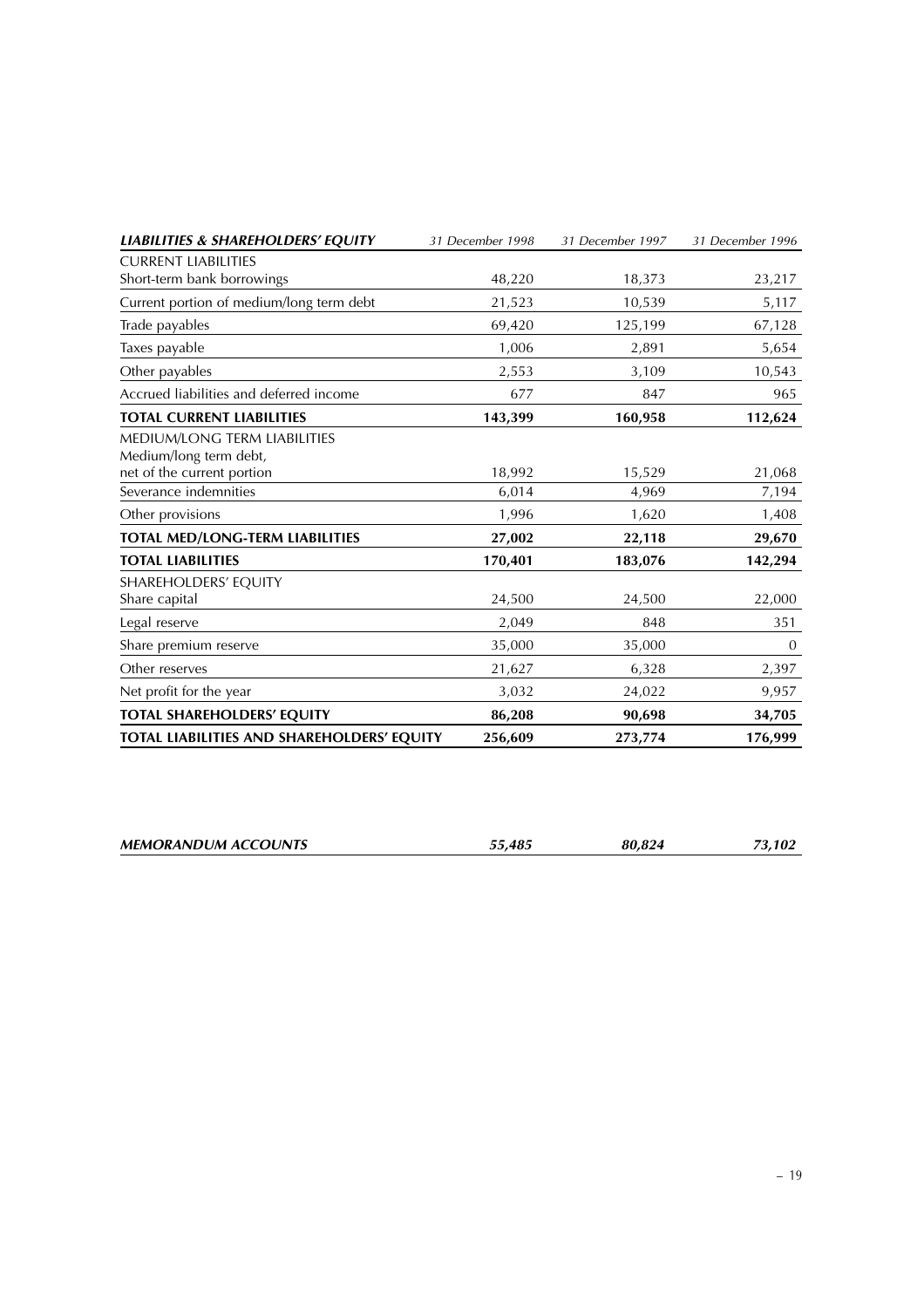#### **Attachment 3**

**1. Analysis of the results for the year ended 31 December 1998 with comparative figures for the year ended 31 December 1997**

Net profit for the year ended 31 December 1998 came to Lire 3,032 million compared with Lire 24,022 million last year.

The pre-tax profit for the year ended 31 December 1998 was Lire 8,150 million compared with Lire 32,992 million last year.

Net sales – net sales of stockings in 1998 amounted to Lire 231,579 million, decreasing Lire 24,871 million (-9.7%) on 1997. Exports in 1998 amounted to around 41.68% of total sales. These include Lire 47,567 million to Western European countries, Lire 44,412 million to Eastern European countries and Lire 4,547 million to other countries.

The decline in net sales during 1998 is principally due to the decrease in quantities sold (about 6% lower compared with last year) and in the net average selling price per dozen, which at Lire 29,900 was Lire 1,300 lower than the average price in 1997.

The reduction in the net average selling price is due to the significant proportion of low-priced product sales in 1998.

Cost of sales – cost of sales in 1998 came to Lire 157,267 million, a decrease of Lire 4,902 million on 1997. Cost of sales represented 67.91% of net sales in 1998 compared with 63.24% in 1997.

The higher proportion of 4.67% is due to the following principal factors:

- pressure on prices connected to oversupply following the crisis on the Russian market;
- change in product mix, characterised by the growth in importance of low-priced low-margin articles;
- loss of productivity connected to the transfer of part of the machinery in the new production unit;
- temporary diseconomies generated by the re-organisation of the production cycle after taking back in-house previously outsourced production processes. This decision involved a significant rise in setup costs given the large number of articles produced in outsourcing.

Starting from April 1998, the company began to use sub-contractors less. As a result production in outsourcing fell from 61% of the total last year to 44%. Outside production was at its lowest in the last few months of the year when it accounted for about 15% of total production against an average in the second half of 1998 of about 25%.

Labour costs are basically the same (increasing Lire 408 million on last year), while as a proportion of net sales these costs climbed from 9.92% to 11.16% due to the lower amount of sales.

Costs for services, amounting to Lire 15,533 million, represented 6.71% of net sales compared with 7.94% last year. The decrease in this percentage is mainly due to taking back in-house work previously carried out by sub-contractors.

Depreciation of industrial plant, amounting to Lire 7,250 million and representing 3.13% of net sales, went up by Lire 1,544 million compared with last year. This is mainly because of fixed asset investments entering into operation.

The production investments called for by the three-year business plan gradually came on-line during the year, causing depreciation and labour costs to increase as a result.

Since most of these investments entered service in the second part of the year, the benefits in terms of internal production were extremely modest in 1998. However, productive capacity at the end of the year has risen considerably compared with the same period last year.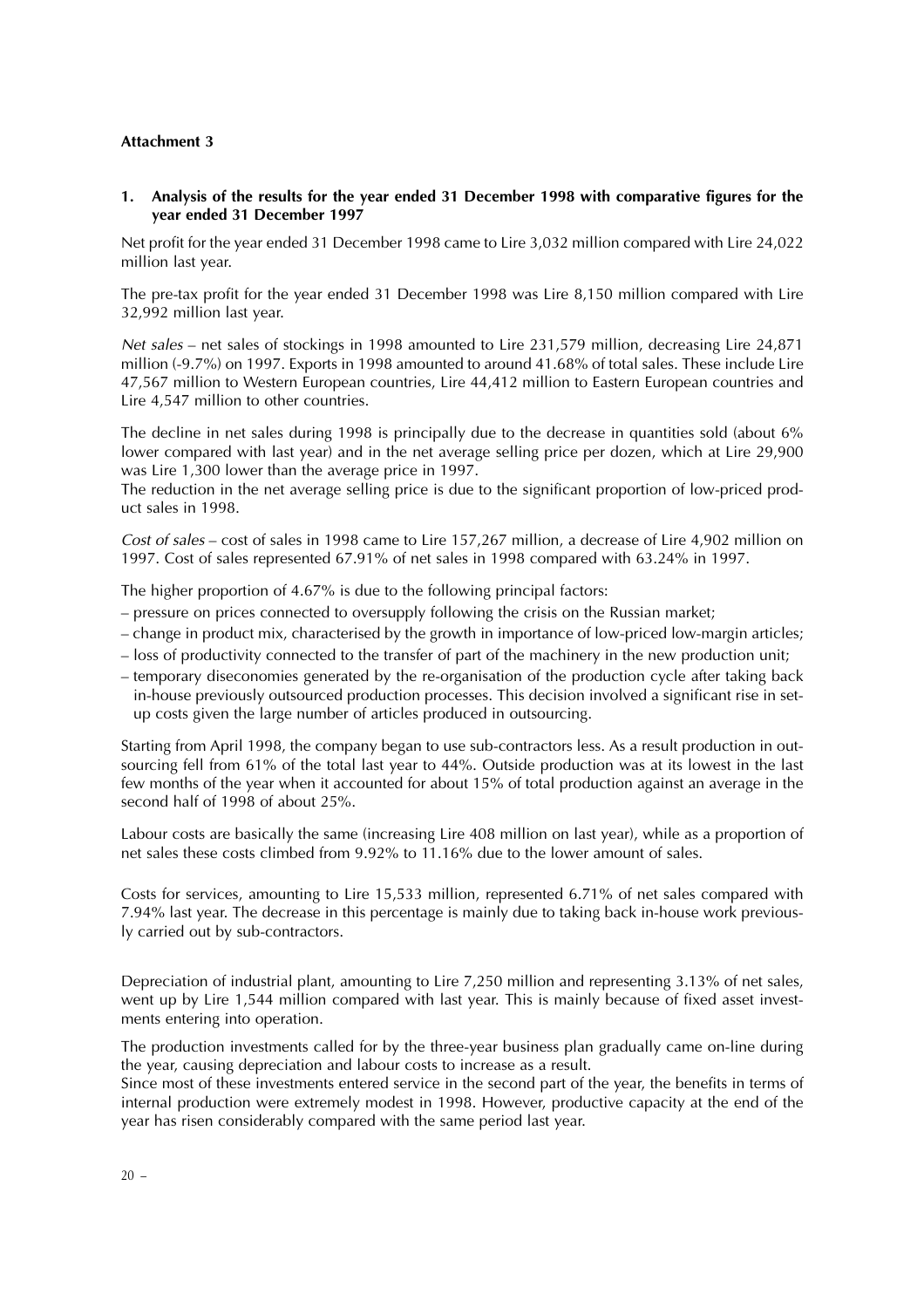It is believed that the benefits of completing the investment plan will become fully apparent during the second half of 1999.

Other costs, amounting to Lire 7,216 million and representing 3.1% of net sales, principally include power, heating and maintenance. These costs are basically proportionate to production volumes.

Inventories have decreased by Lire 15,992 million following the strategic decision to contain the amount of working capital. Once the production investments start operating, it will be possible to make further progress in this area.

Gross profit – the gross profit of Lire 74,312 million has gone down by Lire 19,969 million compared with last year, and represents 32.1% of net sales.

Selling, general and administrative costs – selling, general and administrative costs, amounting to Lire 55,299, represent 23.9% of net sales for the year, compared with 20.7% in 1997.

The most important item is advertising expenses. These have increased to Lire 25,244 million (up Lire 1,594 million) representing 10.9% of net sales. This is due to the strategic decision to keep the investment in advertising the same, despite the contraction in turnover.

Other costs have increased by Lire 1,107 million compared with the prior year, mainly due to the increase in amortisation and depreciation.

Operating profit – operating profit amounted to Lire 19,013 million compared with Lire 41,181 million last year. It represented 8.2% of net sales compared with 16.1% for 1997.

Financial charges (income), net – net financial charges of Lire 5,535 million have increased by Lire 3,709 million compared with last year, representing 2.4% of net sales. Note that the corresponding amount in the prior year included financial income of Lire 3,604 million, by way of dividends from Tintoria di Ceresara S.r.l., now liquidated.

If the dividends are excluded, net financial charges are in line with last year's amount. This reflects the combined effect of reduced interest rates and an increase in borrowing.

Other income, net – Other income, net has increased by Lire 1,127 million compared with the prior year, mainly due to higher royalty income and gains on the disposal of assets.

Extraordinary charges (income) – extraordinary items, which amount to Lire 7,164 million, comprise Lire 3,456 million for accelerated depreciation booked in accordance with current tax rules, Lire 1,349 million for amortising costs incurred in floating the company on the Italian Stock Exchange, and Lire 3,559 million of writedowns on receivables not considered recoverable, from companies belonging to a distributor on the Russian market who terminated activities in 1997. The caption also includes allowance of Lire 1,200 million granted by suppliers for purchases made in prior years.

Pre-tax profit – pre-tax profit amounted to Lire 8,150 million compared with Lire 32,992 million in 1997.

Income taxes – income taxes amount to Lire 5,118 million and represent 63% of pre-tax profits. Half of this amount is attributable to the introduction of the regional tax on production activities (IRAP), whose taxable base is linked to value added. Its impact is particularly high given the modest amount of pre-tax profit.

#### **2. Analysis of capital expenditure for the year ended 31 December 1998**

In line with its growth and the need to redress the balance between internal and sub-contracted production, in 1998 the company continued and accelerated its three-year investment plan.

The most important investments carried out in 1998 were as follows:

- completion of automation and strengthening of the production capacity of the dye plant which is now able to satisfy all the company's production requirements;
- completion of the new production unit at Rivarolo;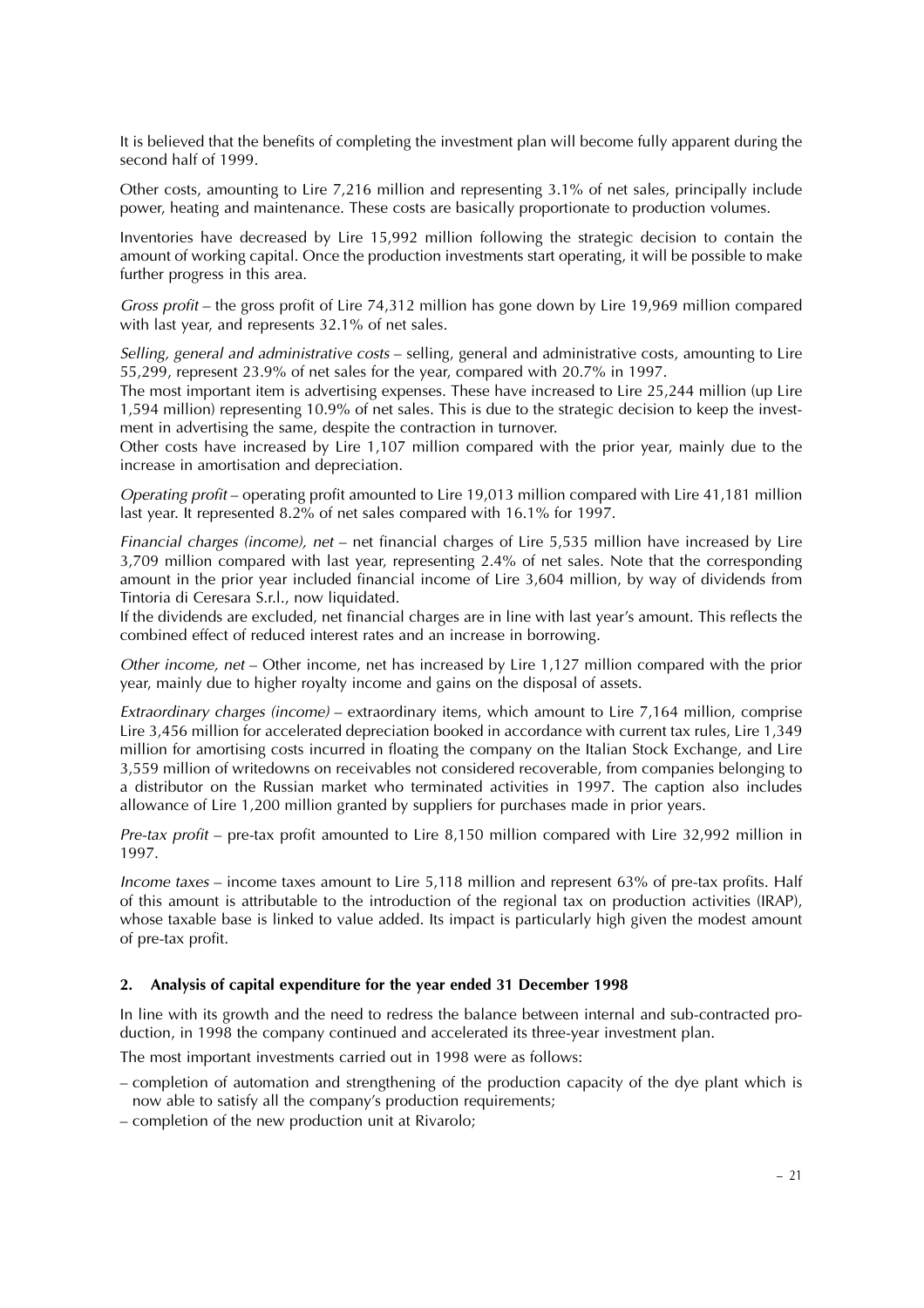- completion of the building work and a good part of the plant for the new production area at Ceresara, where twisting machinery was being installed as of 31 December 1998;
- completion of the building work for the new automated packaging department at Ceresara; this area will be used temporarily for storage.

#### **3. Analysis of the net financial position as at 31 December 1998**

Net debt at 31 December 1998 came to Lire 88,481 million compared with Lire 32,584 million at 31 December 1997. The company's financial position is as follows (in millions of lire):

|                                                      | 31 December |           |
|------------------------------------------------------|-------------|-----------|
|                                                      | 1998        | 1997      |
| Short-term bank borrowings                           | 48,220      | 18,373    |
| Current portion of medium/long-term debt             | 21,523      | 10,539    |
| Cash and banks                                       | (254)       | (11, 857) |
| Net short-term debt                                  | 69.489      | 17,055    |
| Medium/long-term lending, net of the current portion | 18.992      | 15,529    |
| <b>Total net debt</b>                                | 88,481      | 32,584    |

The main reason net debt has changed is the additional use of short-term borrowing needed to cope with the drastic drop in payables due to suppliers.

#### **4. Analysis of the trend in net working capital and free cash flow for the year ended 31 December 1998**

Net working capital at 31 December 1998 and 1997 is shown in the following table (in millions of lire):

|                                                         | 31 December |            |
|---------------------------------------------------------|-------------|------------|
|                                                         | 1998        | 1997       |
| Trade receivables                                       | 101,512     | 119,019    |
| Other receivables, accrued income and prepayments       | 9,362       | 2,827      |
| Inventories                                             | 68,947      | 84,939     |
|                                                         | 179,821     | 206,785    |
| Trade payables                                          | (69, 420)   | (125, 199) |
| Other payables, accrued liabilities and deferred income | (4,236)     | (6, 847)   |
|                                                         | (73, 656)   | (132, 046) |
| <b>Working capital</b>                                  | 106,165     | 74,739     |
| Net short-term debt                                     | (69, 489)   | (17,055)   |
| Net working capital                                     | 36,676      | 57,684     |

Net working capital as of 31 December 1998 has decreased significantly compared with last year.

In particular, current assets have fallen by Lire 26,964 million, principally as a result of the Lire 17,507 million decrease in trade receivables and of the Lire 15,992 million decrease in inventories. This decrease mainly reflects actions taken in 1998 to reduce inventories. In addition, payment terms were about 15 days longer, based on average monthly exposure, than last year.

The reduction in current assets is not proportionate to the decrease in payables due to suppliers (Lire 55,779 million). The drastic reduction in these payables is the consequence of cutting back purchases in the second half of the year.

During the year, the company generated cash flow of Lire 18,851 million, which was fully absorbed by the increase in working capital.

The company's investment plan absorbed Lire 35,692 million in liquidity.

Lastly, the company distributed dividends during the year amounting to Lire 7,497 million.

Overall, financing requirements increased by Lire 52,434 million during 1998.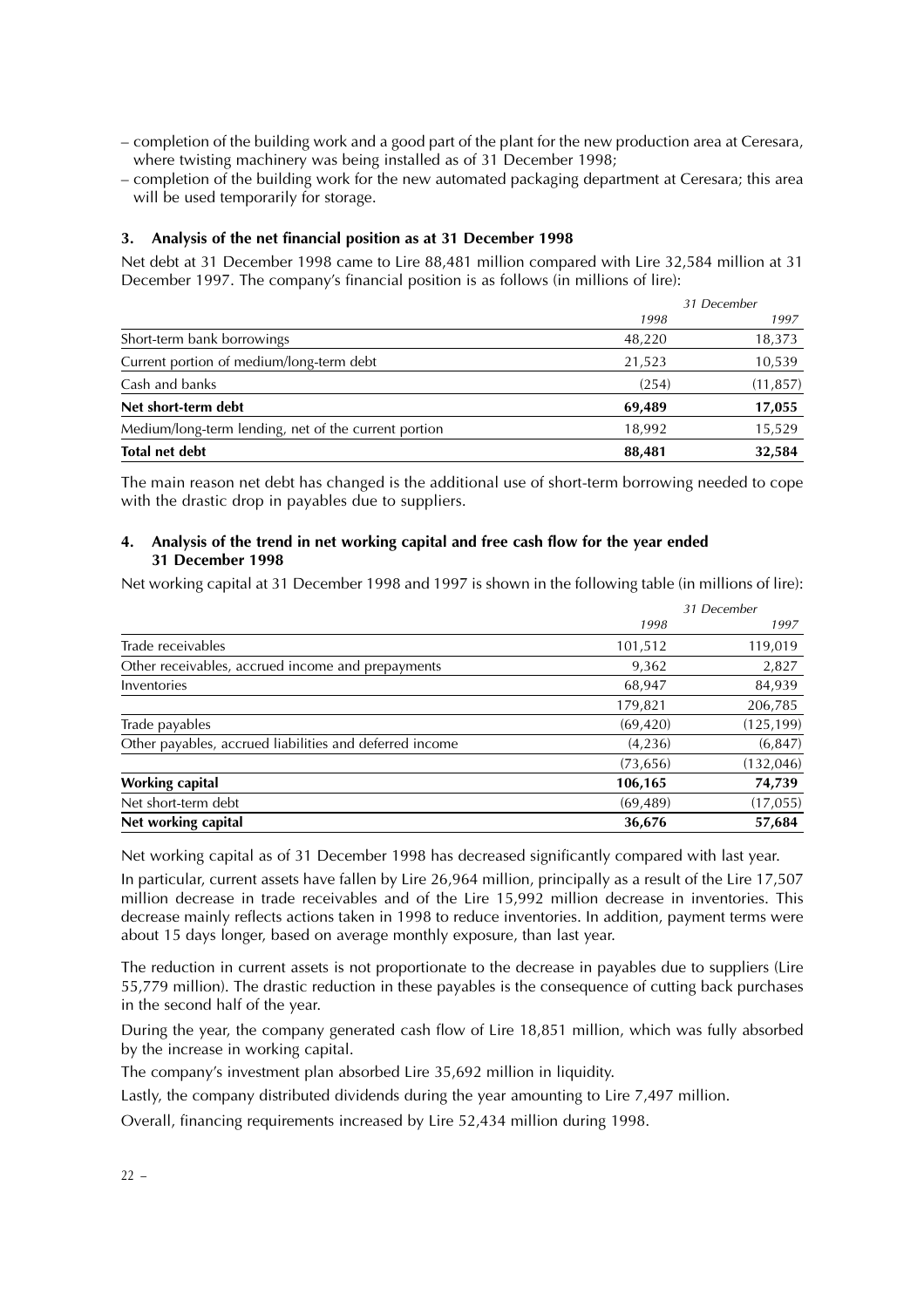**Attachment 4 - Table 2C - Chart 3**

### **Shares held by Directors, Statutory Auditors and General Managers**

| <b>Name</b>              | Company                       | Number of shares<br>held at the end<br>of the prior year | No. of shares<br>purchased | No. of shares<br>sold | No. of shares held<br>at the end of<br>the current year |
|--------------------------|-------------------------------|----------------------------------------------------------|----------------------------|-----------------------|---------------------------------------------------------|
| <b>BERTONI ENZO</b>      | Csp Intern. Ind. Calze S.p.A. | 3,609,340                                                | 114,750                    | 247,310               | 3,476,780                                               |
| <b>BERTONI FRANCESCO</b> | Csp Intern. Ind. Calze S.p.A. | 3,609,340                                                | 114,750                    | 247,310               | 3,476,780                                               |
| BERTONI MARIA GRAZIA     | Csp Intern. Ind. Calze S.p.A. | 2,787,470                                                |                            |                       | 2,787,470                                               |
| <b>BERTONI MARIO</b>     | Csp Intern. Ind. Calze S.p.A. | 930,157                                                  |                            |                       | 930,157                                                 |
| <b>BOSSI GIANFRANCO</b>  | Csp Intern. Ind. Calze S.p.A. | 222,222                                                  | 28                         | 50,000                | 172,250                                                 |
| <b>BARDINI VALTER *</b>  | Csp Intern. Ind. Calze S.p.A. | 342,160                                                  | 9,250                      |                       | 351,410                                                 |

\* Bardini Valter is the husband of Bertoni Maria Grazia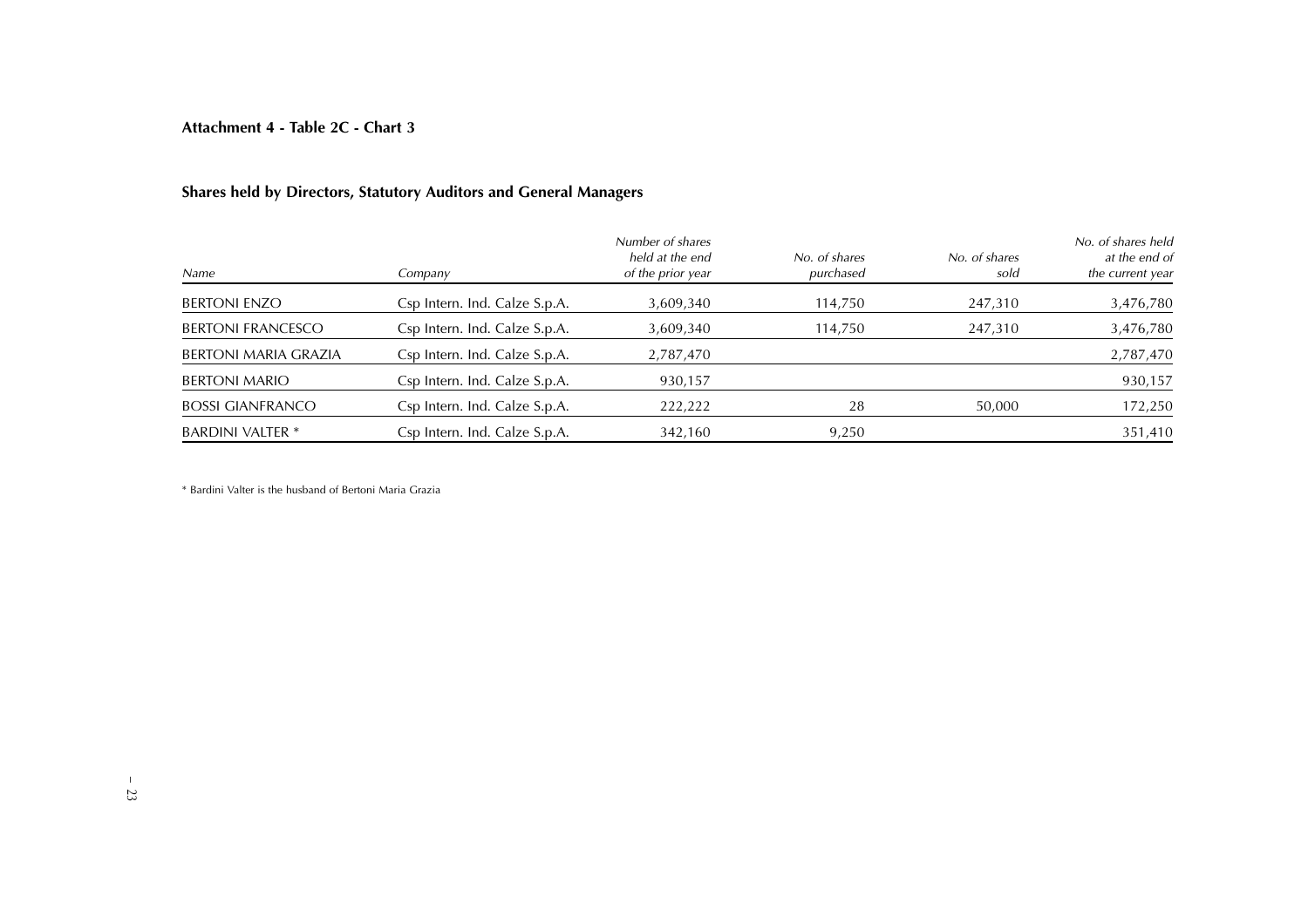## **CSP INTERNATIONAL INDUSTRIA CALZE S.P.A.**

## **FINANCIAL STATEMENTS AS AT 31 DECEMBER 1998**

## **BALANCE SHEET** (stated in Lire)

| <b>ASSETS:</b>                                                 | 31.12.1998     | 31.12.1997     |
|----------------------------------------------------------------|----------------|----------------|
| A) RECEIVABLES FROM SHAREHOLDERS:                              | $\theta$       | 0              |
| <b>FIXED ASSETS</b><br>B)                                      |                |                |
| Intangible fixed assets<br>I.                                  |                |                |
| industrial patents and intellectual<br>3.<br>property rights   | 779,518,210    | 1,031,459,344  |
| concessions, licences, trade marks<br>4.<br>and similar rights | 17,214,165     | 32,224,597     |
| goodwill<br>5.                                                 | 656,540,627    | 984,028,315    |
| others<br>7.                                                   | 1,664,231,412  | 2,958,247,978  |
| Total I.                                                       | 3,117,504,414  | 5,005,960,234  |
| Tangible fixed assets<br>ΙΙ.                                   |                |                |
| land and buildings<br>1.                                       | 27,068,145,058 | 25,179,110,199 |
| 2.<br>plant and machinery                                      | 28,838,397,934 | 22,286,547,515 |
| industrial and commercial equipment<br>3.                      | 303,114,764    | 123,025,820    |
| other fixed assets<br>4.                                       | 1,592,216,064  | 1,500,970,166  |
| 5.<br>construction in progress and advances                    | 13,811,700,543 | 729,115,951    |
| Total II.                                                      | 71,613,574,363 | 49,818,769,651 |
| Financial fixed assets<br>Ш.                                   |                |                |
| Equity investments in:<br>1.                                   |                |                |
| a) subsidiary companies                                        | 6,083,316      | 30,911,873     |
| associated companies<br>b)                                     | 1,553,448,068  | 44,926,426     |
| other companies<br>$\mathbf{d}$                                | 7,202,967      | 350,000        |
| Total 1.                                                       | 1,566,734,351  | 76,188,299     |
| Financial receivables:<br>2.                                   |                |                |
| from subsidiary companies:<br>a)                               |                |                |
| a.a. due within 12 months                                      | 2,195,765      | 2,195,765      |
| from associated companies<br>b)                                |                |                |
| b.a. due within 12 months                                      | 123,679,882    | 119,137,957    |
| Total 2.                                                       | 125,875,647    | 121,333,722    |
| Total III.                                                     | 1,692,609,998  | 197,522,021    |
| <b>TOTAL FIXED ASSETS (B)</b>                                  | 76,423,688,775 | 55,022,251,906 |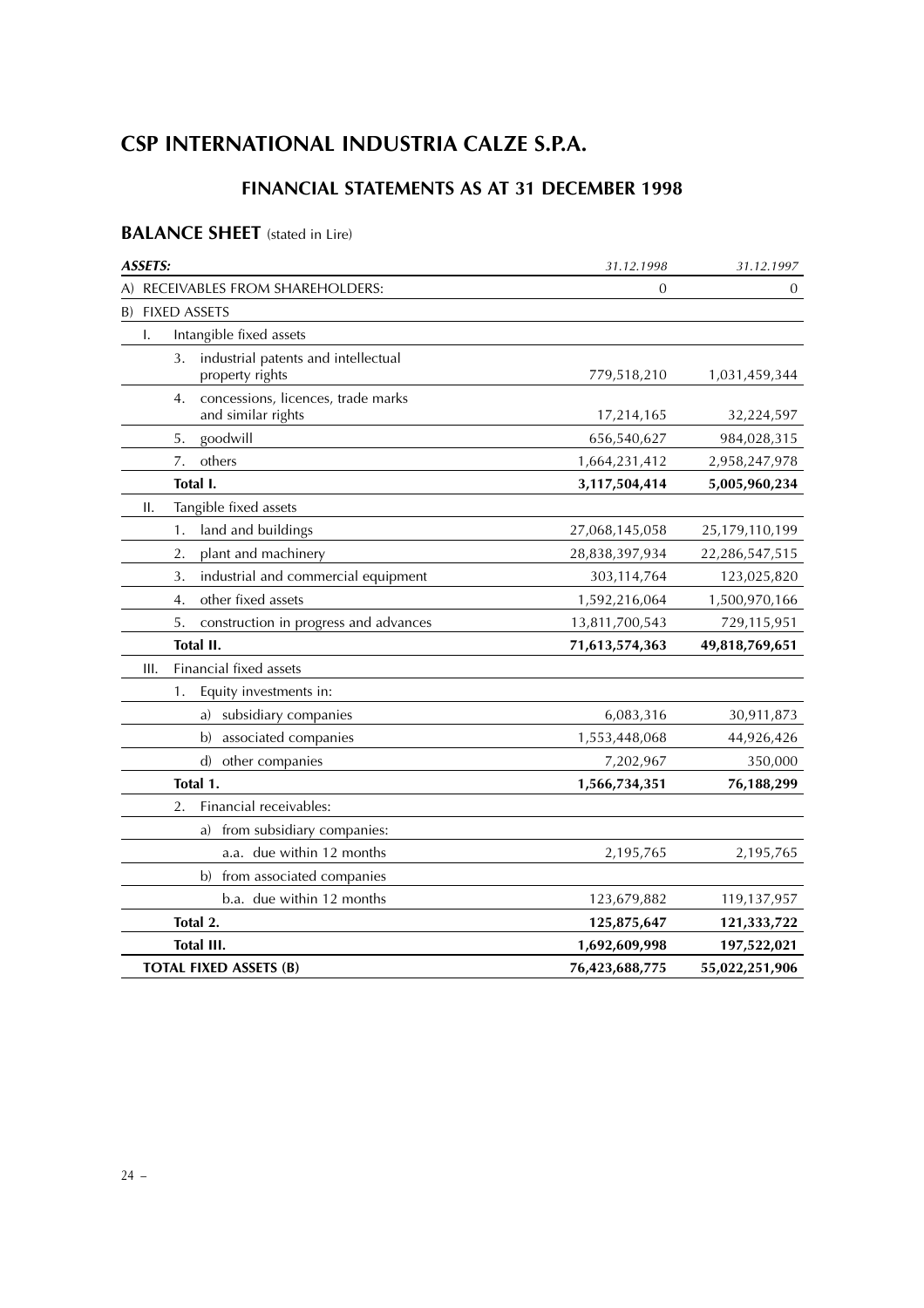|                                                 | 31.12.1998      | 31.12.1997      |
|-------------------------------------------------|-----------------|-----------------|
| <b>CURRENT ASSETS</b>                           |                 |                 |
| Inventories:<br>I.                              |                 |                 |
| raw, ancillary and consumable materials<br>1.   | 14,612,769,438  | 22,699,208,847  |
| semi-finished products, work-in- progress<br>2. | 20,408,216,388  | 30,441,942,713  |
| finished products and goods<br>4.               | 33,925,661,641  | 31,797,617,006  |
| Total I.                                        | 68,946,647,467  | 84,938,768,566  |
| Receivables:<br>ΙΙ.                             |                 |                 |
| trade accounts:<br>1.                           |                 |                 |
| 1.a. due within 12 months                       | 100,775,832,290 | 118,180,503,281 |
| associated companies<br>3.                      |                 |                 |
| 3.a. due within 12 months                       | 738,347,892     | 948,168,806     |
| others:<br>5.                                   |                 |                 |
| 5.a. due within 12 months                       | 4,322,418,684   | 4,572,065,959   |
| 5.b. due beyond 12 months                       | 109,027,358     | 109,227,358     |
| Total 5.                                        | 4,431,446,042   | 4,681,293,317   |
| Total II.                                       | 105,945,626,224 | 123,809,965,404 |
| Current financial assets<br>III.                | $\theta$        | $\theta$        |
| Liquid funds:<br>IV.                            |                 |                 |
| cash at banks and post offices<br>1.            | 150,135,016     | 9,554,870,240   |
| cheques<br>2.                                   | $\Omega$        | 3,230,000       |
| cash and equivalents on hand<br>3.              | 103,605,565     | 70,115,409      |
| Total IV.                                       | 253,740,581     | 9,628,215,649   |
| <b>TOTAL CURRENT ASSETS (C)</b>                 | 175,146,014,272 | 218,376,949,619 |
| D) ACCRUED INCOME AND PREPAYMENTS               | 5,039,713,704   | 420, 437, 228   |
| <b>TOTAL ASSETS</b>                             | 256,609,416,751 | 273,819,638,753 |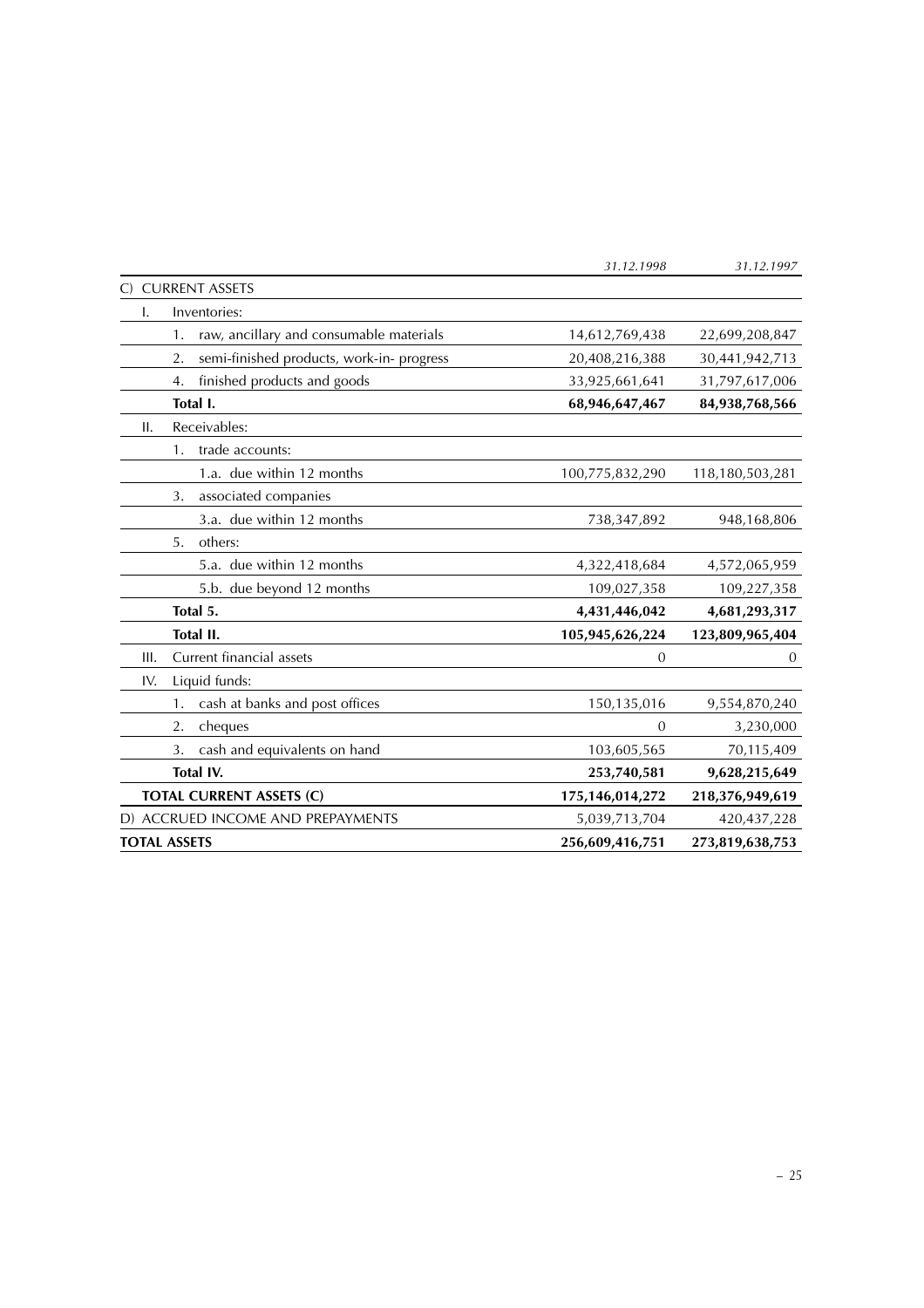## **BALANCE SHEET**

| <b>LIABILITIES</b>                                               | 31.12.1998      | 31.12.1997         |
|------------------------------------------------------------------|-----------------|--------------------|
| A) SHAREHOLDERS' EQUITY:                                         |                 |                    |
| I.<br>Share capital                                              | 24,500,000,000  | 24,500,000,000     |
| Share premium reserve<br>ΙΙ.                                     | 35,000,000,000  | 35,000,000,000     |
| Ш.<br>Revaluation reserves                                       | 1,195,810,187   | 347,913,909        |
| Legal reserve<br>IV.                                             | 2,049,478,741   | 848, 365, 376      |
| V.<br>Reserve for own shares in portfolio                        | 0               | 0                  |
| VI.<br>Statutory reserves                                        | 0               | 0                  |
| VII. Other reserves:                                             |                 |                    |
| a. undistributed profit                                          | 20,032,393,807  | 5,556,136,146      |
| b. capital grants reserve                                        | 398,324,000     | 398,324,000        |
| c. reserve for gains on disposals                                | 0               | 25,283,269         |
| <b>Total VII.</b>                                                | 20,430,717,807  | 5,979,743,415      |
| VIII. Profit carried forward                                     | 0               | $\cup$             |
| Net profit for the year<br>IX.                                   | 3,031,974,046   | 24,022,267,304     |
| TOTAL SHAREHOLDERS' EQUITY (A)                                   | 86,207,980,781  | 90,698,290,004     |
| RESERVES FOR CONTINGENCIES AND OTHER CHARGES:<br>B)              |                 |                    |
| taxation<br>2.                                                   | 754,167,131     | 481,136,859        |
| 3.<br>other                                                      | 1,347,687,573   | 1,139,101,724      |
| TOTAL RESERVES FOR CONTINGENCIES AND OTHER<br><b>CHARGES (B)</b> | 2,101,854,704   | 1,620,238,583      |
| RESERVE FOR SEVERANCE INDEMNITIES<br>C)                          | 6,014,314,904   | 4,969,337,365      |
| D) PAYABLES:                                                     |                 |                    |
| 3.<br>banks                                                      |                 |                    |
| a. due within 12 months                                          | 69,743,482,034  | 28,911,503,248     |
| b. due beyond 12 months                                          | 18,991,980,539  | 15,528,876,073     |
| Total 3.                                                         | 88,735,462,573  | 44,440,379,321     |
| trade accounts:<br>6.                                            |                 |                    |
| a. due within 12 months                                          | 69,418,799,089  | 125, 181, 217, 991 |
| taxes payable:<br>11.                                            |                 |                    |
| a. due within 12 months                                          | 1,006,446,486   | 2,935,645,304      |
| payables to social security institutions<br>12.                  |                 |                    |
| due within 12 months<br>a.                                       | 1,500,137,530   | 1,866,281,800      |
| other payables:<br>13.                                           |                 |                    |
| due within 12 months<br>a.                                       | 947,080,038     | 1,260,922,047      |
| <b>TOTAL PAYABLES (D)</b>                                        | 161,607,925,716 | 175,684,446,463    |
| E)<br>ACCRUED LIABILITIES AND DEFERRED INCOME                    | 677,340,646     | 847,326,338        |
| <b>TOTAL LIABILITIES</b>                                         | 256,609,416,751 | 273,819,638,753    |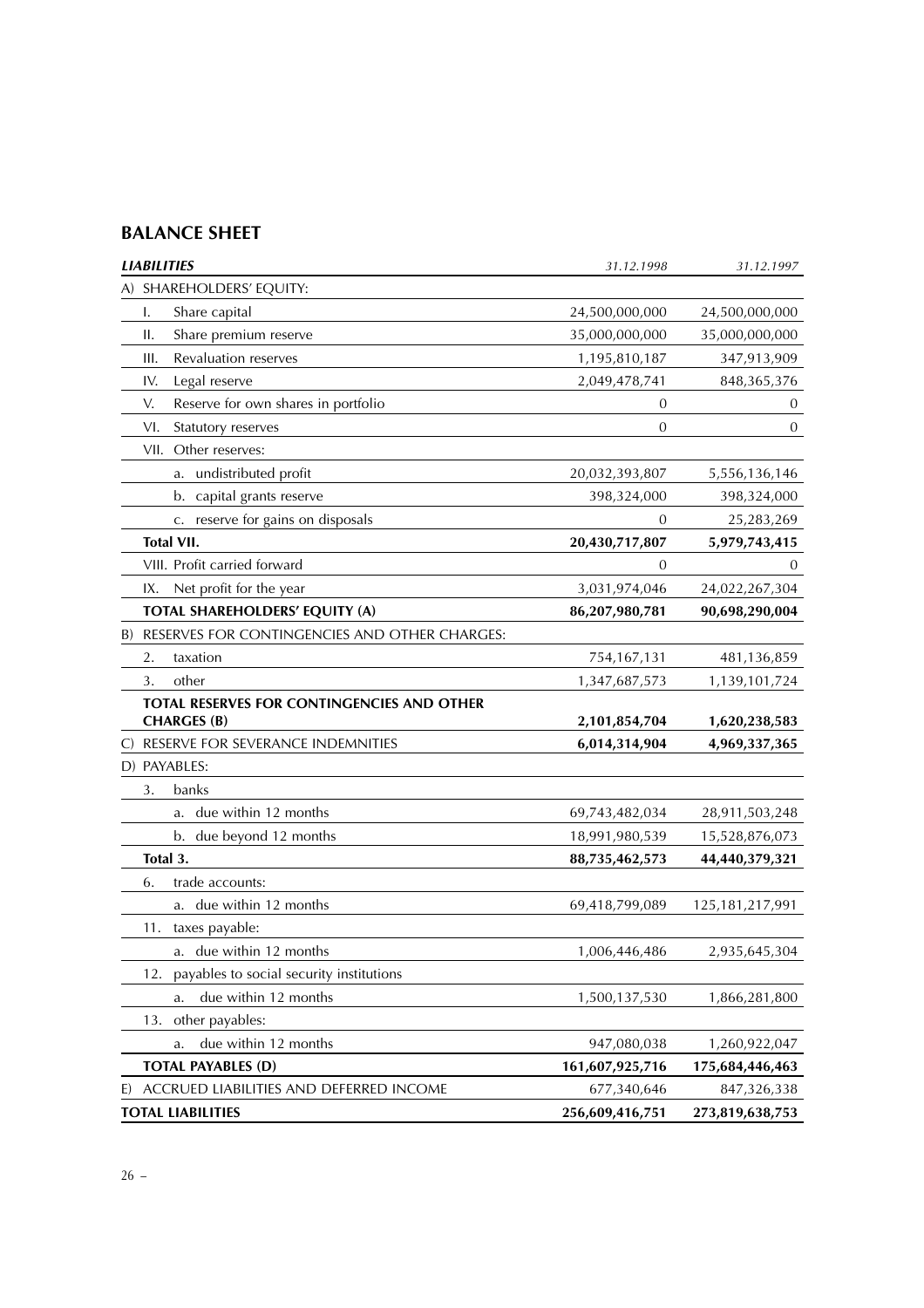| <b>MEMORANDUM ACCOUNTS</b>            | 31.12.1998     | 31.12.1997     |
|---------------------------------------|----------------|----------------|
| - Lease payments due                  | 30,132,000     | 78,574,000     |
| - Value of leased assets              | 240,000,000    | 240,000,000    |
| – Mortgages for loans                 | 45,000,000,000 | 45,000,000,000 |
| - Guarantees given to third parties   | 563,366,000    | 67,000,000     |
| - Assets held by third parties        | 590,040,000    | 1,211,170,000  |
| - Currency sales hedging contracts    | $\theta$       | 6,250,760,000  |
| - Purchasing commitments              | 4,180,000,000  | 12,775,000,000 |
| - Repurchase agreements               | 0              | 2,232,446,361  |
| - Assets deposited with third parties | 4,621,145,488  | 12,293,307,567 |
| - Third party assets                  | 259,945,280    | 675,315,700    |
| <b>Total</b>                          | 55,484,628,768 | 80,823,573,628 |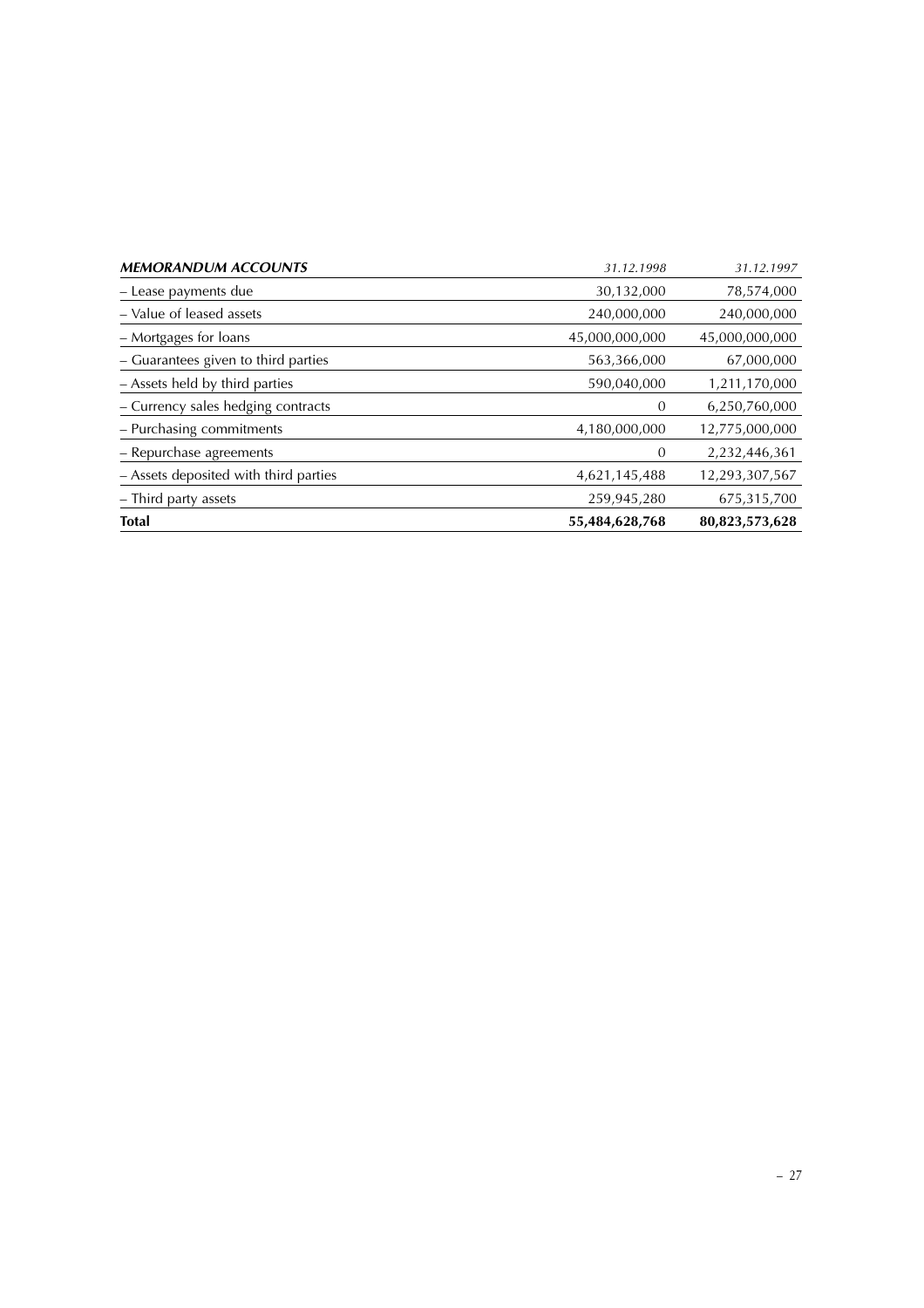## **CSP INTERNATIONAL INDUSTRIA CALZE S.P.A.**

## **FINANCIAL STATEMENTS AS AT 31 DECEMBER 1998**

## **STATEMENT OF INCOME**

|                                                    | 1998               | 1997                |
|----------------------------------------------------|--------------------|---------------------|
| A) PRODUCTION VALUE                                |                    |                     |
| Revenues from sale of goods and services<br>1.     | 270,696,633,721    | 328,607,989,326     |
| Changes in inventories of work-in-progress,<br>2.  |                    |                     |
| semi-finished                                      | (7,905,681,690)    | 28,855,235,976      |
| Other income:<br>5.                                |                    |                     |
| a. other income                                    | 4,406,997,496      | 2,421,865,535       |
| b. operating grants                                | 0                  | 16,024,655          |
| <b>TOTAL PRODUCTION VALUE (A)</b>                  | 267, 197, 949, 527 | 359,901,115,492     |
| <b>B) PRODUCTION COSTS</b>                         |                    |                     |
| Raw, ancillary and consumable materials<br>6.      |                    |                     |
| and goods                                          | 118,682,031,405    | 215,664,168,307     |
| Services<br>7.                                     | 65,918,281,388     | 67,762,885,755      |
| 8.<br>Use of third party assets                    | 267,138,915        | 301,456,548         |
| Labour costs:<br>9.                                |                    |                     |
| a. wages and salaries                              | 25,322,173,105     | 23,628,618,605      |
| b. social security contributions                   | 8,736,603,058      | 9,557,580,492       |
| severance indemnities<br>$C_{\star}$               | 1,867,979,991      | 1,738,388,343       |
| other costs<br>e.                                  | 43,563,417         | 24,648,697          |
| Total 9.                                           | 35,970,319,571     | 34,949,236,137      |
| 10. Depreciation, amortisation and writedowns:     |                    |                     |
| amortisation of intangible fixed assets<br>a,      | 2,745,908,565      | 2,506,044,835       |
| b. depreciation of tangible fixed assets           | 11,520,043,077     | 8,364,305,922       |
| d. writedown of doubtful accounts                  |                    |                     |
| included in current assets                         | 4,400,155,502      | 782,535,440         |
| Total 10.                                          | 18,666,107,144     | 11,652,886,197      |
| 11. Changes in inventories of raw, ancillary and   |                    |                     |
| consumable materials and goods                     | 8,086,439,409      | (12, 165, 081, 789) |
| 12. Provisions for contingencies and other charges | 187,126,654        | 223,525,844         |
| 14. Other operating expenses                       | 1,528,878,104      | 5,206,605,049       |
| <b>TOTAL PRODUCTION COSTS (B)</b>                  | 249,306,322,590    | 323,595,682,048     |
| DIFFERENCE BETWEEN PRODUCTION VALUE AND            |                    |                     |
| <b>PRODUCTION COSTS (A-B)</b>                      | 17,891,626,937     | 36, 305, 433, 444   |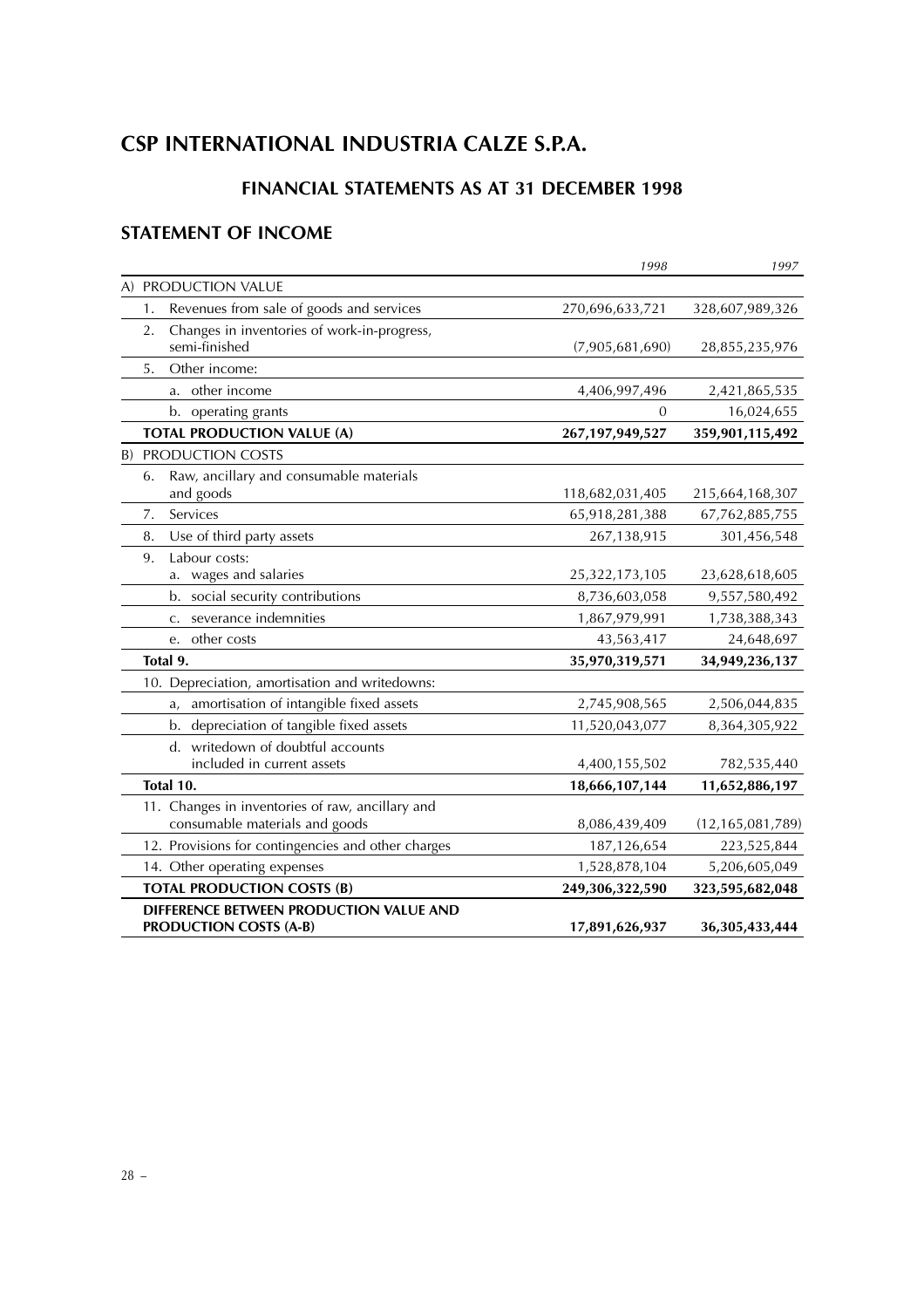|                                                        | 1998               | 1997            |
|--------------------------------------------------------|--------------------|-----------------|
| FINANCIAL INCOME AND (CHARGES)<br>$\mathcal{C}$        |                    |                 |
| 15. Income from investments:                           |                    |                 |
| a. in subsidiary companies                             | $\overline{0}$     | 3,604,462,186   |
| 16. Other financial income:                            |                    |                 |
| d. other than above:                                   |                    |                 |
| d. from third parties                                  | 406,973,409        | 1,491,777,215   |
| 17. Interest and other financial charges:              |                    |                 |
| d. from third parties                                  | (5,615,170,665)    | (6,621,069,399) |
| TOTAL OTHER FINANCIAL INCOME (CHARGES) (C)             | (5,208,197,256)    | (1,524,829,998) |
| D) ADJUSTMENTS TO THE VALUE OF FINANCIAL ASSETS:       |                    |                 |
| 19. Writedowns:                                        |                    |                 |
| a. of equity investments                               | (24,828,557)       | $\theta$        |
| TOTAL ADJUSTMENTS TO THE VALUE OF FINANCIAL ASSETS (D) | (24, 828, 557)     | $\bf{0}$        |
| NON-RECURRING INCOME AND CHARGES:<br>E)                |                    |                 |
| 20. Non-recurring income                               |                    |                 |
| b. other non-recurring income                          | 1,358,975,276      | 3,502,850       |
| Total 20.                                              | 1,358,975,276      | 3,502,850       |
| 21. Non-recurring charges:                             |                    |                 |
| c. other non-recurring charges                         | 5,867,122,583      | 1,791,950,047   |
| Total 21.                                              | 5,867,122,583      | 1,791,950,047   |
| TOTAL NON-RECURRING INCOME AND (CHARGES) (E)           | (4,508,147,307)    | (1,788,447,197) |
| PROFIT BEFORE TAXES (A-B+/-C+/-D+/-E)                  | 8,150,453,817      | 32,992,156,249  |
| 22. Income taxes for the year                          | (5, 118, 479, 771) | (8,969,888,945) |
| 26. NET PROFIT FOR THE YEAR                            | 3,031,974,046      | 24,022,267,304  |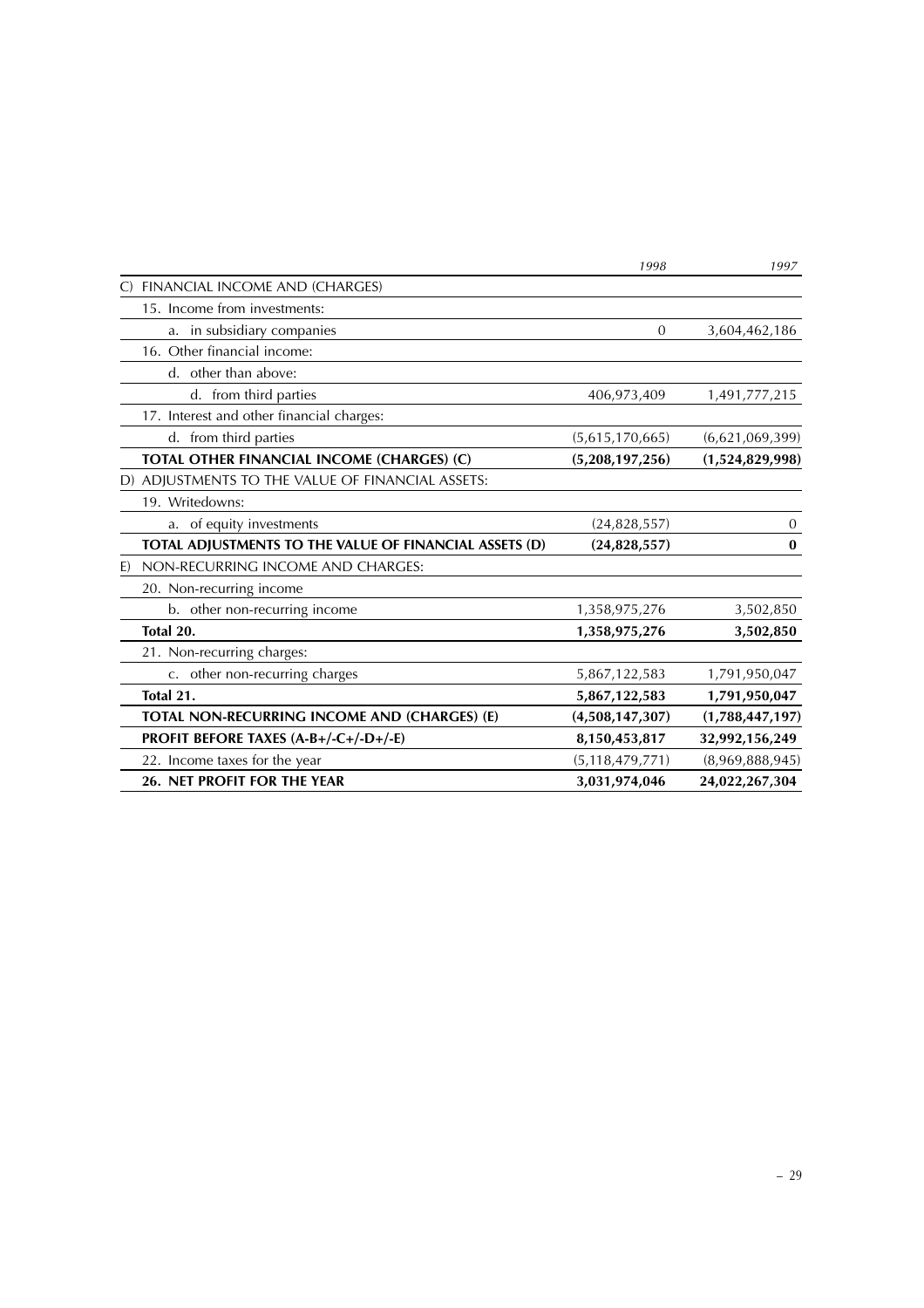## **CSP INTERNATIONAL INDUSTRIA CALZE S.P.A.**

## **FINANCIAL STATEMENTS AS AT 31 DECEMBER 1998**

## **BALANCE SHEET** (stated in Euro)

| <b>ASSETS:</b>                                                 | 31.12.1998    | 31.12.1997    |
|----------------------------------------------------------------|---------------|---------------|
| A) RECEIVABLES FROM SHAREHOLDERS:                              | 0.00          | 00.00         |
| <b>FIXED ASSETS</b><br>B)                                      |               |               |
| Intangible fixed assets<br>I.                                  |               |               |
| industrial patents and intellectual<br>3.<br>property rights   | 402,587.56    | 532,704.29    |
| concessions, licences, trade marks<br>4.<br>and similar rights | 8,890.37      | 16,642.62     |
| goodwill<br>5.                                                 | 339,074.94    | 508,208.21    |
| others<br>7.                                                   | 859,503.79    | 1,527,807.58  |
| Total I.                                                       | 1,610,056.66  | 2,585,362.70  |
| Tangible fixed assets<br>ΙΙ.                                   |               |               |
| land and buildings<br>1.                                       | 13,979,530.26 | 13,003,925.18 |
| 2.<br>plant and machinery                                      | 14,893,789.57 | 11,510,041.22 |
| industrial and commercial equipment<br>3.                      | 156,545.71    | 63,537.53     |
| other fixed assets<br>4.                                       | 822,310.97    | 775,186.40    |
| construction in progress and advances<br>5.                    | 7,133,148.03  | 376,556.96    |
| Total II.                                                      | 36,985,324.55 | 25,729,247.29 |
| Financial fixed assets<br>Ш.                                   |               |               |
| Equity investments in:<br>1.                                   |               |               |
| a) subsidiary companies                                        | 3,141.77      | 15,964.65     |
| associated companies<br>b)                                     | 802,288.97    | 23,202.56     |
| other companies<br>$\mathbf{d}$                                | 3,720.02      | 180.76        |
| Total 1.                                                       | 809,150.76    | 39,347.97     |
| Financial receivables:<br>2.                                   |               |               |
| from subsidiary companies:<br>a)                               |               |               |
| a.a. due within 12 months                                      | 1,134.02      | 1,134.02      |
| from associated companies<br>b)                                |               |               |
| b.a. due within 12 months                                      | 63,875.33     | 61,529.62     |
| Total 2.                                                       | 65,009.35     | 62,663.64     |
| Total III.                                                     | 874,160.11    | 102,011.61    |
| <b>TOTAL FIXED ASSETS (B)</b>                                  | 39,469,541.32 | 28,416,621.60 |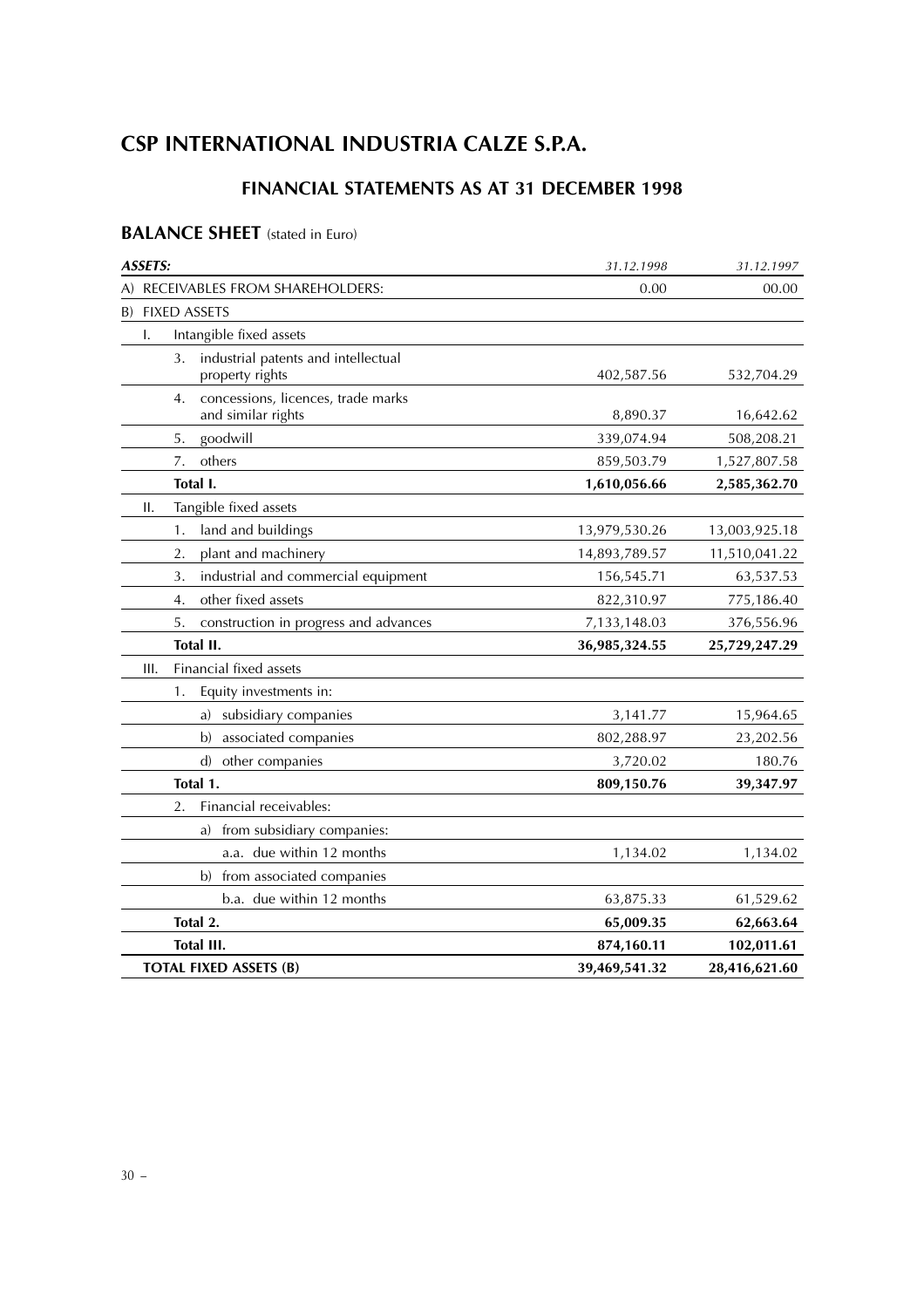| <b>TOTAL ASSETS</b>                             | 132,527,703.65 | 141,416,041.54 |
|-------------------------------------------------|----------------|----------------|
| D) ACCRUED INCOME AND PREPAYMENTS               | 2,602,794.91   | 217,137.71     |
| <b>TOTAL CURRENT ASSETS (C)</b>                 | 90,455,367.42  | 112,782,282.23 |
| Total IV.                                       | 131,046.07     | 4,972,558.40   |
| cash and equivalents on hand<br>3.              | 53,507.81      | 36,211.59      |
| cheques<br>2.                                   | 0.00           | 1,668.16       |
| cash at banks and post offices<br>1.            | 77,538.26      | 4,934,678.66   |
| Liquid funds:<br>IV.                            |                |                |
| Current financial assets<br>III.                | 0.00           | 0.00           |
| Total II.                                       | 54,716,349.59  | 63,942,510.81  |
| Total 5.                                        | 2,288,650.88   | 2,417,686.23   |
| 5.b. due beyond 12 months                       | 56,307.93      | 56,411.22      |
| 5.a. due within 12 months                       | 2,232,342.95   | 2,361,275.01   |
| others:<br>5.                                   |                |                |
| 3.a. due within 12 months                       | 381,324.86     | 489,688.32     |
| associated companies<br>3.                      |                |                |
| 1.a. due within 12 months                       | 52,046,373.85  | 61,035,136.26  |
| trade accounts:<br>1.                           |                |                |
| Receivables:<br>II.                             |                |                |
| Total I.                                        | 35,607,971.75  | 43,867,213.03  |
| finished products and goods<br>4.               | 17,521,142.01  | 16,422,098.68  |
| semi-finished products, work-in- progress<br>2. | 10,539,964.15  | 15,721,951.34  |
| raw, ancillary and consumable materials<br>1.   | 7,546,865.59   | 11,723,163.01  |
| Inventories:<br>I.                              |                |                |
| C) CURRENT ASSETS                               |                |                |
|                                                 | 31.12.1998     | 31.12.1997     |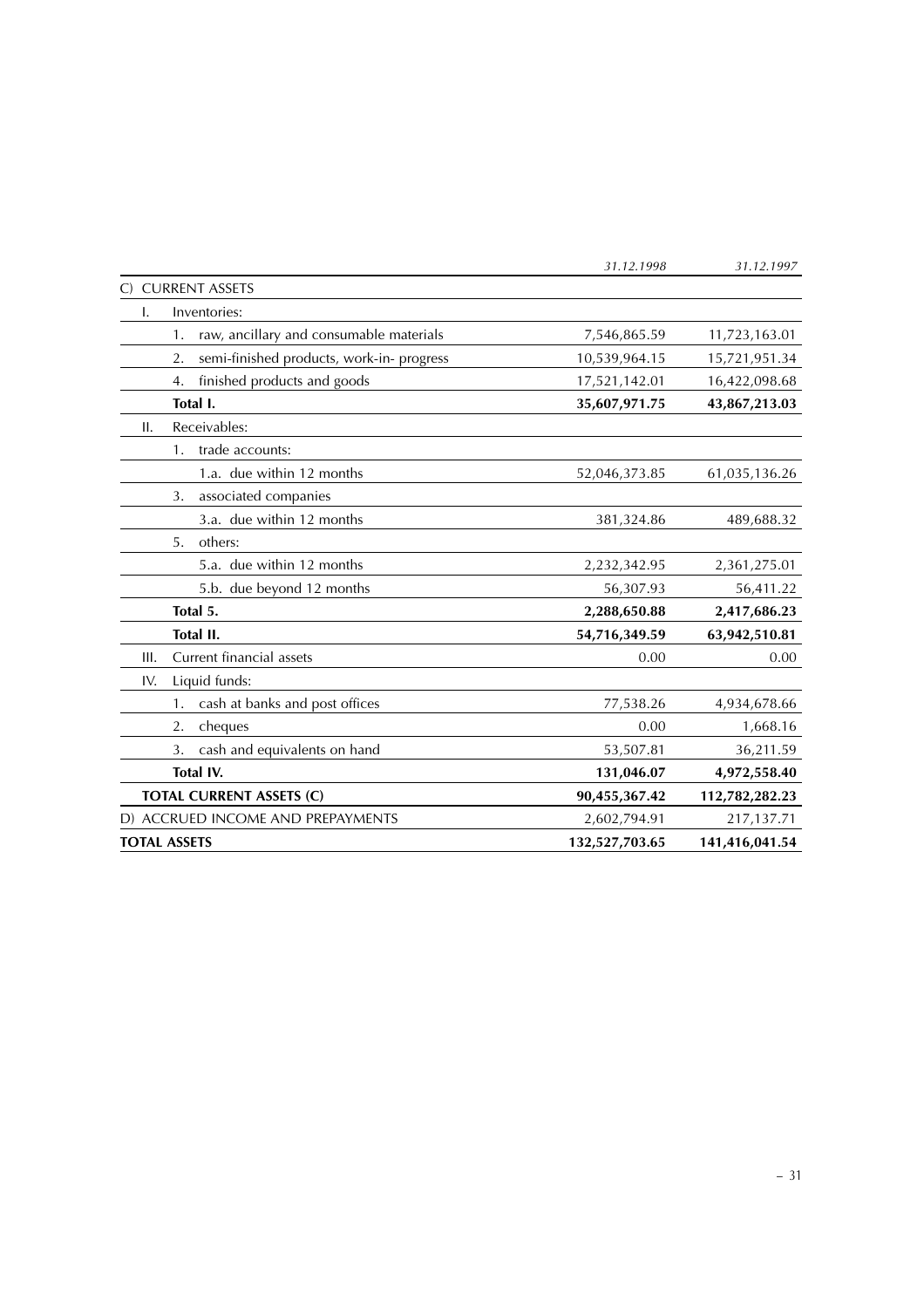## **BALANCE SHEET**

| <b>LIABILITIES</b>                                               | 31.12.1998     | 31.12.1997     |
|------------------------------------------------------------------|----------------|----------------|
| A) SHAREHOLDERS' EQUITY:                                         |                |                |
| Share capital<br>I.                                              | 12,653,194.03  | 12,653,194.03  |
| Share premium reserve<br>ΙΙ.                                     | 18,075,991.47  | 18,075,991.47  |
| Revaluation reserves<br>Ш.                                       | 617,584.42     | 179,682.54     |
| Legal reserve<br>IV.                                             | 1,058,467.44   | 438,144.15     |
| Reserve for own shares in portfolio<br>V.                        | 0.00           | 0.00           |
| VI.<br>Statutory reserves                                        | 0.00           | 0.00           |
| VII. Other reserves:                                             |                |                |
| undistributed profit<br>a.                                       | 10,345,867.99  | 2,869,504.84   |
| b. capital grants reserve                                        | 205,717.18     | 205,717.18     |
| c. reserve for gains on disposals                                | 0.00           | 13,057.72      |
| <b>Total VII.</b>                                                | 10,551,585.16  | 3,088,279.74   |
| VIII. Profit carried forward                                     | 0.00           | 0.00           |
| IX.<br>Net profit for the year                                   | 1,565,883.91   | 12,406,465.68  |
| TOTAL SHAREHOLDERS' EQUITY (A)                                   | 44,522,706.63  | 46,841,757.61  |
| B) RESERVES FOR CONTINGENCIES AND OTHER CHARGES:                 |                |                |
| taxation<br>2.                                                   | 389,494.82     | 248,486.45     |
| other<br>3.                                                      | 696,022.54     | 588,296.94     |
| TOTAL RESERVES FOR CONTINGENCIES AND OTHER<br><b>CHARGES (B)</b> | 1,085,517.36   | 836,783.39     |
| RESERVE FOR SEVERANCE INDEMNITIES<br>C)                          | 3,106,134.43   | 2,566,448.57   |
| D) PAYABLES:                                                     |                |                |
| banks<br>3.                                                      |                |                |
| due within 12 months<br>a.                                       | 36,019,502.46  | 14,931,545.32  |
| b. due beyond 12 months                                          | 9,808,539.38   | 8,019,995.18   |
| Total 3.                                                         | 45,828,041.84  | 22,951,540.50  |
| 6.<br>trade accounts:                                            |                |                |
| a. due within 12 months                                          | 35,851,817.72  | 64,650,703.67  |
| taxes payable:<br>11.                                            |                |                |
| a. due within 12 months                                          | 519,786.23     | 1,516,134.27   |
| payables to social security institutions<br>12.                  |                |                |
| due within 12 months<br>a.                                       | 774,756.38     | 963,854.11     |
| other payables:<br>13.                                           |                |                |
| due within 12 months<br>a.                                       | 489,126.02     | 651,211.89     |
| <b>TOTAL PAYABLES (D)</b>                                        | 83,463,528.18  | 90,733,444.44  |
| ACCRUED LIABILITIES AND DEFERRED INCOME<br>E)                    | 349,817.25     | 437,607.53     |
| <b>TOTAL LIABILITIES</b>                                         | 132,527,703.65 | 141,416,041.54 |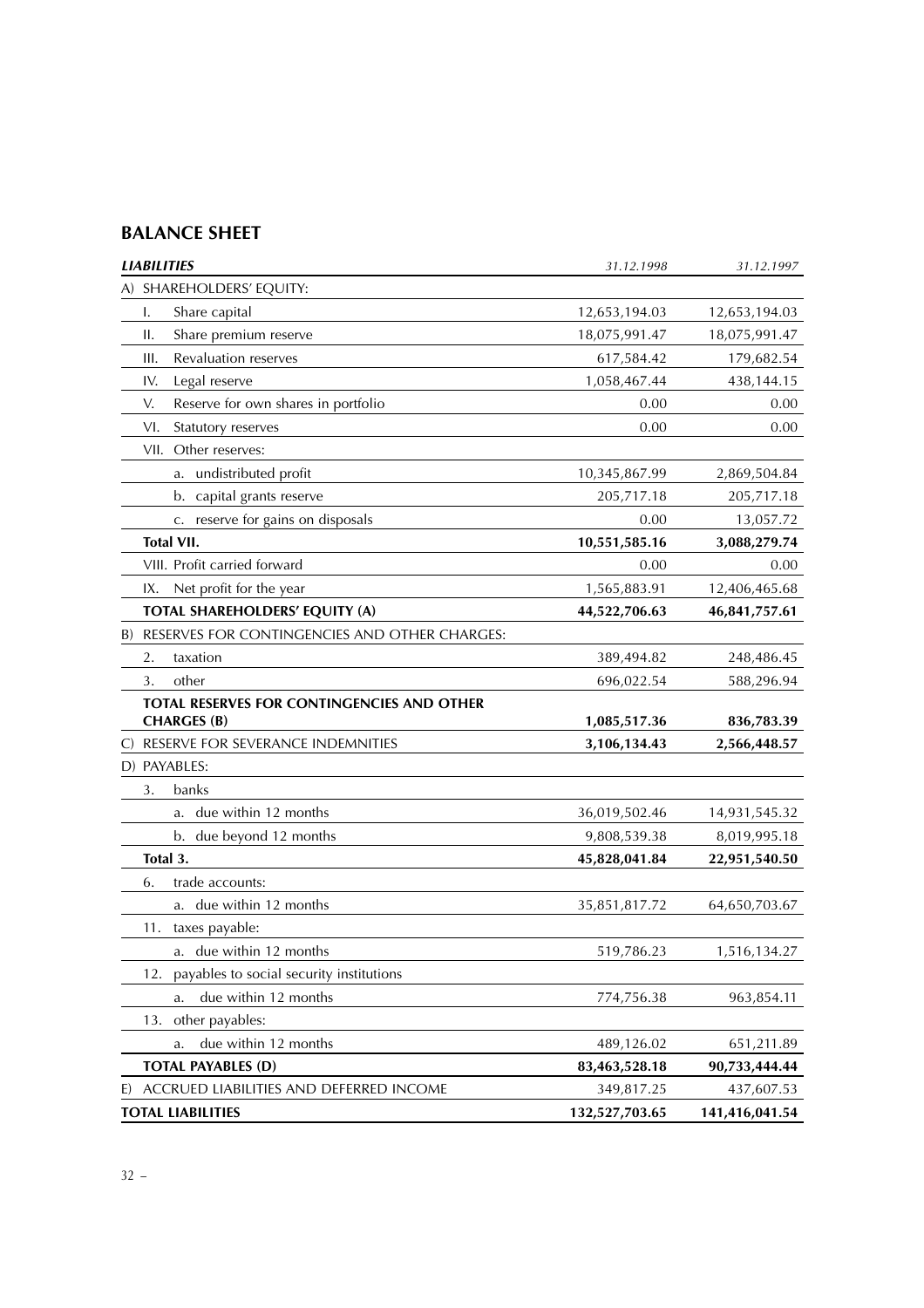| <b>MEMORANDUM ACCOUNTS</b>            | 31.12.1998    | 31.12.1997    |
|---------------------------------------|---------------|---------------|
| - Lease payments due                  | 15,561.88     | 40,580.08     |
| - Value of leased assets              | 123,949.66    | 123,949.66    |
| – Mortgages for loans                 | 23,240,560.46 | 23,240,560.46 |
| - Guarantees given to third parties   | 290,954.26    | 34,602.61     |
| - Assets held by third parties        | 304,730.23    | 625,517.10    |
| - Currency sales hedging contracts    | 0.00          | 3,228,248.13  |
| - Purchasing commitments              | 2,158,789.84  | 6,597,736.89  |
| - Repurchase agreements               | 0.00          | 1,152,962.32  |
| - Assets deposited with third parties | 2,386,622.47  | 6,348,963.51  |
| - Third party assets                  | 134,250.53    | 348,771.45    |
| <b>Total</b>                          | 28,655,419.32 | 41,741,892.21 |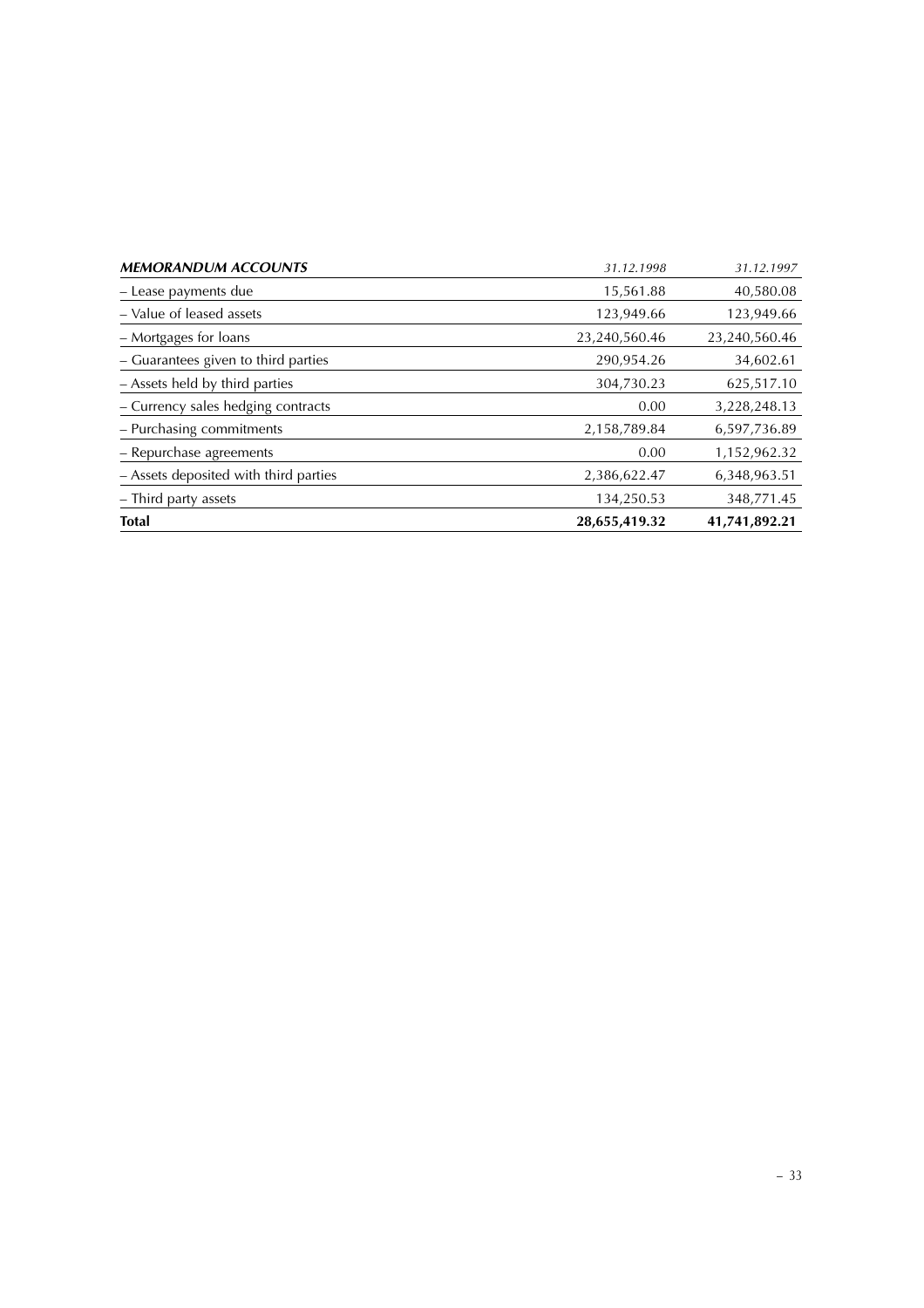## **CSP INTERNATIONAL INDUSTRIA CALZE S.P.A.**

## **FINANCIAL STATEMENTS AS AT 31 DECEMBER 1998**

## **STATEMENT OF INCOME**

|                                                    | 1998           | 1997             |
|----------------------------------------------------|----------------|------------------|
| A) PRODUCTION VALUE                                |                |                  |
| Revenues from sale of goods and services<br>1.     | 139,803,144.05 | 169,711,863.18   |
| Changes in inventories of work-in-progress.<br>2.  |                |                  |
| semi-finished                                      | (4,082,943.85) | 14,902,485.69    |
| Other income:<br>5.                                |                |                  |
| a. other income                                    | 2,276,024.26   | 1,250,789.16     |
| b. operating grants                                | 0.00           | 8,276,04         |
| <b>TOTAL PRODUCTION VALUE (A)</b>                  | 137,996,224.46 | 185,873,414.09   |
| <b>B) PRODUCTION COSTS</b>                         |                |                  |
| Raw, ancillary and consumable materials<br>6.      |                |                  |
| and goods                                          | 61,294,153.92  | 111,381,247.61   |
| Services<br>7.                                     | 34,043,951.20  | 34,996,609.85    |
| Use of third party assets<br>8.                    | 137,965.74     | 155,689.31       |
| Labour costs:<br>9.                                |                |                  |
| a. wages and salaries                              | 13,077,811.00  | 12,203,163.09    |
| social security contributions<br>b.                | 4,512,078.92   | 4,936,078.38     |
| severance indemnities<br>$C_{\star}$               | 964,731.15     | 897,802.65       |
| other costs<br>e.                                  | 22,498.63      | 12,729.99        |
| Total 9.                                           | 18,577,119.70  | 18,049,774.12    |
| 10. Depreciation, amortisation and writedowns:     |                |                  |
| a. amortisation of intangible fixed assets         | 1,418,143.42   | 1,294,264.14     |
| b. depreciation of tangible fixed assets           | 5,949,605.72   | 4,319,803.50     |
| d. writedown of doubtful accounts                  |                |                  |
| included in current assets                         | 2,272,490.67   | 2,272,490.67     |
| Total 10.                                          | 9,640,239.81   | 6,018,213.47     |
| 11. Changes in inventories of raw. ancillary and   |                |                  |
| consumable materials and goods                     | 4,176,297.42   | (6,282,740.42)   |
| 12. Provisions for contingencies and other charges | 96,642.85      | 115,441.46       |
| 14. Other operating expenses                       | 789,599.64     | 2,688,987.10     |
| <b>TOTAL PRODUCTION COSTS (B)</b>                  | 128,755,970.29 | 167, 123, 222.51 |
| DIFFERENCE BETWEEN PRODUCTION VALUE AND            |                |                  |
| <b>PRODUCTION COSTS (A-B)</b>                      | 9,240,254.17   | 18,750,191.58    |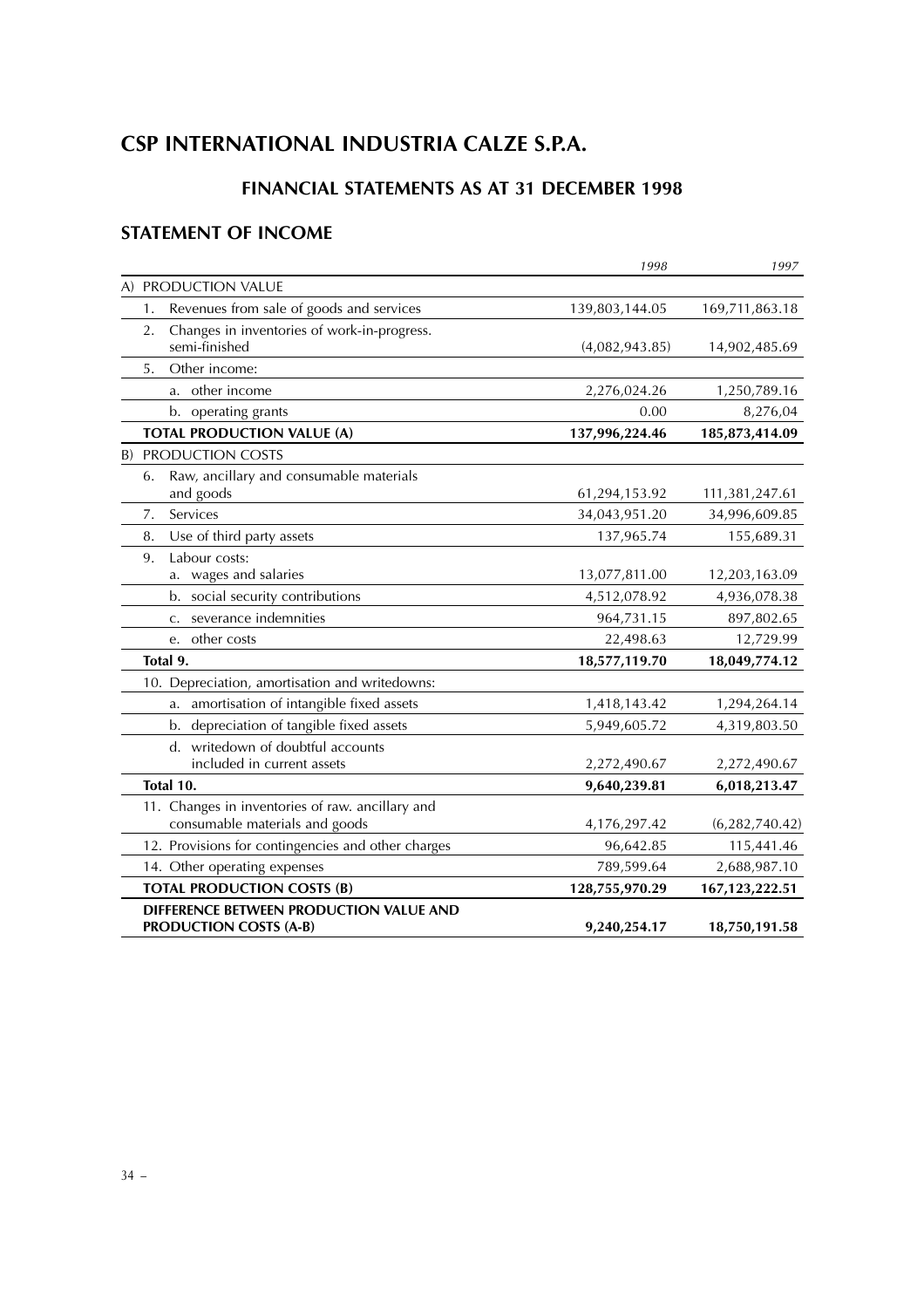|                                                        | 1998           | 1997           |
|--------------------------------------------------------|----------------|----------------|
| FINANCIAL INCOME AND (CHARGES)<br>$\mathcal{C}$        |                |                |
| 15. Income from investments:                           |                |                |
| a. in subsidiary companies                             | 0.00           | 1,861,549.36   |
| 16. Other financial income:                            |                |                |
| d. other than above:                                   |                |                |
| d. from third parties                                  | 210,184.22     | 770,438.63     |
| 17. Interest and other financial charges:              |                |                |
| d. from third parties                                  | (2,899,993.63) | (3,419,496.97) |
| TOTAL OTHER FINANCIAL INCOME (CHARGES) (C)             | (2,689,809.40) | (787, 508.97)  |
| D) ADJUSTMENTS TO THE VALUE OF FINANCIAL ASSETS:       |                |                |
| 19. Writedowns:                                        |                |                |
| a. of equity investments                               | (12, 822.88)   | 0.00           |
| TOTAL ADJUSTMENTS TO THE VALUE OF FINANCIAL ASSETS (D) | (12,822.88)    | 0,00           |
| NON-RECURRING INCOME AND CHARGES:<br>E)                |                |                |
| 20. Non-recurring income                               |                |                |
| b. other non-recurring income                          | 701,852.16     | 1,809.07       |
| Total 20.                                              | 701,852.16     | 1,809.07       |
| 21. Non-recurring charges:                             |                |                |
| c. other non-recurring charges                         | 3,030,115.94   | 925,464.96     |
| Total 21.                                              | 3,030,115.94   | 925,464.96     |
| TOTAL NON-RECURRING INCOME AND (CHARGES) (E)           | (2,328,263.78) | (923, 655.89)  |
| PROFIT BEFORE TAXES (A-B+/-C+/-D+/-E)                  | 4,209,358.10   | 17,039,026.71  |
| 22. Income taxes for the year                          | (2,643,474.19) | (4,632,561.03) |
| 26. NET PROFIT FOR THE YEAR                            | 1,565,883.91   | 12,406,465.68  |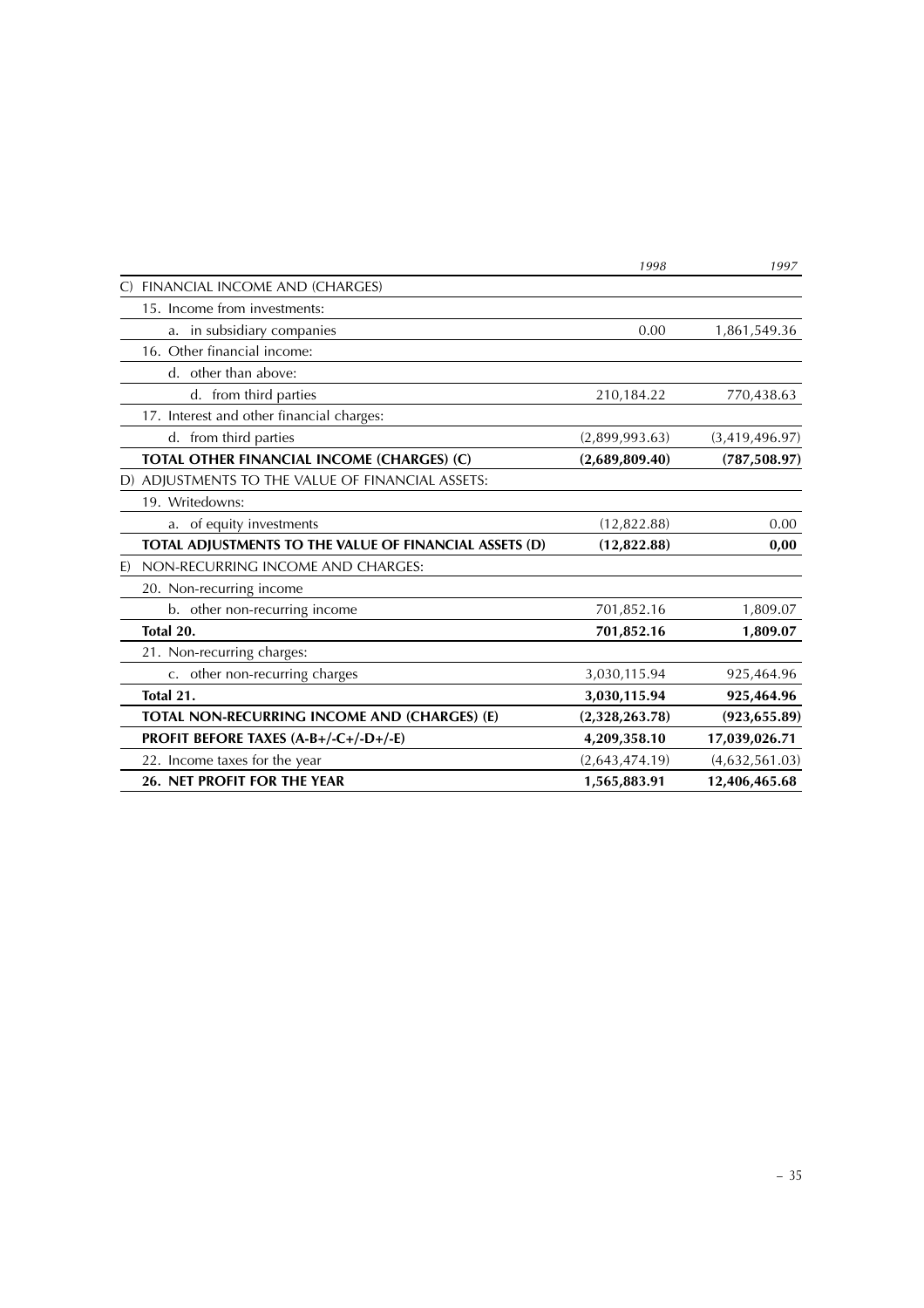## **CSP INTERNATIONAL INDUSTRIA CALZE S.p.A.**

#### **NOTES TO THE FINANCIAL STATEMENTS FOR THE YEAR ENDED 31 DECEMBER 1998**

The administrative and registered offices of CSP INTERNATIONAL INDUSTRIA CALZE S.p.A. are in Via Piubega, 5c - Ceresara (Mantua). Production is carried out in three plants: two in Ceresara and one in Rivarolo Del Re (Cremona). The company also owns a building in Ceresara, which is used as a shop for retail sales of its products.

#### **Form and content of the financial statements**

The financial statements have been prepared in accordance with the Italian Civil Code. They comprise the balance sheet (prepared using the format set out in articles 2424 and 2424bis of the Italian Civil Code), the statement of income (prepared using the format set out in articles 2425 and 2425bis and the notes), and these notes including the information required by article 2427 and other disclosures relating to financial statements required by the Code and by other prior legislation. In the interests of providing a true and fair view, additional information is also provided, even where this is not required by specific legislation. For the sake of greater clarity, items in the Code's balance sheet and statement of income formats indicated with arabic numbers, have been omitted where the value is zero, as permitted by article 2423 ter.

In addition, for ease of understanding, amounts in the notes have been expressed in millions of Lire in the narrative and thousands of Lire in the tables.

#### **Accounting policies**

Pursuant to article 2426 of the Italian Civil Code, the more important accounting policies adopted for the preparation of the financial statements as of 31 December 1998 are explained below. Except where expressly indicated, they have been applied consistently with the previous year.

**Intangible fixed assets** – These are recorded at purchase or production cost, including related charges. They are amortised on a systematic basis over their estimated useful life.

**Tangible fixed assets** – These are recorded at purchase or production cost. This cost is adjusted for certain assets in application of specific revaluation laws (as detailed in the attached schedule). Cost includes the related charges, direct costs and the share of indirect costs that is reasonably attributable to the asset.

Tangible fixed assets are depreciated every year on a straight-line basis using rates that reflect the residual technical and economic useful lives of the assets concerned. The rates applied are indicated in the relevant section in the notes. If, independently of the depreciation already accounted for, there is a permanent loss in value, the asset's value is written down accordingly; if, in the future, the bases for the writedown no longer apply, the original value may be written back, as adjusted for accumulated depreciation.

Ordinary maintenance costs are wholly expensed to income as incurred. Maintenance costs which improve assets, are capitalised and depreciated using the rates applying to those assets.

**Equity investments held as fixed assets** – Equity investments are stated at cost as described in the relevant part of the notes. The value at which they are recorded in the books is based on purchase or subscription price or on the value attributed to conferred assets. The cost is written down where there is a permanent loss in value and when there is no prospect of future profits by the company in question, which would absorb the losses. The original value may be written back if, in the future, the bases for the writedown no longer apply.

**Inventories** – Inventories are stated at the lower of purchase or production cost, using the L.I.F.O method, and their estimated realisable value. Cost is calculated using the same criteria as that applied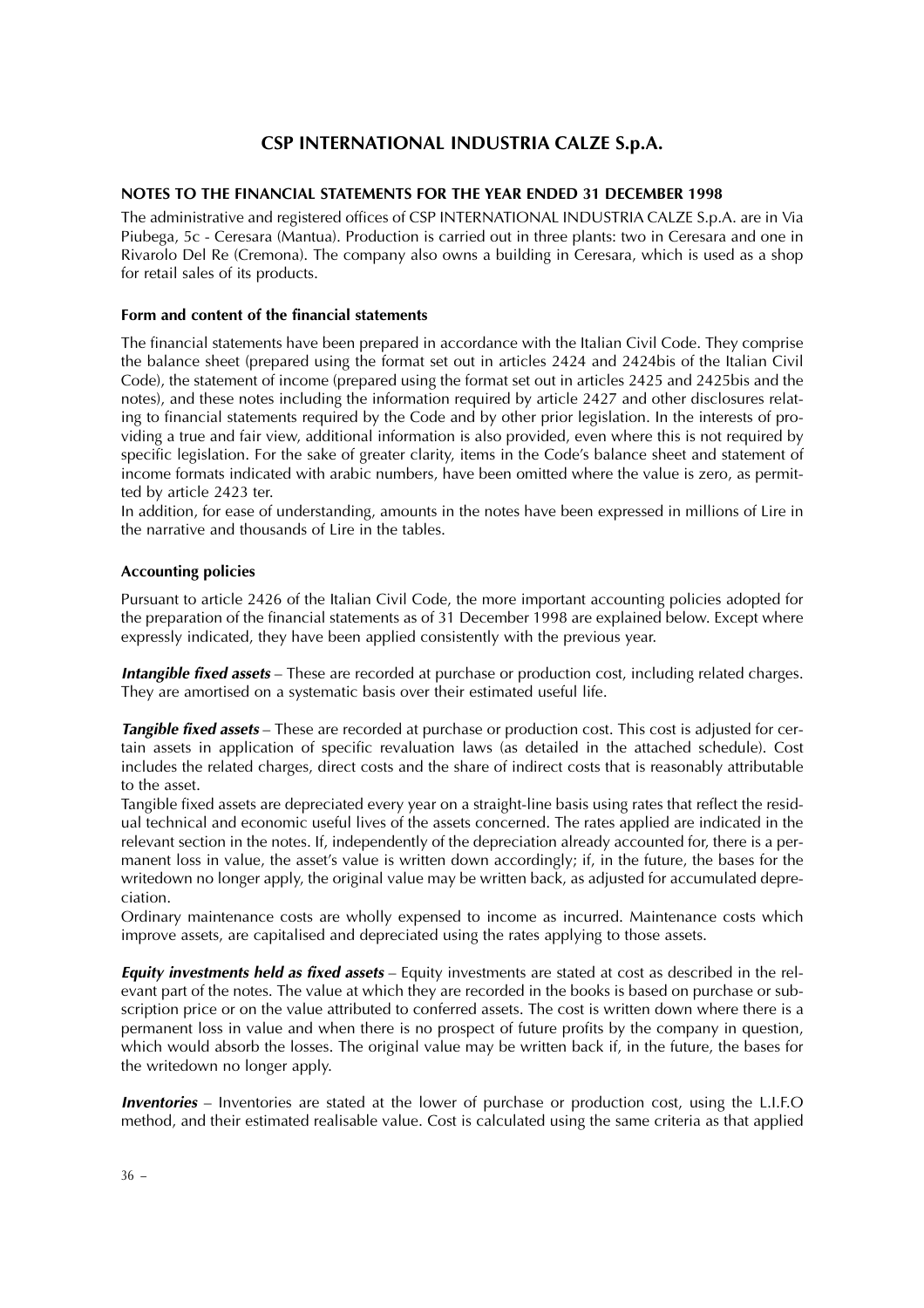to fixed assets. Estimated realisable value is calculated taking account of manufacturing costs to be incurred and direct selling costs. Obsolete and slow-moving items are written down to their utilisable or realisable value.

**Receivables** – Receivables are stated at their estimated realisable value.

**Accruals and deferrals** – Income and expenses which relate to more than one accounting period are recorded in these captions in order to respect the principle of matching income and expenses to the period to which they refer.

**Reserves for contingencies and other charges** – These reserves cover known or probable losses, whose timing and amount could not be determined at the year end. Provisions reflect the best estimate based on the information available.

The agents' supplementary indemnity reserve is included in these reserves. This amount is paid by the company when agents terminate their service.

**Reserve for severance indemnities** – The reserve for severance indemnities is provided to cover the liability maturing in respect of employees. It is accrued in accordance with current legislation, collective labour contracts and in-house agreements.

**Payables** – Payables are stated at their nominal value.

**Capital grants reserve** – Capital grants, collected in prior years, were recorded under the caption "Other reserves" of shareholders' equity in order to benefit from the favourable tax treatment permitted by the legislation.

**Revenue recognition** – Revenues from product sales are recognised at the time ownership passes, which is generally upon shipment to the customer.

**Lease contracts** – Payments for lease contracts are recorded in costs according to their due dates and the contract's duration, in accordance with the acceptable tax treatment. The initial advance payments are recorded in prepayments and expensed evenly over the life of the contract.

**Income taxes for the year** – The provision for income tax is based on the estimated taxable income, which is calculated in accordance with current fiscal regulations and which takes account of relevant exemptions and tax credits. Provision is also made, using current tax rates, for deferred tax liabilities on timing differences between net profit for the year and taxable income.

**Adjustments and provisions recorded solely for fiscal purposes** – Adjustments and provisions recorded solely for fiscal purposes comprise accelerated depreciation, which is recorded in line B.10 of the statement of income. As allowed by article 2426.2 of the Italian Civil Code, its contra-entry is to the accumulated depreciation reserve, which is deducted directly from tangible fixed assets recorded on the assets side of the balance sheet.

#### **Translation of foreign currency balances**

Receivables and payables originally denominated in foreign currency are translated into Lire using the exchange rates prevailing at the transaction dates. Exchange differences realised upon collection of receivables or the settlement of payables are recorded in the statement of income, after taking account of any provisions already accrued in the exchange fluctuation reserve.

Foreign currency receivables and payables are translated using the average exchange rate of the last month of the period (in accordance with article 72 of the Tax Consolidation Act). Net losses arising from this translation are charged to the period's statement of income with the contra-entry being booked to the exchange fluctuation reserve. Any net gains are not recognised.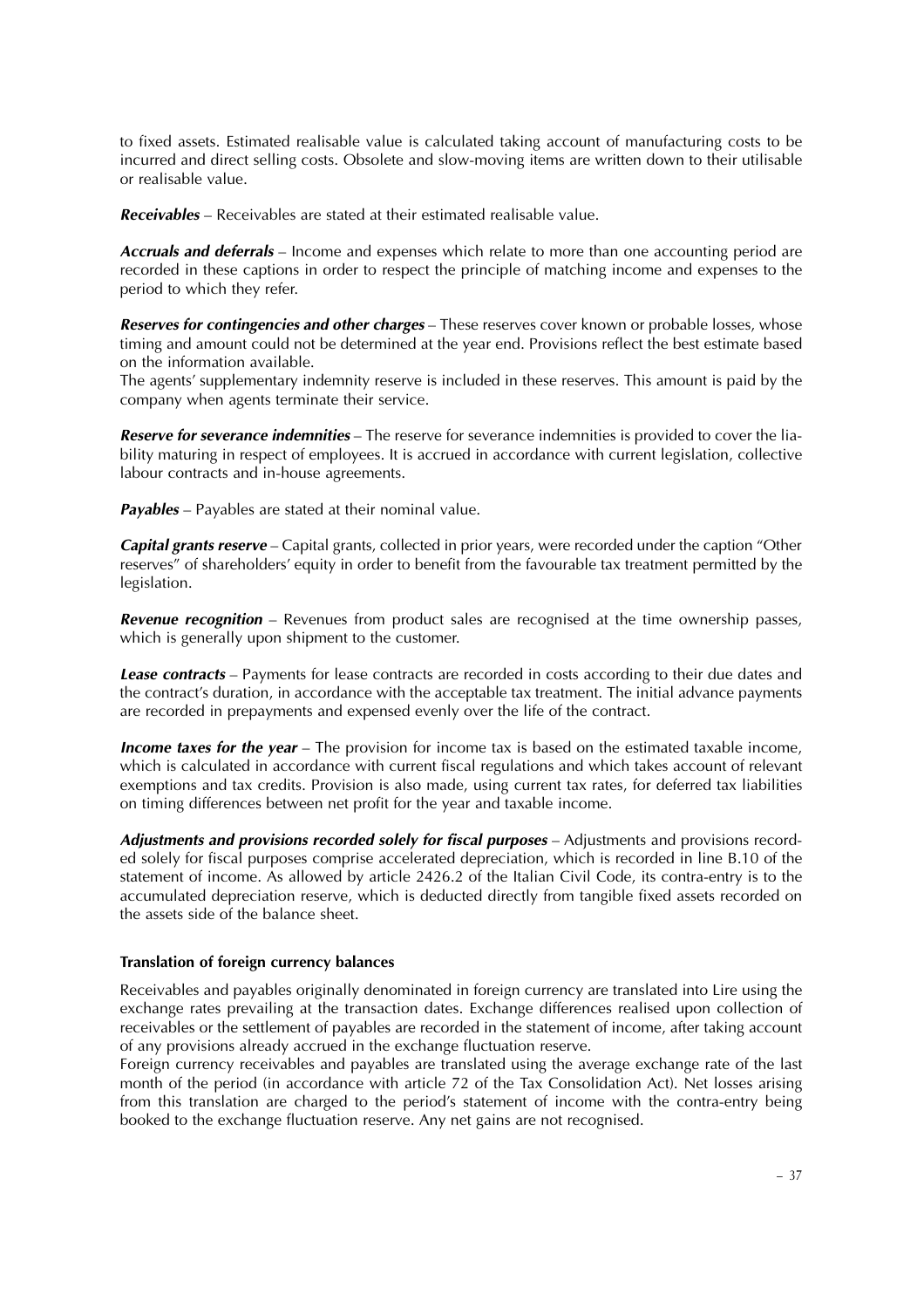Items in currencies of the countries participating in Monetary Union are translated at the fixed, irreversible rates. Exchange differences arising from this translation have been fully expensed to the statement of income.

#### **Other information**

**Preparation of consolidated financial statements** – The company has not prepared consolidated financial statements because its subsidiary companies are not relevant to the presentation of a true and fair view since they are either dormant or in a start-up phase. In particular, during the year a company called Sanpellegrino Polska was set-up, jointly owned with our local distributor. The company started production activities during 1999.

In fact the consolidation of these subsidiaries would not materially alter any of the captions in the holding company's financial statements.

**Exceptions allowed under article 2423.4** – No exceptions have been made in the application of the established accounting principles, as would be permitted in certain circumstances under article 2423.4 of the Italian Civil Code.

**Comparison with the prior year financial statements** – The captions "Revenues from sale of goods and services", "Costs for raw, ancillary and consumable materials and goods", "Services", "Labour costs", "Other operating expenses" and "Non-recurring income and charges" have been reclassified in the prior year financial statements in order to make them comparable with the 31 December 1998 financial statements. A schedule reconciling these reclassifications is provided in attachment No. 7.

**The year 2000 and the Euro:** The new computer system being used since 1996 is already able to cope with problems linked to the year 2000 and therefore the company has not incurred any expenses directly attributable to its operation.

There were also no costs directly connected to the transition to the Euro because the new computer system is able to process several currencies. A project is being studied to transfer the entire accounting-administrative system over to the Euro.

#### **ANALYSIS OF THE CAPTIONS APPEARING IN THE FINANCIAL STATEMENTS**

#### **BALANCE SHEET**

#### **COMMENTS ON THE PRINCIPAL ASSET CAPTIONS**

#### **B. FIXED ASSETS**

#### **B.I. Intangible fixed assets**

Movements in intangible fixed assets during the period are set out in Attachment no.1.

"Goodwill" refers to the excess purchase price of Tintoria di Ceresara S.r.l., a company acquired in 1996, compared with its actual value, which was formulated by a third party expert. The goodwill is amortised over 5 years. Other intangible fixed assets include costs incurred for the registration and renewal of trade marks, and for the raising of finance. The latter is amortised over the life of the related loans while the former are amortised over 5 years.

This item also includes the costs relating to the quotation on the screen-traded market of the Italian Stock Exchange. These amount to Lire 4,048 million and are being amortised over 3 years.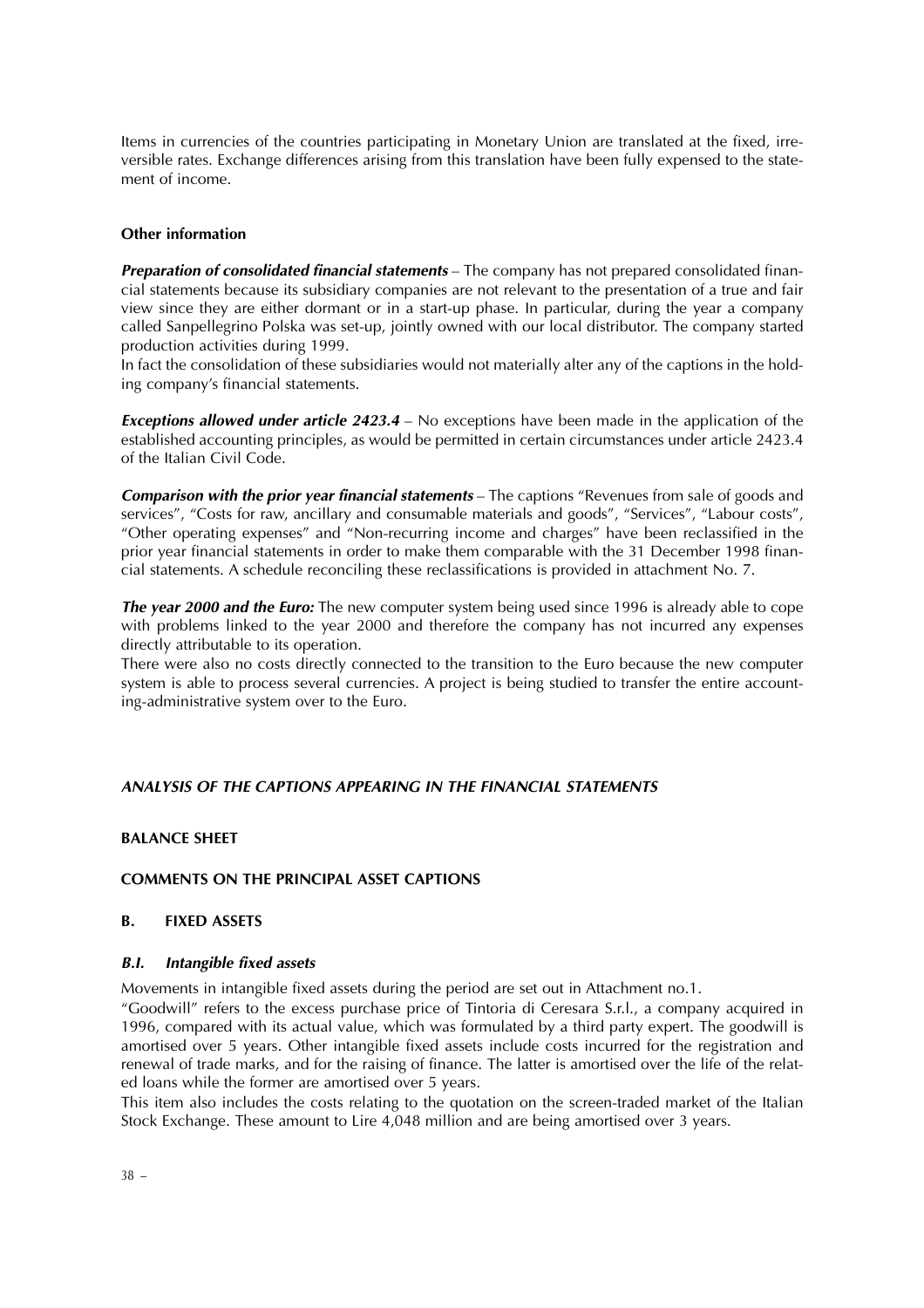#### **B.II. Tangible fixed assets**

Movements in tangible fixed assets are set out in Attachment No.2. The main increases are as follows:

- completion of new industrial premises at Ceresara;
- construction in progress of new premises at Ceresara temporarily used as a warehouse;
- completion of a new warehouse at the dyeing plant;
- extension of the purification plant at the dyeing plant;
- purchase of new machinery for all the production units.

Ordinary depreciation has been calculated using rates considered to reflect the residual useful lives of the related assets. The rates applied are as follows:

| <b>Buildings</b>              | 3.00%  |
|-------------------------------|--------|
| Plant and machinery           | 12.50% |
| Industrial equipment          | 25.00% |
| Electronic office machines    | 20.00% |
| Office furniture and fittings | 12.00% |
| Vehicles                      | 20.00% |
| Cars                          | 25.00% |

Accumulated depreciation of tangible fixed assets at 31 December 1998 includes accelerated depreciation, as permitted by article 2426.2 of the Italian Civil Code, amounting to about Lire 9,525 million. Accelerated depreciation has increased by about Lire 3,990 million, which represents the charge for the period. Accelerated depreciation has decreased by about Lire 535 million due not only to reversals for higher depreciation for the period, not recorded as the assets have been fully depreciated, but also to disposals. The net profit for the year and shareholders' equity are therefore underestimated by Lire 2,030 million and Lire 5,596 million respectively, net of deferred tax, which has been calculated using current tax rates.

The list of assets by category at 31 December 1998, which under article 10 of Law No.72/83 have been subject to revaluation laws, is set out below:

| Assets in existence at 31/12/98 | <b>Historical</b><br>cost | <i><b>Revaluation</b></i><br>Law 576/75 | Revaluation<br>Law 72/83 | <b>Revaluation</b><br>Law 413/91 | Total      |
|---------------------------------|---------------------------|-----------------------------------------|--------------------------|----------------------------------|------------|
| Buildings/light construction    | 31,732,749                | 40,409                                  | 272,906                  | 906.291                          | 32,952,355 |
| Plant/machinery                 | 62,900,101                | 19.078                                  | 185,980                  | O                                | 63,105,159 |
| Equipment                       | 1,075,053                 | $\Omega$                                | 28,769                   | 0                                | 1,103,822  |
| Furniture/office machines       | 2,050,348                 | 633                                     | 15,162                   | 0                                | 2,066,143  |
| Electronic office equipment     | 3,169,518                 | 336                                     | 17,587                   | 0                                | 3,187,441  |
| Cars/other vehicles             | 2,197,608                 | 1,163                                   | 7.716                    | 0                                | 2,206,487  |

Mortgages and charges over tangible fixed assets are detailed in the section on memorandum accounts.

#### **B.III. Financial fixed assets**

Attachments 3a and 3b set out both the movements in financial fixed assets (consisting of equity investments and loans) and the information required by article 2427.5 of the Italian Civil Code for each subsidiary and associated company.

During the year a company called Sanpellegrino Polska was set up in Poland. The company is jointly owned (50-50%) with our local distributor and will produce socks and stockings in that country. The subscription was made partly through cash for Lire 363 million and partly through contribution (machinery) for Lire 1,168 million.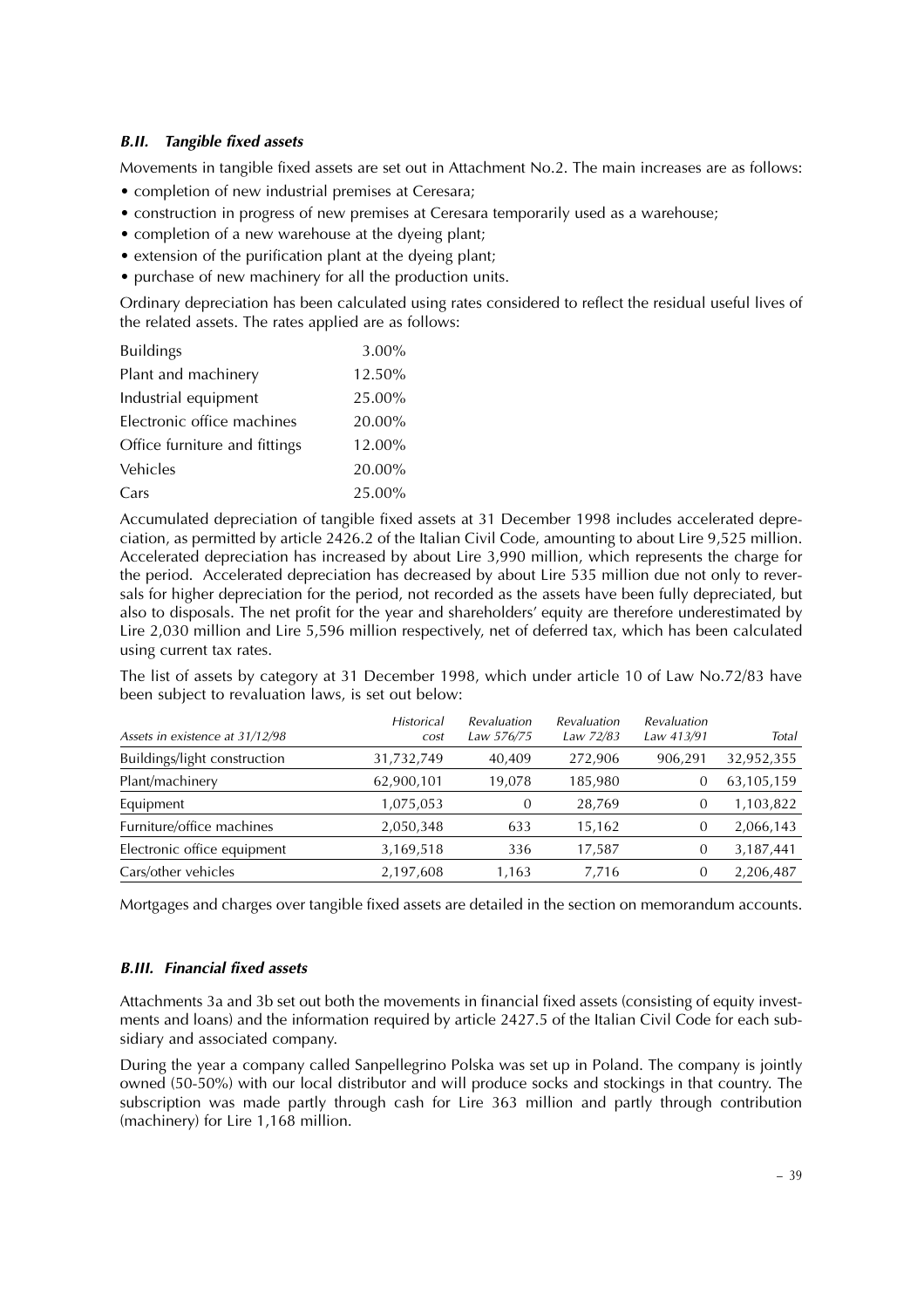C.S.P. Hosiery UK LTD., has not been written down as it is believed that it will generate sufficient profits in the future to cover past losses.

Instead, C.S.P. Strumpfvertrieb Gmbh has been written down due to the difference between the original cost and the amount realised from the company's liquidation in January 1999.

#### **C. CURRENT ASSETS**

#### **C.I. Inventories**

Inventories are made up as follows:

| Net value         | 68,946,647            | 84,938,769            |
|-------------------|-----------------------|-----------------------|
| Writedown reserve | (736.784)             | (736, 784)            |
| Gross value       | 69,683,431 85,675,553 |                       |
|                   |                       | 31/12/1998 31/12/1997 |

The Lire 15,992 million decrease compared with 1997 is due to a reduction in sales volumes and the policy started by the company during the year to downsize inventories. The cost of raw, ancillary and consumable materials and of finished goods and products has been derived using the L.I.F.O. method of valuation, with the first layer using the valuation at 31 December 1995. Work-in-progress has been valued using the average production cost during the year.

If inventories valued at L.I.F.O. had been valued at average cost at 31 December 1998, their value would have been about Lire 808 million higher. Consequently the net profit for the year would have been Lire 84 million lower, while shareholders' equity would have been Lire 475 million higher, net of tax.

#### C.II.1 Trade accounts

Trade receivables may be analysed as follows:

| <b>Total</b>                      | 100,775,832  | 118,180,503 |
|-----------------------------------|--------------|-------------|
| Reserve for doubtful accounts     | (5,627,920)  | (2,378,415) |
| Credit notes to be issued         | (3,295,241)  | (3,623,329) |
| Customers – invoices to be issued | 758,871      | 398,507     |
| Bills subject to collection       | 26,072,818   | 49,755,339  |
| Trade receivables - abroad        | 27, 172, 245 | 24,815,575  |
| Trade receivables - Italy         | 55,695,059   | 49,212,826  |
|                                   | 31/12/1998   | 31/12/1997  |

This caption also includes Lire 25,867 million of collection orders and bills presented to banks for settlement.

Total trade receivables have decreased compared with the prior year as a function of the decrease in sales. Collection times have become longer by about 15 days, based on average monthly exposure. This applies mostly to the Italian sales channels due to the difficulties being experienced by the sector.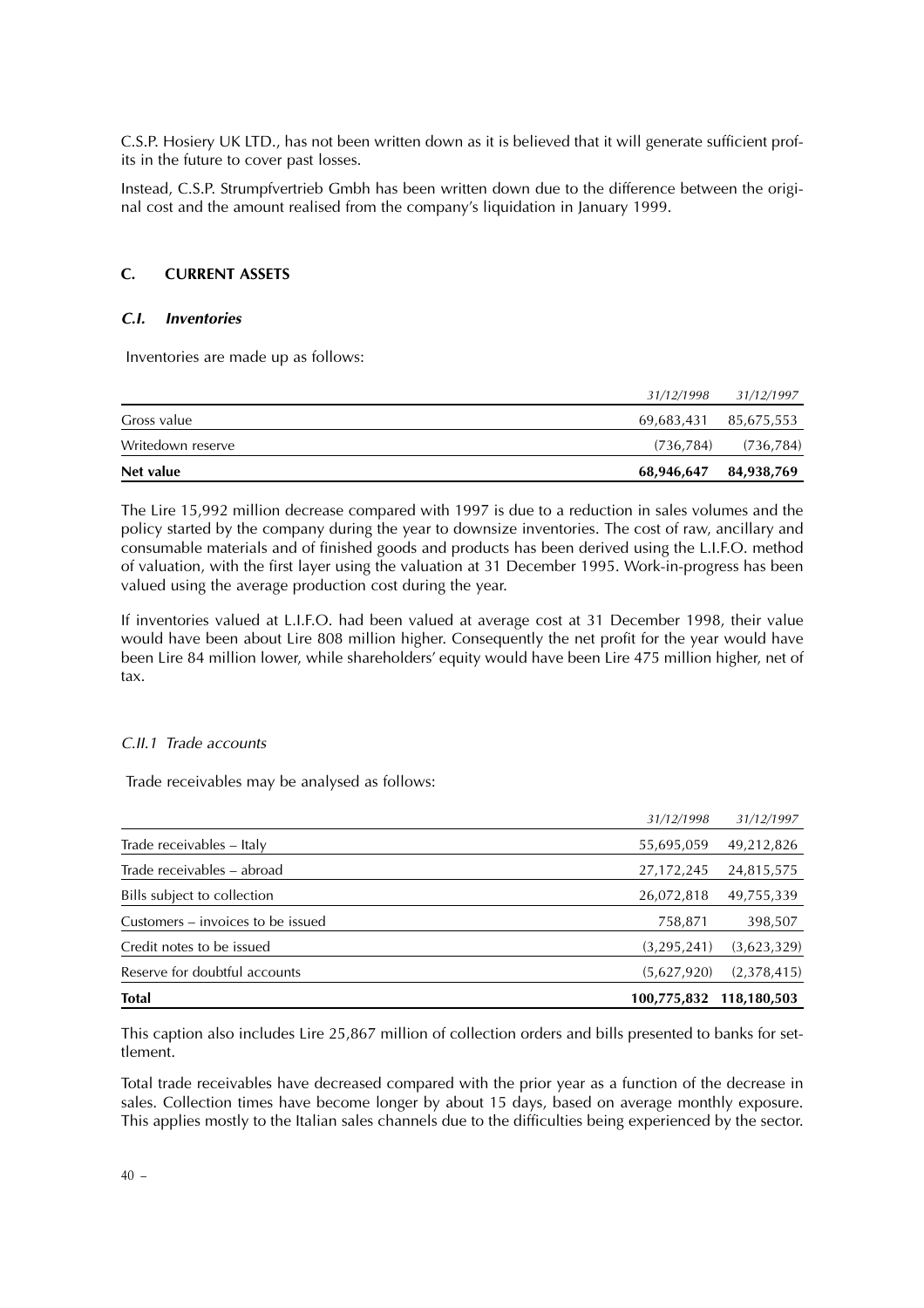All receivalbles are due within 12 months.

Movements during the year in the doubtful receivables reserve are as follows:

|                                         | <i>Reserve at</i><br>01/01/98 | Utilisation | <b>Provisions</b> | <i>Reserve at</i><br>31/12/98 |
|-----------------------------------------|-------------------------------|-------------|-------------------|-------------------------------|
| Article 71 of the Tax Consolidation Act | 652.493                       | (652.493)   | 520.156           | 520,156                       |
| Additional reserve                      | 1,725,922                     | (498.158)   | 3.880.000         | 5,107,764                     |
| <b>Total</b>                            | 2,378,415                     | (1,150,651) | 4.400.156         | 5,627,920                     |

During the year receivables deemed to be completely uncollectable have been written off to the reserve. Provisions, increasing the reserve, have been made for expected future losses on receivables which are included in the year-end financial statements.

The increase in the reserve is primarily the result of writing down a receivable due from the former distributor in the Russian market, who has ceased operating. The company continues to operate in Russia through a group of Dealers, despite the country's current economic difficulties.

#### C.II.3 Due from associated companies

This item is made up as follows:

| <b>Total</b>            | 738,348    | 948.169    |
|-------------------------|------------|------------|
| <b>CSP HOSIERY (UK)</b> | 484.157    | 612.710    |
| <b>ROZAL</b>            | 254.191    | 335,459    |
|                         | 31/12/1998 | 31/12/1997 |

These are trade receivables and are due within 12 months. They are considered to be recoverable, so no adjustments have been made.

#### C.II.5 Other receivables

The balance includes various receivables comprised as follows

| <b>Total other receivables</b>           | 4,431,446  | 4,681,293  |
|------------------------------------------|------------|------------|
| Total other medium/long term receivables | 109,027    | 109,227    |
| Guarantee deposits                       | 109,027    | 109,227    |
| <b>Total other current receivables</b>   | 4,322,419  | 4,572,066  |
| Foreign VAT credits                      | 40,744     | 40,398     |
| Other current receivables                | 145,793    | 31,572     |
| Repurchase agreements                    | $\theta$   | 2,232,446  |
| Employees' travel advances               | 12,630     | 14,630     |
| Advances to suppliers                    | $\theta$   | 214,805    |
| Income taxes advances, net               | 3,257,507  | 44,778     |
| VAT credits                              | 865,745    | 1,993,437  |
|                                          | 31/12/1998 | 31/12/1997 |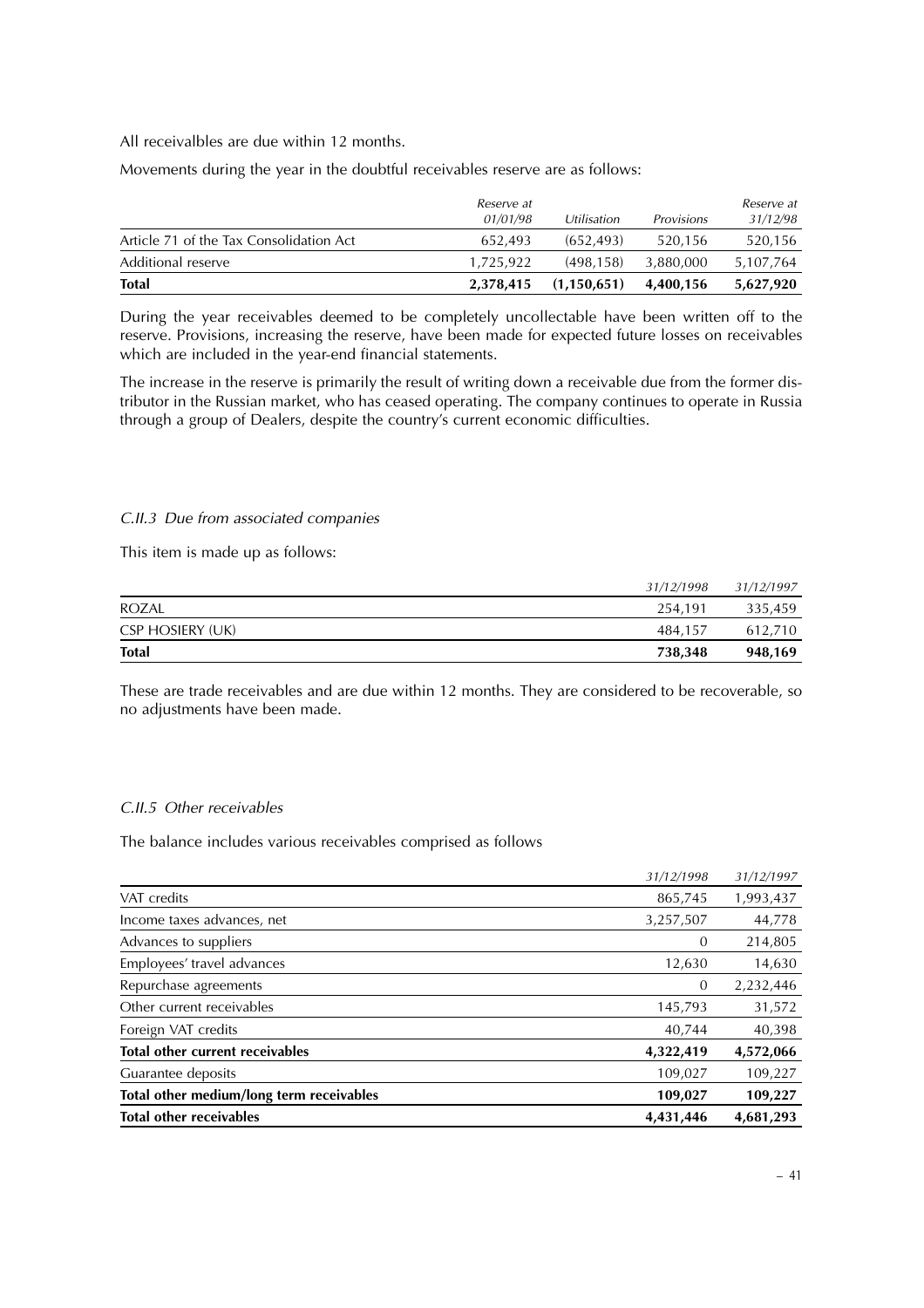The item other current receivables has been written down by Lire 113 million, by providing for a relevant taxed reserve in 1996.

The guarantee deposits are due within 5 years.

#### **C.IV. Liquid funds**

These represent cash on hand and bank current accounts open at 31 December 1998.

#### **D. Accrued income and prepayments**

This caption is comprised as follows:

| <b>Total</b>                         | 5,039,714  | 420,437    |
|--------------------------------------|------------|------------|
| Others                               | 94.486     | 397,724    |
| Prepayments                          | 2,002,293  | $\theta$   |
| Accrued customer interest receivable | 14,755     | 10,593     |
| Advance lease payments               | 4.040      | 12,120     |
| Prepaid TV commercial                | 2,924,140  |            |
|                                      | 31/12/1998 | 31/12/1997 |

The caption prepaid TV commercial refers to the making of a new Sanpellegrino advertisement, whose cost is being expensed according to the duration of the film's related copyright. The cost expensed to 1998 is recorded in production costs under the caption "services".

If lease contracts were accounted for as finance leases, the difference would be immaterial.

Prepayments include Lire 1,503 million for advertising in 1999 and Lire 499 million in respect of consulting fees.

#### **COMMENTS ON THE PRINCIPAL LIABILITY CAPTIONS**

#### **A. Shareholders' equity**

Movements in shareholders' equity during the year are detailed in Attachment No. 4

#### **A.I. Share capital**

The share capital at 31 December 1998, which is fully subscribed and paid-in, comprises 24,500,000 ordinary shares with a par value of Lire 1,000 each.

#### **A.II. Share premium reserve**

The share premium reserve (Lire 35,000 million) refers to the increase in share capital carried out in 1997 when the company was floated on the screen-traded market of the Italian Stock Exchange.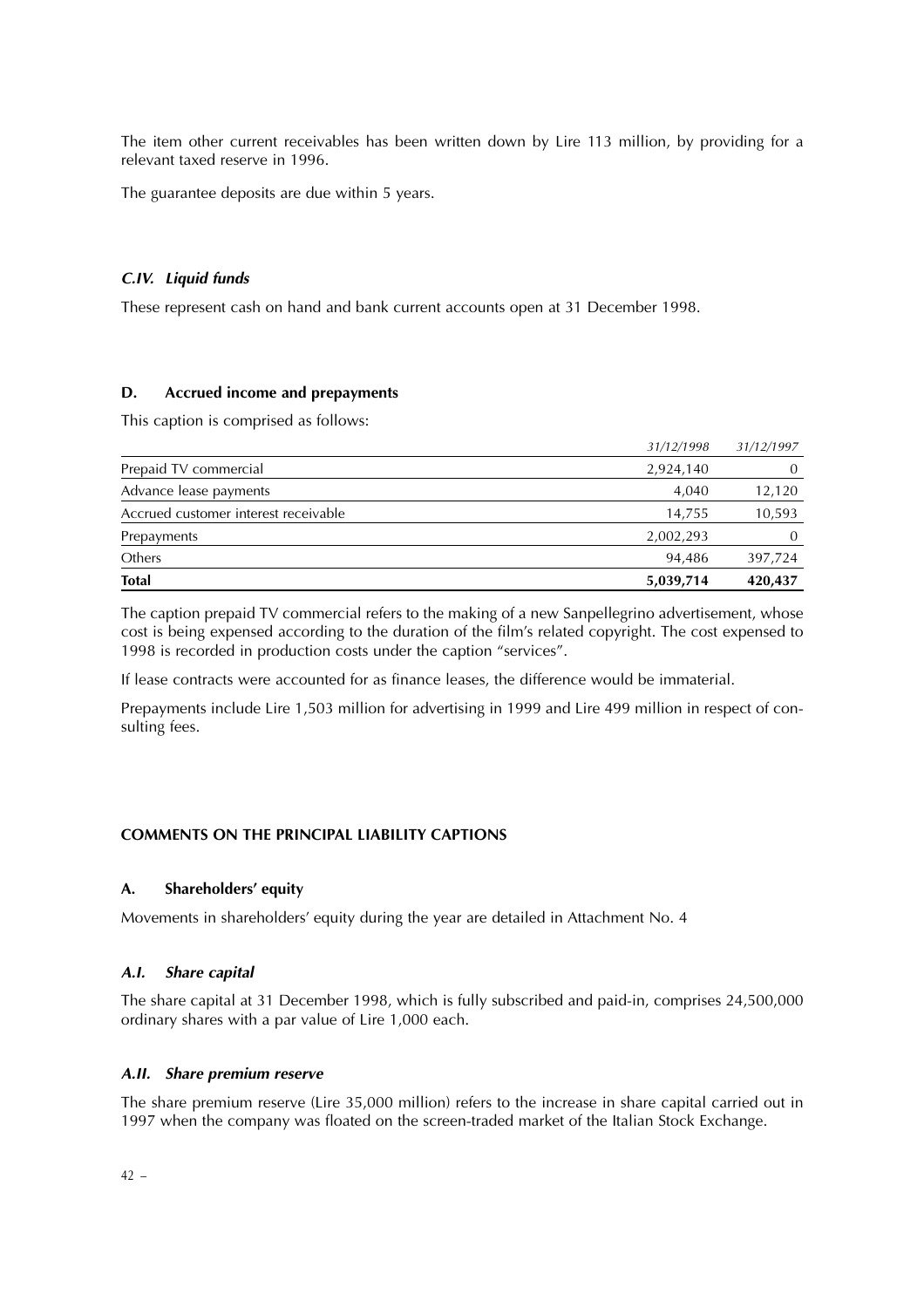#### **A.III. Revaluation reserves**

These reserves are broken down as follows:

|                        |          | 1,195,810  | 347,914    |
|------------------------|----------|------------|------------|
| <b>Total</b>           |          |            |            |
| Revaluation Law 413/91 | Lire/000 | 761.284    | 347,914    |
| Revaluation Law 72/83  | Lire/000 | 372.907    | 0          |
| Revaluation Law 596/75 | Lire/000 | 61.619     | 0          |
|                        |          | 31/12/1998 | 31/12/1997 |

The Lire 848 million increase compared with the prior year is due to the re-establishment of the revaluation reserve, as resolved at the shareholders' meeting on 16 April 1998.

#### **A.IV. Legal reserve**

This reserve has increased by Lire 1,201 million compared with 1997 following the allocation of part of last year's net profit.

#### **A.VII. Other reserves**

Other reserves are comprised as follows:

| <b>Total</b>                   |          | 20,430,718 | 5,979,743  |
|--------------------------------|----------|------------|------------|
| Reserve for gains on disposals | Lire/000 |            | 25,283     |
| Capital grants reserve         | Lire/000 | 398.324    | 398,324    |
| Undistributed profit           | Lire/000 | 20.032.394 | 5,556,136  |
|                                |          | 31/12/1998 | 31/12/1997 |

Undistributed profit has increased by Lire 14,476 million as a result of allocating last year's net profit to it.

For the sake of completeness, it is worth mentioning that adjustments and provisions recorded solely for fiscal purposes have resulted in an understatement of shareholders' equity and net profits by Lire 5,596 million and Lire 2,030 million respectively, after accounting for the tax effect. These adjustments consist entirely of accelerated depreciation, which has been carried out in the current and previous accounting periods, and which is recorded in the accumulated depreciation.

#### **A.IX. Net profit for the year**

This caption refers to the net profit for the 1998 financial year.

#### **Amount of taxes for calculating the tax credit on profits distributed by the company (Decree Law No. 467 of 18 December 1997):**

As required by Decree Law No. 467/97, the following are the taxes effectively paid by the company (article 105.1a of the Tax Consolidation Act 917/86), as well as unpaid taxes (nominal taxes, article 105.1b of the Tax Consolidation Act 917/86) for the purposes of calculating the ordinary tax credit and the limited tax credit:

| Amount pursuant to article 105.1a of the Tax Consolidation Act 917/86 | 10.475.808 |
|-----------------------------------------------------------------------|------------|
| Amount pursuant to article 105.1b of the Tax Consolidation Act 917/86 | 7.135.044  |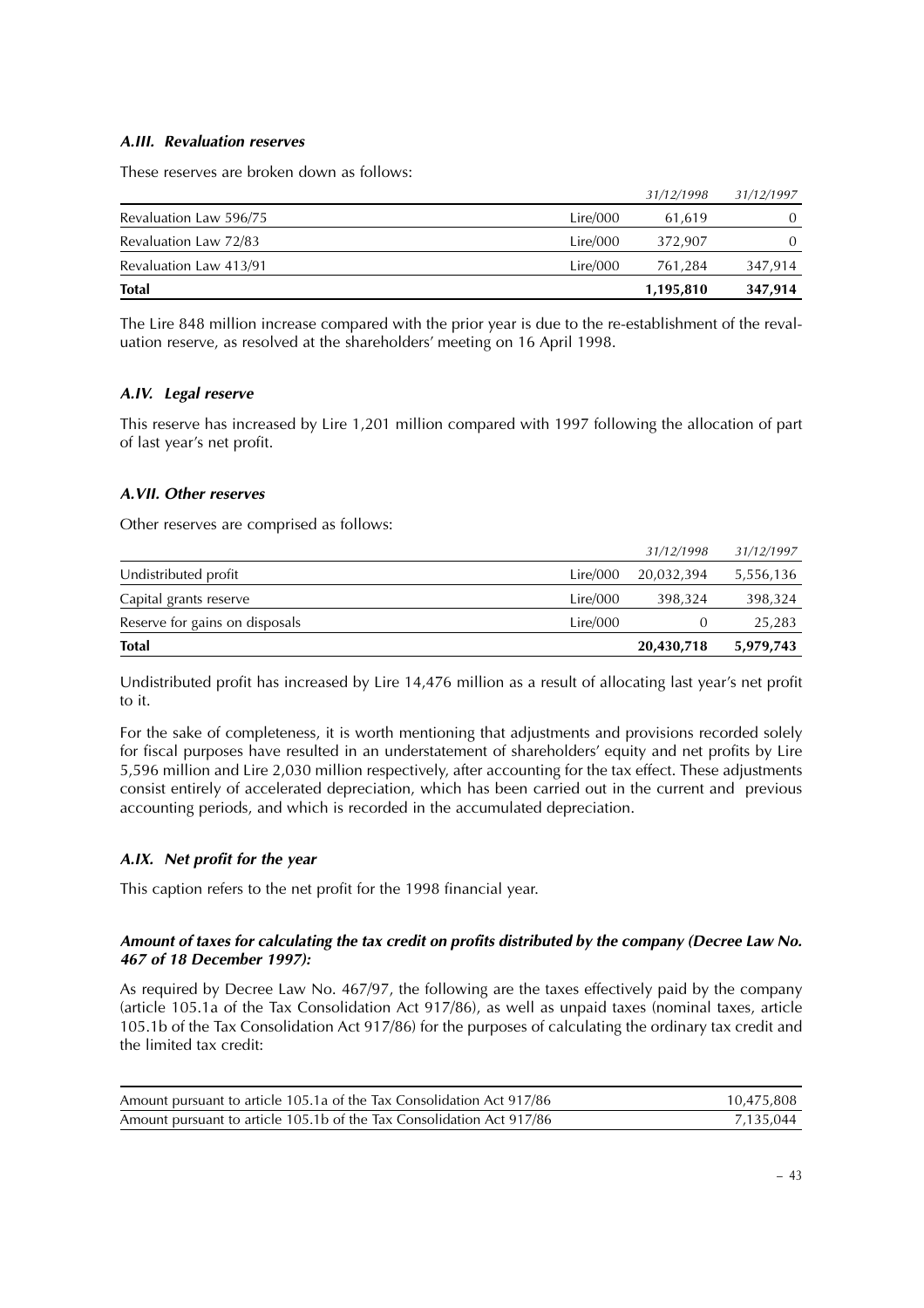As required by article 3.4 of Decree Law No. 467/97, the company will increase the taxes under article 105.1a of the Tax Consolidation Act 917/86 (taxes effectively paid) by a residual amount of Lire 7,018 million, to be spread evenly in the tax returns of the next eight years.

#### **B. Reserves for contingencies and other charges**

The movement in this item is set out below:

|                                           | 31/12/97  | Provisions | Utilisations | 31/12/98  |
|-------------------------------------------|-----------|------------|--------------|-----------|
| Taxation reserve                          | 481,137   | 308,125    | (35,095)     | 754,167   |
| Others:                                   |           |            |              |           |
| - Exchange fluctuation reserve            | $\theta$  | 106,622    | $\theta$     | 106,622   |
| - Agents' supplementary indemnity reserve | 1,139,102 | 185,874    | (83.910)     | 1,241,066 |
| Total others                              | 1,139,102 | 292.496    | (83.910)     | 1,347,688 |
| <b>Total</b>                              | 1,620,239 | 600.621    | (119,005)    | 2,101,855 |

The taxation reserve relates to deferred taxes provided against gains on the disposal of assets.

The exchange fluctuation reserve is the result of translating balances denominated in currencies not participating in Monetary Union at the average rates for the month of December (as detailed in the accounting policies note).

Foreign currency balances are detailed below:

|                                       | <b>Historic</b><br>value | Recalculated<br>value | Exchange<br>differences |
|---------------------------------------|--------------------------|-----------------------|-------------------------|
| Trade payables                        | 1,239,097                | 1,218,743             | 20,354                  |
| Foreign VAT credit                    | 572                      | 570                   | (2)                     |
| Trade receivables                     | 5,532,746                | 5,400,420             | (132, 326)              |
| Bank accounts in foreign currency     | 65,607                   | 62,288                | (3, 319)                |
| Receivables from subsidiary companies | 63,185                   | 71,856                | 8,671                   |
| <b>Total exchange differences</b>     |                          |                       | (106, 622)              |

The agents' supplementary indemnity has been accrued in accordance with the current collective labour contract.

#### **C. Severance indemnity**

Movements during the year have been as follows:

|                     |           |             | Advance | Charge for             |            |
|---------------------|-----------|-------------|---------|------------------------|------------|
|                     | 31/12/97  | Utilisation | taxes   | period                 | 31/12/1998 |
| Severance indemnity | 4.969.337 | (592.940)   |         | $(160, 546)$ 1,798,464 | 6.014.315  |

Utilisations include Lire 308 million paid to leavers and an advance of Lire 285 million granted to employees.

The total amount in the reserve is adjusted by advance taxes paid on severance indemnities, as required by Decree Law no. 79 of 28 March 1997.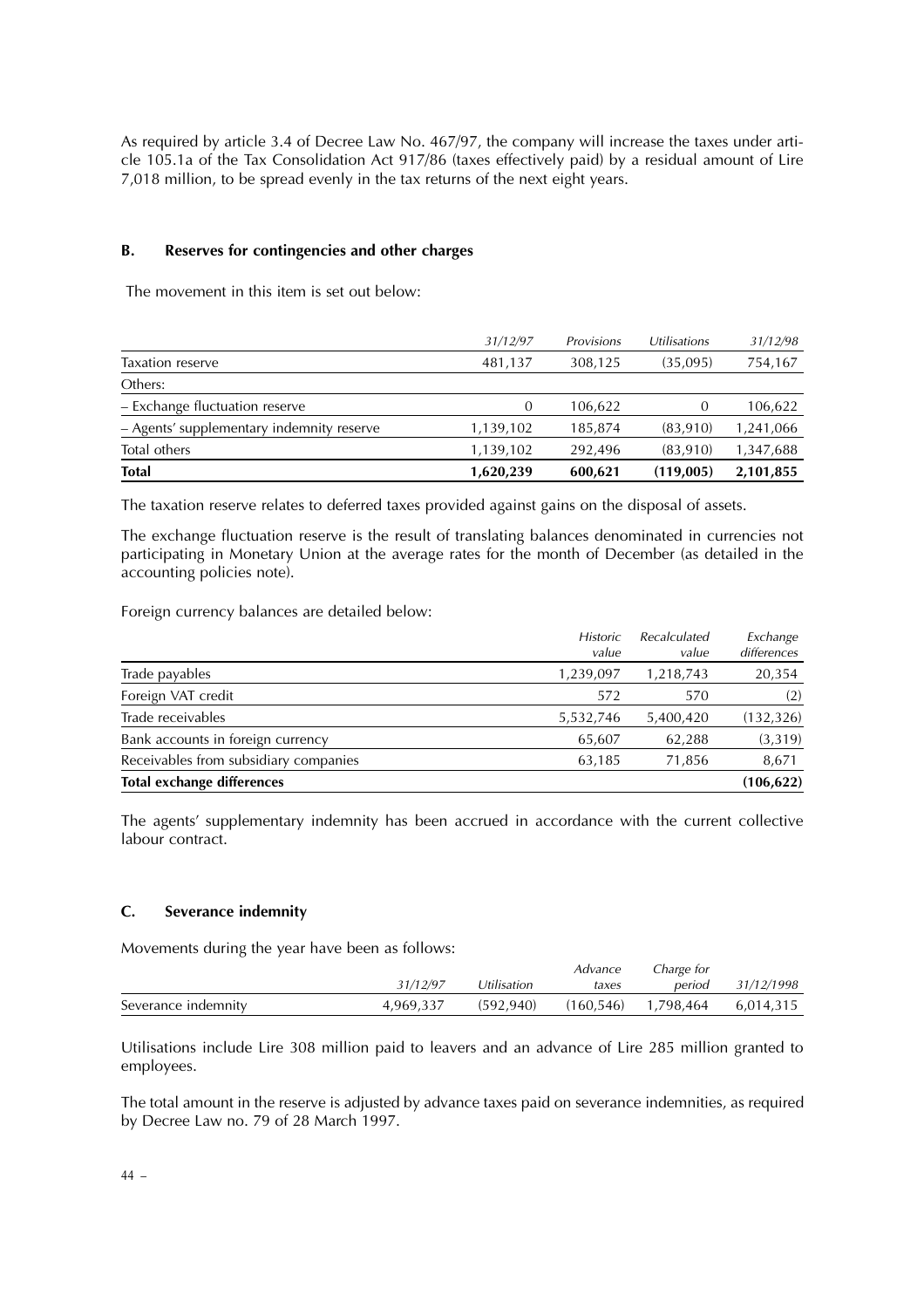#### **D. Payables**

#### **D.3 Banks**

Indebtedness has increased by Lire 44,295 million, going from Lire 44,440 million to Lire 88,735 million, reflecting the significant reduction in trade payables.

This caption includes Lire 69,743 million of advances subject to collection, export advances and the current portion of medium/long-term loans and Lire 18,992 million of medium/long-term loans and other borrowings.

The due dates of the loans are set out below:

|       |             | within                | beyond  |            |
|-------|-------------|-----------------------|---------|------------|
|       | during 1999 | 5 vears               | 5 vears | total      |
| Loans |             | 21,523,116 18,991,980 |         | 40,515,096 |

Three new loans for a total of Lire 25,000 million were raised during 1998.

Mortgage guarantees have been given as security against part of the above loans. These guarantees are dealt with in greater detail in the section on memorandum accounts.

#### **D.6 Trade accounts**

This item decreased by Lire 55,762 million compared with 1997. This is explained by the drastic reduction in purchases implemented in the second half of 1998, linked to both the downsizing of inventories and the reduction in the volume of turnover.

#### **D.11 Taxes payable**

Taxes payable are made up as follows:

| <b>Total</b>                                        | 1,006,446  | 2,935,645  |
|-----------------------------------------------------|------------|------------|
| Withholdings on wages and salaries                  | 888.140    | 737,979    |
| Withholding taxes on payments to consultants/agents | 118,306    | 106,117    |
| Taxes relating to subsidiaries                      |            | 2,091,549  |
|                                                     | 31/12/1998 | 31/12/1997 |

#### **D.12 Payables to social security institutions**

These include the following items:

| <b>Total</b>                                                         | 1,500,138  | 1,866,282  |
|----------------------------------------------------------------------|------------|------------|
| Agents' social security (F.I.R.R.)                                   | 80.367     | 84,772     |
| Agents' social security (Enasarco)                                   | 29.619     | 21,750     |
| Employees social security/industrial accident insurance (INPS/INAIL) | 1,390,152  | 1,759,760  |
|                                                                      | 31/12/1998 | 31/12/1997 |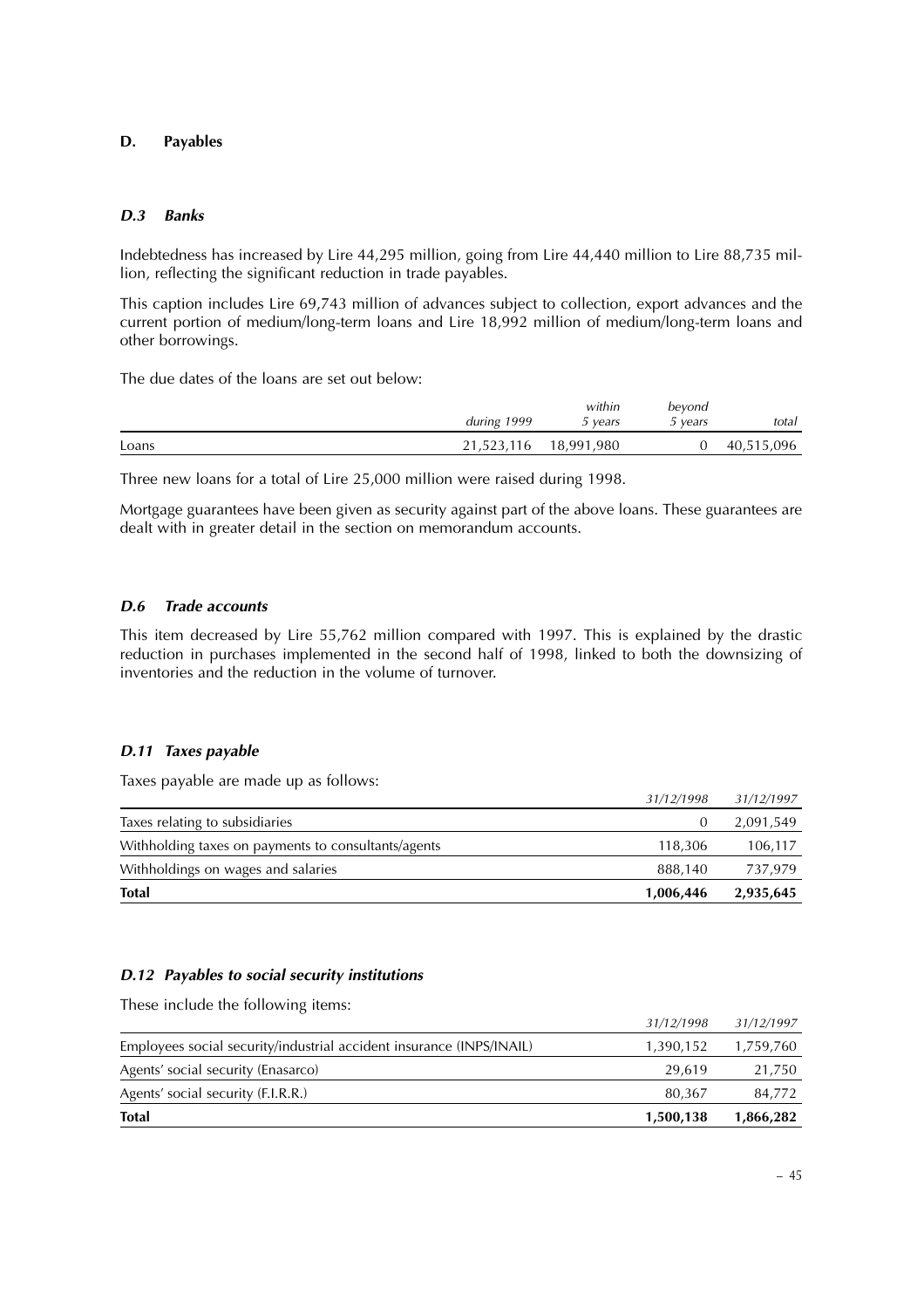#### **D.13 Other payables**

These are comprised as follows:

| <b>Total</b>         | 947,080    | 1,260,922  |
|----------------------|------------|------------|
| Other payables       | 88.166     | 90,153     |
| Payable to employees | 858.914    | 1.170.769  |
|                      | 31/12/1998 | 31/12/1997 |

The payables to employees include holiday pay of Lire 686 million at 31 December 1998.

The other payables are all due within 12 months.

#### **E. Accrued liabilities and deferred income**

| <b>Total</b>                  | 677.341    | 847,326    |
|-------------------------------|------------|------------|
| Other accruals                | 391.391    | 592.916    |
| Accrued loan interest payable | 285.950    | 254.410    |
|                               | 31/12/1998 | 31/12/1997 |

The item "other accruals" refers to the accrual for employees' bonuses maturing up to 31 December 1998.

#### **Memorandum accounts**

**Lease payments due** – Finance lease commitments amount to Lire 30 million. This is the total value of payments due excluding payments to date and including the redemption payments provided under the contracts.

These assets are accounted for under the method currently used in Italy for statutory accounting purposes. This method records lease payments in the statement of income in the accounting period in which they fall due. If the finance lease method were adopted it would involve recording interest on the residual capital financed rather than lease payments in the statement of income. Furthermore, assets purchased under lease would be depreciated based on the residual useful lives of those assets. The assets would be recorded among fixed assets and the residual payable among liabilities. The effects of this recalculation would not have a material impact on net profit for the year or on shareholders' equity.

**Mortgages for loans** – These are mortgages on company assets in guarantee of loans granted by banks, whose residual value amounts to about Lire 13,877 million.

**Guarantees given to third parties** – The caption relates to guarantees granted to third parties.

**Assets held by third parties** – These relate to portable computers and printers on loan to agents.

**Purchasing commitment**s – At 31 December 1998, there are commitments based on signed contracts for the purchase of tangible fixed assets amounting to Lire 4,180 million. These commitments consist of Lire 438 million for the construction of new warehouses with the remainder relating to purchases of new plant and machinery.

**Assets deposited with third parties** – The caption refers to the value of goods sent to subcontractors for processing.

**Third party assets** – This includes Lire 80 million of rented temporary structures used for goods storage and Lire 180 million of third party goods for re-dyeing.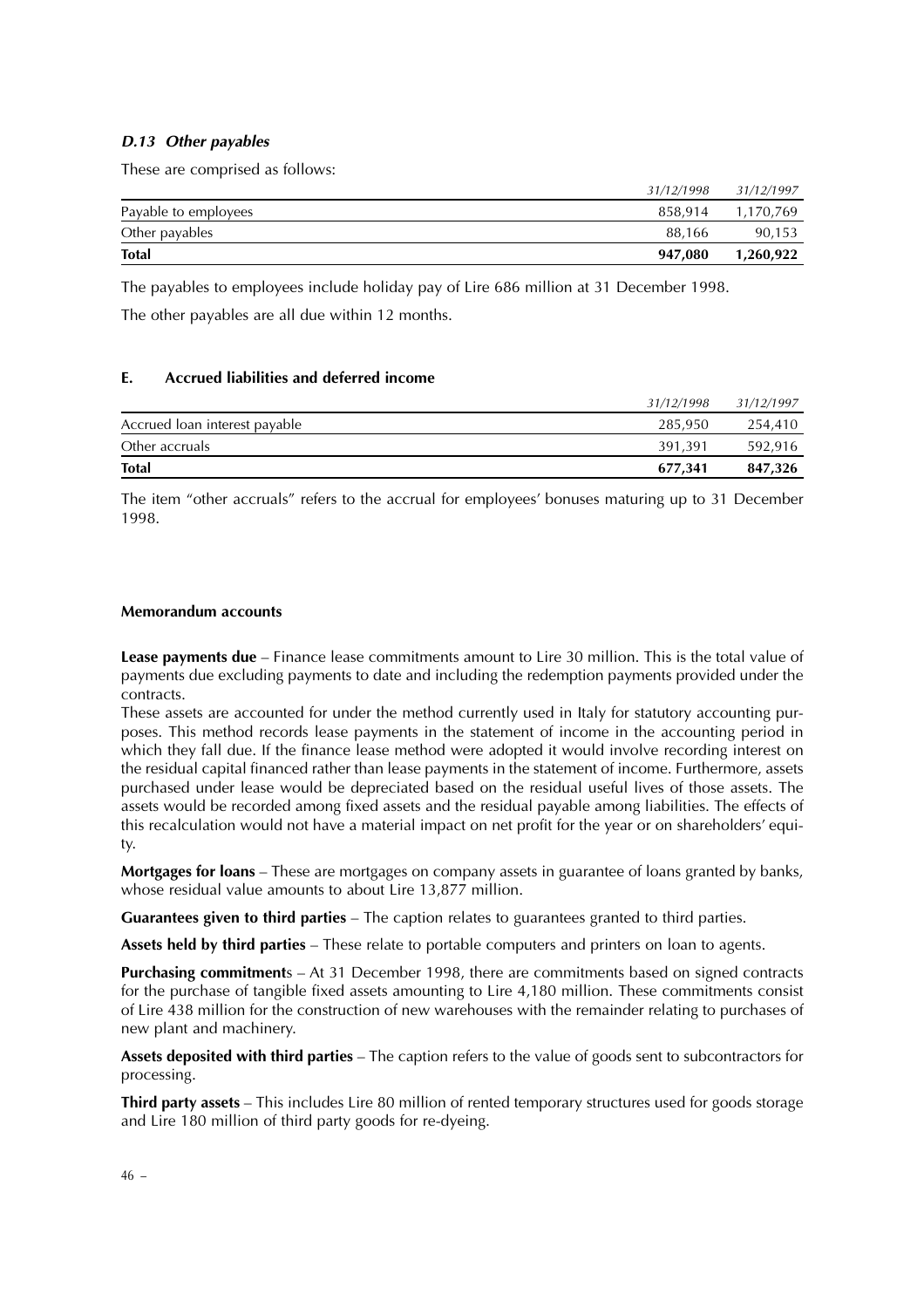#### **STATEMENT OF INCOME**

#### **COMMENTS ON THE PRINCIPAL STATEMENT OF INCOME CAPTIONS**

#### **A. Production value**

#### **A.1 Revenues from sale of goods and services**

Revenues are analysed by geographical area and by type of product below:

| <b>Total</b>            | 270,696,634 | 328,607,989 |
|-------------------------|-------------|-------------|
| – other                 | 46,179      | 36          |
| - stockings             | 4,606,947   | 4,921,290   |
| Non-European countries: |             |             |
| – other                 | 470,397     | $\theta$    |
| – stockings             | 44,296,895  | 49,708,307  |
| Eastern Europe:         |             |             |
| – other                 | 746,545     | 3,410,289   |
| - stockings             | 49,858,346  | 45,794,083  |
| Western Europe:         |             |             |
| - raw materials/other   | 580,798     | 602,501     |
| - woven products        | 24,629,319  | 61,272,016  |
| - stockings             | 145,461,208 | 162,899,467 |
| - Italy:                |             |             |
|                         | 1998        | 1997        |

Revenues for sales of stockings in Italy have been influenced by the question of reinvoicing to largescale retailers. This operation, at Lire 7,353 million, involves the company repurchasing stockings sold to some dealers with their subsequent resale to large-scale retailers. Net sales of stockings include Lire 1,646 million in sales relating to the Body line.

Sales of woven products, amounting to Lire 24,629 million, consist of sales of raw materials to subcontractors, who in turn reinvoice them together with the cost of the work performed.

Revenues are shown net of returns, discounts and allowances.

Net sales of stockings at Lire 244,223 million have decreased by Lire 19,100 million on 1997. This is mainly due to the economic crisis hitting the Russian market, and to its repercussions on the Italian wholesale trade, also involved in exporting to Russia, through the mechanism of parallel sales.

It should also be mentioned that sales in Eastern Europe went from Lire 49,708 million in 1997 to Lire 44,297 million in 1998.

During 1998 there were no revenues from the Sanpellegrino Hi.Fi line, which ceased production. During 1997 the line had generated sales of about Lire 4,000 million, mainly in Italy.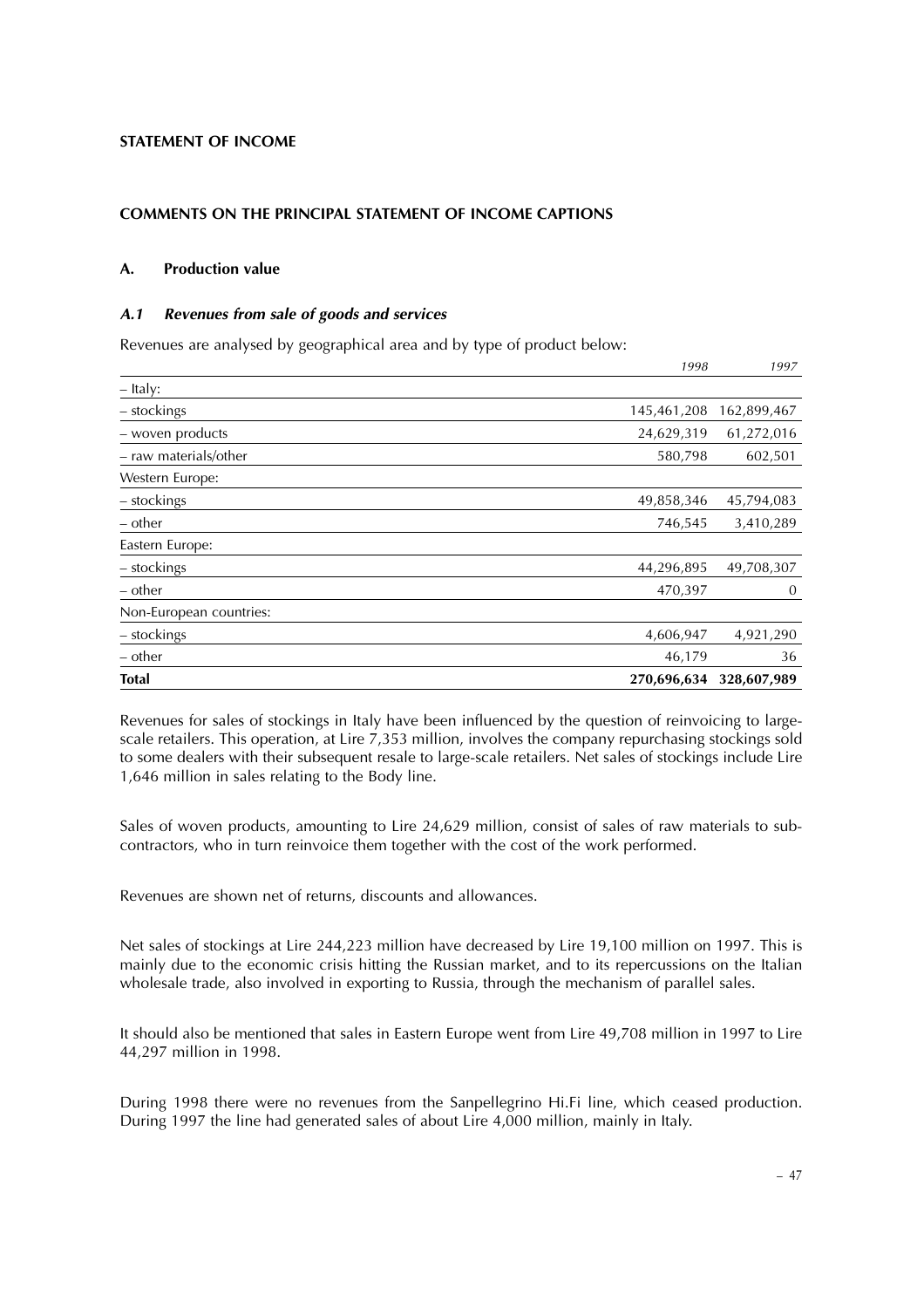#### **A.2 Changes in inventories of work-in-progress, semi-finished and finished products**

|                   | <i><b>Opening</b></i> | Closing                            |              |
|-------------------|-----------------------|------------------------------------|--------------|
|                   | inventories           | inventories                        | change $+/-$ |
| Finished products |                       | 31,797,617 33,925,661              | 2,128,044    |
| Work-in-progress  |                       | 30,441,943 20,408,217 (10,033,726) |              |
| <b>Total</b>      | 62,239,560            | 54,333,878                         | (7,905,682)  |

The decrease in inventories is linked to the smaller volume of sales during the year and to the policy to scale back inventories introduced by the company during the year.

#### A.5.a Other income

This caption is made up as follows:

| <b>Total</b>                                            | 4,406,997 | 2,421,866 |
|---------------------------------------------------------|-----------|-----------|
| Other                                                   | 133,237   | 223,055   |
| Out-of-period income for taxes                          | 362,603   | $\Omega$  |
| Gains on disposal of assets                             | 969,248   | 164,526   |
| Royalties                                               | 527,398   | 188,403   |
| Expenses reinvoiced to customers                        | 143,113   | 98,805    |
| Advertising contributions                               | 842,487   | 150,000   |
| Transport & production expenses reinvoiced to customers | 1,428,911 | 1,597,077 |
|                                                         | 1998      | 1997      |

The more significant increases refer to:

- Royalties, Lire 399 million higher due to new licences and the establishment of those in operation over the past year;
- Gains on the disposal of assets, increased by Lire 805 million mainly in relation to the contribution of machinery to Sanpellegrino Polska;
- Advertising contributions, rose by Lire 692 million, due to the contribution by suppliers for placing their trade marks on our products.

#### **B. Production costs**

#### **B.6 Raw, ancillary and consumable materials and goods**

The balance of Lire 118,682 million consists of Lire 101,735 million of purchases of raw materials for manufacturing (Lire 193,591 million in 1997), and Lire 16,947 million for packaging and consumable materials (Lire 22,073 million in 1997).

The overall increase of Lire 96,982 million compared with 1997 is explained by the lower volume of sales during the year and the policy of scaling down inventories.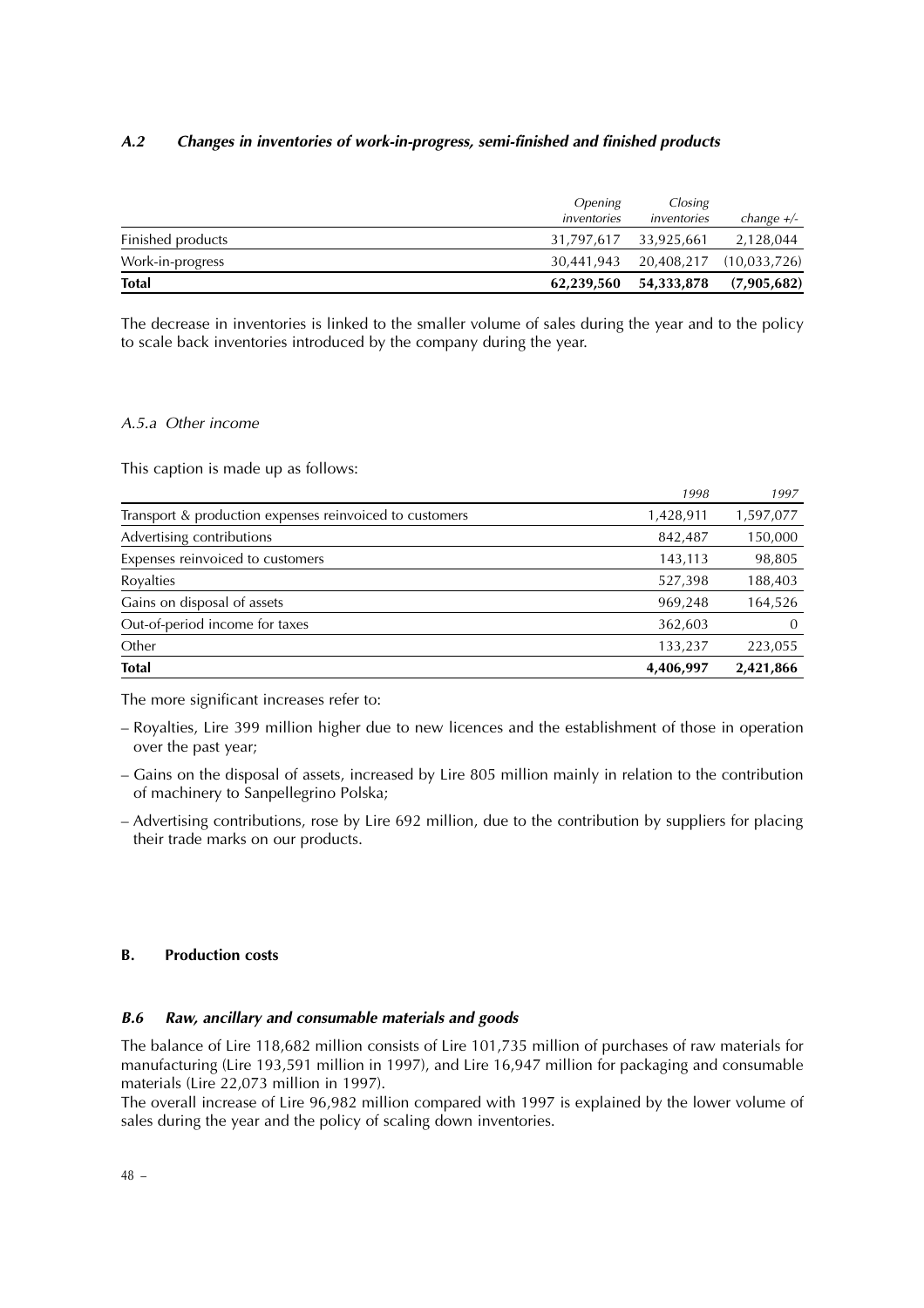#### **B.7 Services**

This caption is made up as follows:

|                                                 | 1998       | 1997       |
|-------------------------------------------------|------------|------------|
| Outside contractors                             | 15,504,838 | 20,111,439 |
| Advertising                                     | 26,792,831 | 23,649,839 |
| Agents                                          | 6,491,325  | 7,588,267  |
| Transportation                                  | 5,072,413  | 5,116,758  |
| Power                                           | 3,730,746  | 3,393,878  |
| Directors emoluments                            | 975,720    | 880,400    |
| <b>Statutory Auditors emoluments</b>            | 60,374     | 61,811     |
| Maintenance                                     | 2,260,023  | 2,111,577  |
| Heating                                         | 1,395,569  | 1,431,073  |
| Insurance                                       | 632,411    | 990,062    |
| General and commercial consulting               | 529,442    | 520,887    |
| Travel                                          | 469,949    | 432,582    |
| Postage                                         | 359,340    | 406,194    |
| Other transport costs                           | 334,037    | 277,640    |
| Legal                                           | 312,229    | 115,037    |
| Commercial information and communications costs | 262,849    | 147,144    |
| Bank charges                                    | 326,607    | 316,901    |
| Other                                           | 407,578    | 211,397    |
| <b>Total</b>                                    | 65,918,281 | 67,762,886 |

The most significant increase during the year relates to advertising expenses (Lire 3,143 million), while important decreases were recorded for costs relating to agents (Lire 1,097 million), and outside contractors (Lire 4,606 million).

Attachment No. 6 gives further details on the emoluments of the directors.

#### **B.8 Use of third party assets**

This caption includes lease payments for vehicles and machinery and the rental of temporary structures for goods storage. The decrease compared with last year is due to the termination of some of the contracts.

#### **B.9 Labour costs**

This caption includes all the costs incurred in respect of employees in 1998. The detail of the caption is set out on the face of the statement of income.

Labour costs have gone up by Lire 1,021 million compared with 1997. This is due to new staff hires (rising from 717 in 1997 to 776 in 1998) and partially offset by lower social security charges for 1998. Movements in staff numbers during the year are set out below:

|              | 01/01/98 | new hires | leavers | 31/12/98 | <i>98 average</i> |
|--------------|----------|-----------|---------|----------|-------------------|
| Manager      |          |           |         |          | 8                 |
| Supervisors  | 19       |           |         | 22       |                   |
| Office staff | 111      | 32        | 29      | 114      | 113               |
| Workers      | 644      | 48        | 68      | 624      | 634               |
| <b>Total</b> | 782      | 85        | 99      | 768      | 776               |

Note that new hires and leavers also include internal promotions.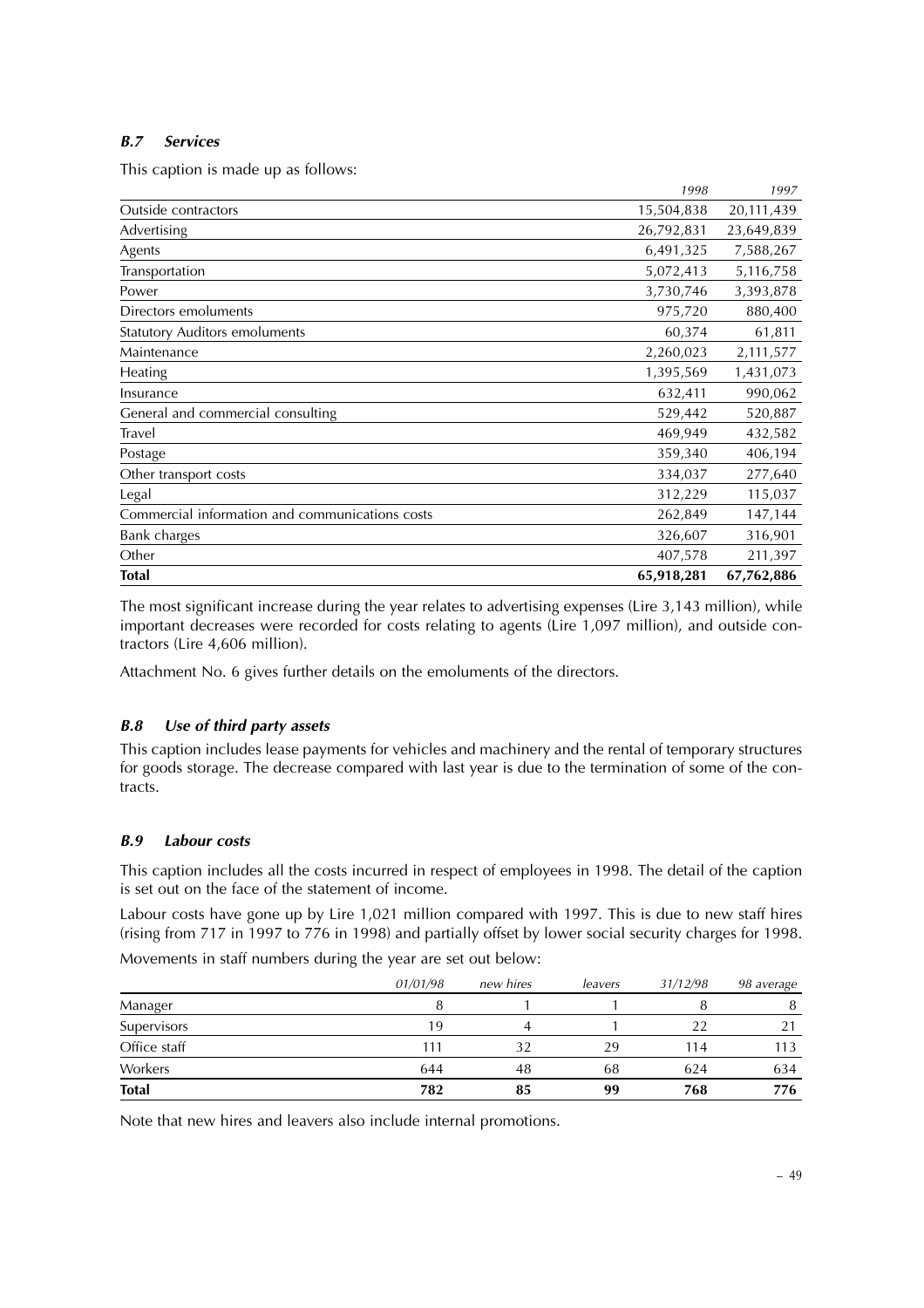#### **B.10 Depreciation, amortisation and writedowns**

These comprise:

a. amortisation of intangible fixed assets

| $-$ Other          | 29,297    |
|--------------------|-----------|
| - Flotation costs  | 1,349,383 |
| - Deferred charges | 92,371    |
| - Goodwill         | 328,139   |
| - Software         | 946,718   |

#### b. Depreciation of tangible fixed assets

|                                 | Ordinary  | Accelerated | Total      |
|---------------------------------|-----------|-------------|------------|
| <b>Buildings</b>                | 804,867   | 229,572     | 1,034,439  |
| Light constructions             | 6,095     | 0           | 6,095      |
| Plant/machinery                 | 5,751,333 | 3,147,067   | 8,898,400  |
| Equipment                       | 100,851   | 76,238      | 177,089    |
| Furniture, electrical equipment | 136,826   | 16,552      | 153,378    |
| Electronic office machinery     | 334,399   | 332,492     | 666,891    |
| Cars                            | 89,943    | 70,769      | 160,712    |
| Vehicles                        | 127,933   | 117,738     | 245,671    |
| Assets worth under 1 million    | 177,368   | 0           | 177,368    |
| <b>Total</b>                    | 7,529,615 | 3,990,428   | 11,520,043 |

Tangible fixed assets have been depreciated at 50% of the normal rate in their year of purchase. Accelerated depreciation has also been recorded. Its effect has already been dealt with in the note on tangible fixed assets.

#### d. Writedown of doubtful accounts included in current assets

The caption "Writedown of doubtful accounts included in current assets" consists of the provision required to adjust the value of receivables to their estimated realisable value. Losses during the year have been expensed to income with a corresponding utilisation of the reserve for doubtful accounts. Most of the writedown refers to the provision against receivables due from the former Russian distributor.

#### **B.11 Changes in inventories of raw, ancillary and consumable materials and goods**

| <b>Total</b>                | 22.699.209                           | 14,612,770             | (8,086,439)   |
|-----------------------------|--------------------------------------|------------------------|---------------|
| Packaging/ dyeing materials | 4,887,085                            | 3,820,232              | (1,066,853)   |
| Raw materials               | 17.812.124                           | 10.792.538             | (7,019,586)   |
|                             | <i><b>Opening</b></i><br>inventories | Closing<br>inventories | Changes $+/-$ |

#### **B.12 Provisions for contingencies and other charges**

This caption relates to the provision for contingencies and to charges for agents' supplementary indemnity maturing in the year.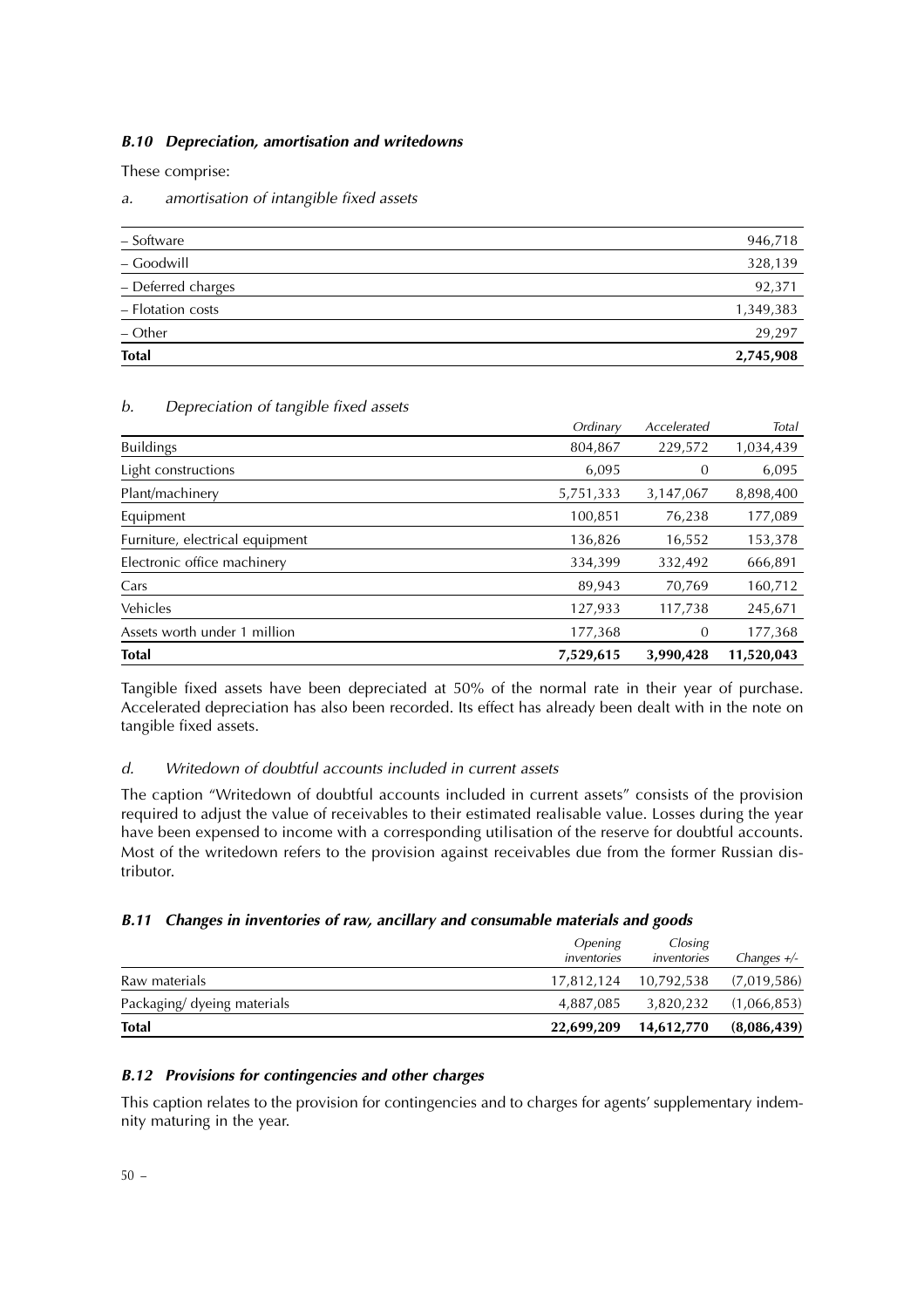### **B.14 Other operating expenses**

This item is comprised as follows:

| <b>Total</b>                             | 1,528,878 | 5,206,605 |
|------------------------------------------|-----------|-----------|
| Other charges                            | 96,347    | 214,585   |
| General expenses                         | 109,901   | 282,381   |
| Loss on liquidation of equity investment | $\theta$  | 3,694,341 |
| Losses on sale of assets                 | 190,197   | 10,543    |
| Taxes and duties                         | 247,312   | 230,472   |
| Non deductible VAT on gifts              | 50,989    | 39,028    |
| Stationery & other materials             | 215,469   | 203,295   |
| Membership fees                          | 155,157   | 142,564   |
| Entertaining                             | 463,506   | 389,396   |
|                                          | 1998      | 1997      |

#### **C. Financial income and charges**

#### C.16.d.d Other financial income from third parties

This caption is analysed as follows:

| <b>Total</b>                            | 406,973          | 1,491,777 |
|-----------------------------------------|------------------|-----------|
| Discounts & positive roundings          | 2.737            | 1,426     |
| Other interest receivable               | $\left( \right)$ | 21,863    |
| Exchange gains                          | 109.147          | 1,107,045 |
| Interest receivable from customers      | 241.895          | 254,842   |
| Interest receivable on current accounts | 53,194           | 106,601   |
|                                         | 1998             | 1997      |
|                                         |                  |           |

The exchange differences on translating balances in currencies participating in Monetary Union at the fixed irreversible parities against the Euro are set out below:

| <b>Total</b>                          | 14,740         | 1,505           |
|---------------------------------------|----------------|-----------------|
| Other                                 | 206            |                 |
| Receivables from associated companies | 4.542          |                 |
| Suppliers                             | 69             | 163             |
| Customers                             | 9.923          | 1,311           |
|                                       | Exchange gains | Exchange losses |

#### C.17.d Interest and other financial charges from third parties

This caption comprises:

|                                               | 1998      | 1997      |
|-----------------------------------------------|-----------|-----------|
| Interest payable on current account           | 1,671,454 | 1,452,559 |
| Interest payable on borrowings                | 1,285,478 | 645,717   |
| Interest payable on loans                     | 2,175,565 | 2,158,237 |
| Interest payable - Sabatini Law               | 0         | 49,948    |
| Other interest and charges payable            | 9,263     | 10,742    |
| Provision to the exchange fluctuation reserve | 106,622   | $\Omega$  |
| Exchange losses                               | 366,789   | 2,303,866 |
| <b>Total</b>                                  | 5,615,171 | 6,621,069 |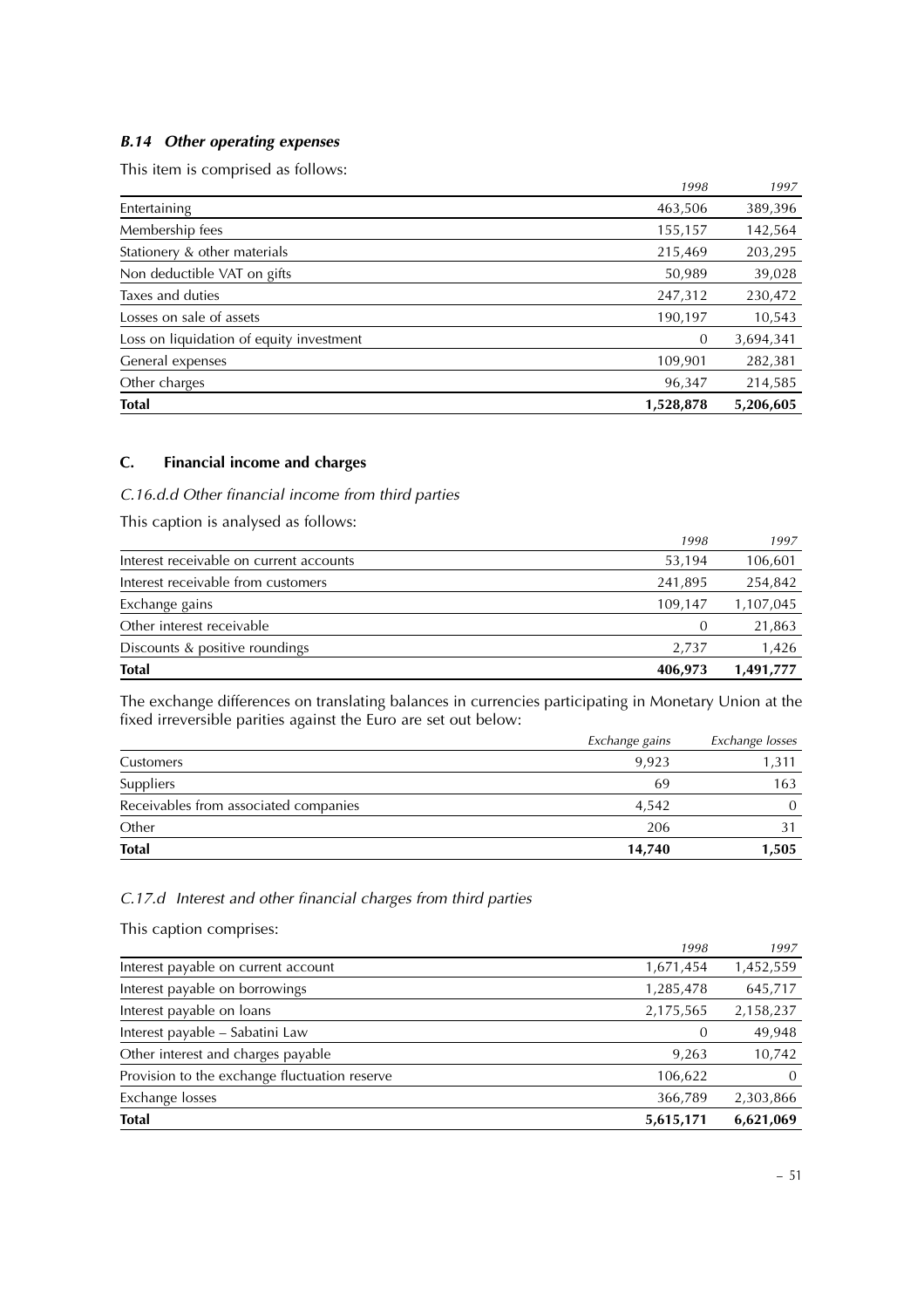#### **E. Non-recurring income and charges**

#### **E.20.bOther non-recurring charges**

The caption includes allowances granted by suppliers for purchases made in prior years.

#### **E.21.c Other non-recurring charges**

The caption includes adjustments to revenues (for returns and discounts) earned in prior years.

#### **E.22 Income taxes for the year**

Income taxes for the year have been calculated using current tax rates and after making the necessary adjustments to increase or decrease the statutory profit. The tax charge amounts to Lire 5,118 million, representing a tax rate of 63%.

Half of this amount is attributable to the regional tax on production activities (IRAP), whose taxable base is linked to added value.

Ceresara, 16 March 1999

The Board of Directors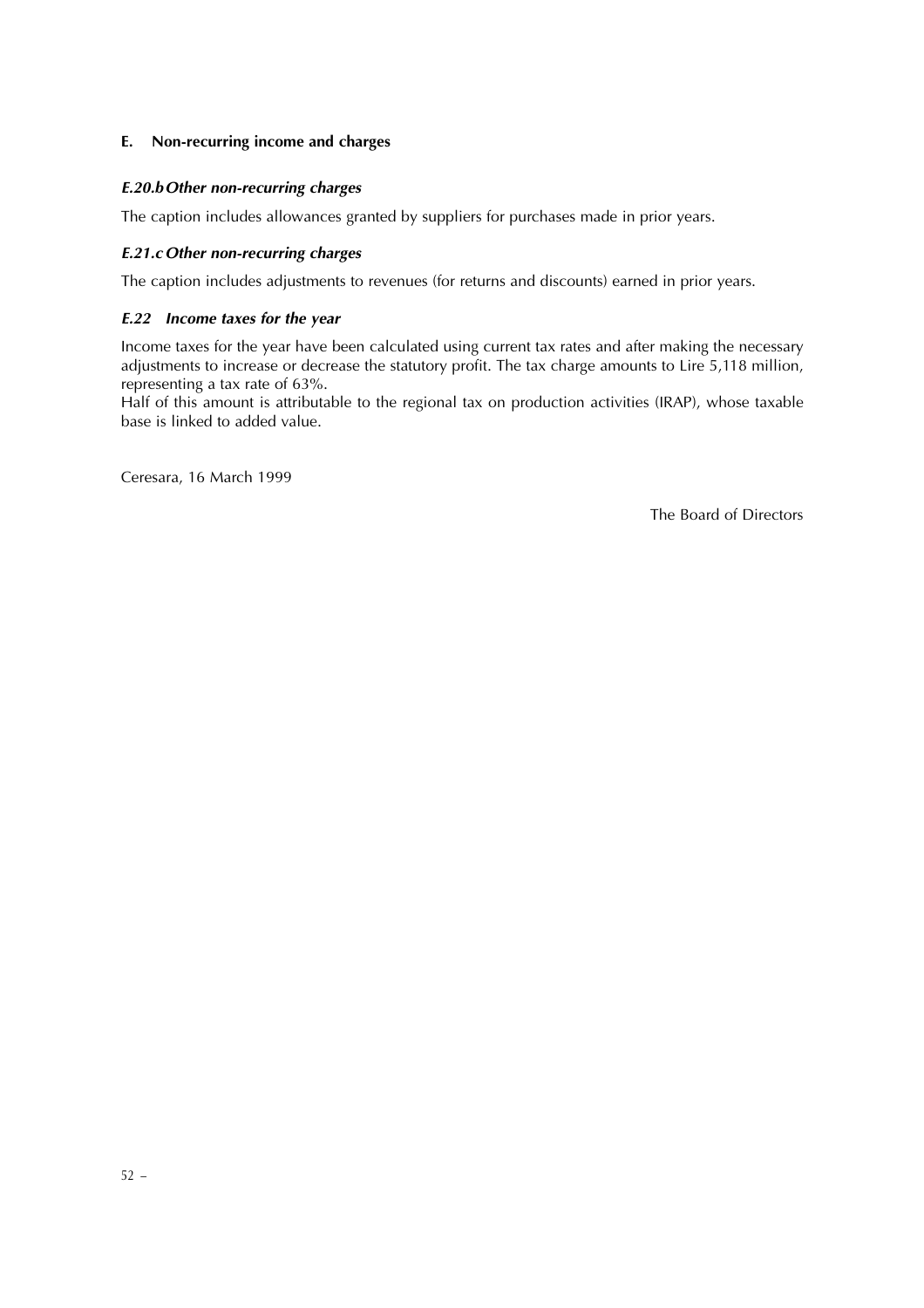#### **ATTACHMENTS**

These attachments contain supplementary information to that provided in the Notes, of which they form an integral part.

This information is included in the following attachments:

- 1 Schedule of movements in intangible fixed assets for the year ended 31 December 1998
- 2 Schedule of movements in tangible fixed assets for the year ended 31 December 1998
- 3 3a) Schedule of movements in financial fixed assets for the year ended 31 December 1998 – 3b) List of equity investments in accordance with article 2427.5 of the Italian Civil Code
- 4 Schedule of changes in shareholders' equity for the year ended 31 December 1998
- 5 Cash flow statement for the years ended 31 December 1998 and 1997
- 6 Schedule of remuneration paid to the Directors, Statutory Auditors and General Managers for the year ended 31 December 1998
- 7 Reconciliation of the 1997 statement of income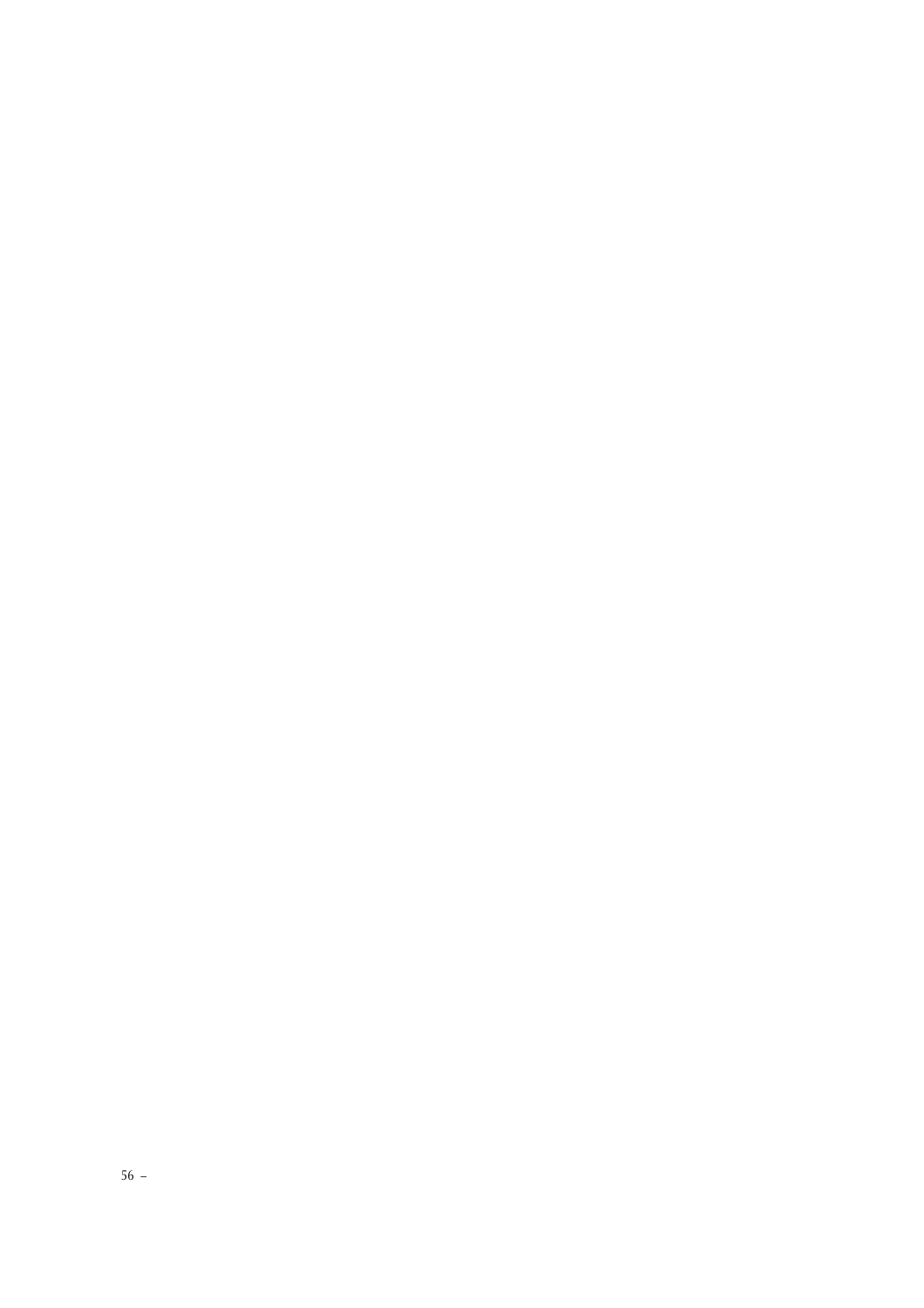## 54 –**Attachment n. 1 – Schedule of movements in intangible fixed assets for the year ended 31 December 1998**

|                                                     |                   |               |                |                           |          |                             |              | Net book    |
|-----------------------------------------------------|-------------------|---------------|----------------|---------------------------|----------|-----------------------------|--------------|-------------|
|                                                     | <b>Historical</b> | Amortisation  |                | Writedowns Net book value |          | Additions Reclassifications | Amortisation | value       |
| Description                                         | cost              | at 31/12/97   | at 31/12/97    | at 31/12/97               | 1998     | 1998                        | 1998         | at 31/12/98 |
| Industrial patents and intellectual property rights |                   |               |                |                           |          |                             |              |             |
| - Software                                          | 2,145,377         | (1, 113, 918) | $\mathbf{0}$   | 1,031,459                 | 694,777  | $\theta$                    | (946.718)    | 779,518     |
| Concessions, licences, trade marks & similar rights |                   |               |                |                           |          |                             |              |             |
| - CSP trade mark                                    | 75,052            | (42, 828)     | $\overline{0}$ | 32,224                    | $\Omega$ | $\overline{0}$              | (15,010)     | 17,214      |
| Goodwill                                            | 1,640,047         | (656, 019)    | $\overline{0}$ | 984.028                   | 652      | $\overline{0}$              | (328.139)    | 656,541     |
| Other                                               |                   |               |                |                           |          |                             |              |             |
| - Flotation costs                                   | 4,048,148         | (1,349,383)   | $\mathbf{0}$   | 2,698,765                 | $\Omega$ | $\overline{0}$              | (1,349,383)  | 1,349,382   |
| - Deferred loan charges                             | 63,229            | (23,714)      | $\theta$       | 39,515                    | 25,000   | $\theta$                    | (14, 287)    | 50,228      |
| $-$ Other intangible                                | 324,827           | (104, 859)    | $\overline{0}$ | 219,968                   | 137,024  | $\mathbf{0}$                | (92, 371)    | 264,621     |
| <b>Total others</b>                                 | 4,436,204         | (1,477,956)   | $\bf{0}$       | 2,958,248                 | 162,024  | $\bf{0}$                    | (1,456,041)  | 1,664,231   |
| <b>Total</b>                                        | 8.296.680         | (3,290,721)   | $\bf{0}$       | 5,005,959                 | 857,453  | $\bf{0}$                    | (2,745,908)  | 3.117.504   |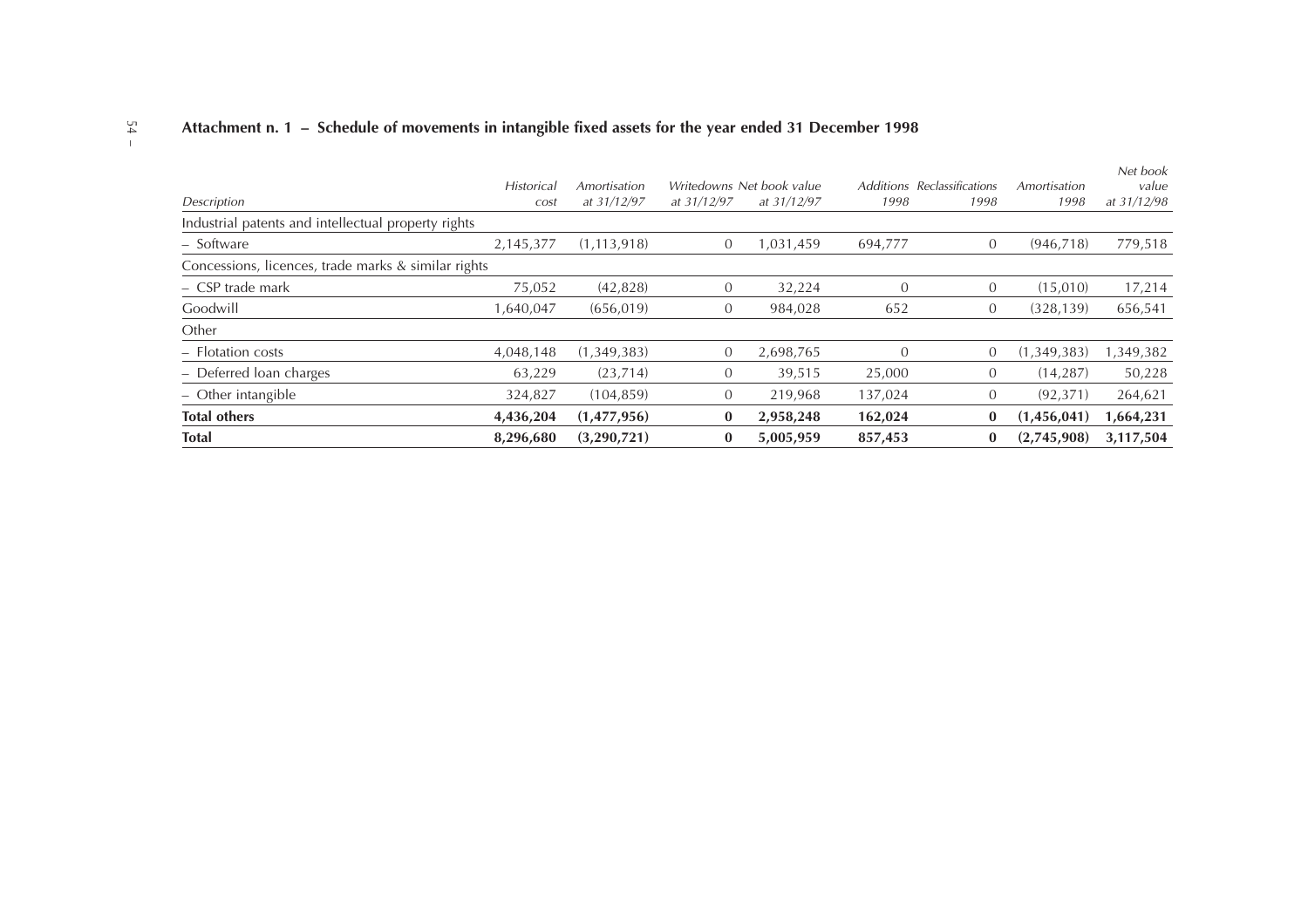|                          |            |                   |                                            |                                  |                          |                   |                                        | Summary of assets         |                   |                                |                   |                   |                                                        |                   |
|--------------------------|------------|-------------------|--------------------------------------------|----------------------------------|--------------------------|-------------------|----------------------------------------|---------------------------|-------------------|--------------------------------|-------------------|-------------------|--------------------------------------------------------|-------------------|
|                          |            |                   | Opening balances                           |                                  |                          |                   |                                        | Movements during the year |                   |                                |                   |                   | Closing balances                                       |                   |
| Description              | Historical | cost Revaluations | Accumulated<br>depreciation<br>at 31/12/97 | Net book<br>value<br>at 31/12/97 | <b>Additions</b><br>1998 | Decreases<br>1998 | Decreases<br>revaluations depreciation | Reversal                  | Riclassi-<br>1998 | fications Depreciation<br>1998 | <b>Historical</b> | cost Revaluations | Accumulated<br>depreciation<br>at 31/12/98 at 31/12/98 | Net book<br>value |
| Land & buildings         | 28,803,181 | ,219,606          | (4,843,677)                                | 25,179,110                       | 2,221,790                | $\theta$          |                                        | $\mathbf{0}$              | 707,778           | (1,040,534)                    | 31,732,749        | 1,219,606         | (5,884,211)                                            | 27,068,144        |
| Plant & machinery        | 50,310,042 | 214,721           | (28, 238, 215)                             | 22,286,548                       | 16,093,587               | (3,523,921)       | (9,978)                                | (2,870,170)               | 20,393            | (8,898,400)                    | 62,900,101        | 204,743           | (34, 266, 445)                                         | 28,838,399        |
| Equipment                | 719,926    | 30,204            | (627, 104)                                 | 123,026                          | 359,505                  | (4,378)           | (1, 435)                               | (3,485)                   | $\mathbf{0}$      | (177,088)                      | 1,075,053         | 28,769            | (800, 707)                                             | 303,115           |
| Other assets             | 6,832,753  | 42,912            | (5,374,695)                                | 1,500,970                        | 1,570,804                | (491, 879)        | U                                      | (416, 342)                | $\mathbf{0}$      | (1,404,021)                    | 7,911,678         | 42,912            | (6,362,374)                                            | 1,592,216         |
| Construction in progress | 729,116    | $\theta$          | $\mathbf{0}$                               | 729,116                          | 13,810,755               |                   |                                        | $\bf{0}$                  | (728, 171)        | $\mathbf{0}$                   | 13,811,700        | $\theta$          | $\theta$                                               | 13,811,700        |
| <b>Total</b>             | 87,395,018 | 1,507,443         | (39,083,691)                               | 49,818,770                       | 34,056,441               | (4,020,178)       | (11, 413)                              | (3,289,997)               | 0                 | (11,520,043)                   | 117,431,281       | 1,496,030         | (47,313,737)                                           | 71,613,574        |

## **Attachment n. 2 – Schedule of movements in tangible fixed asset for the year ended 31 December 1998**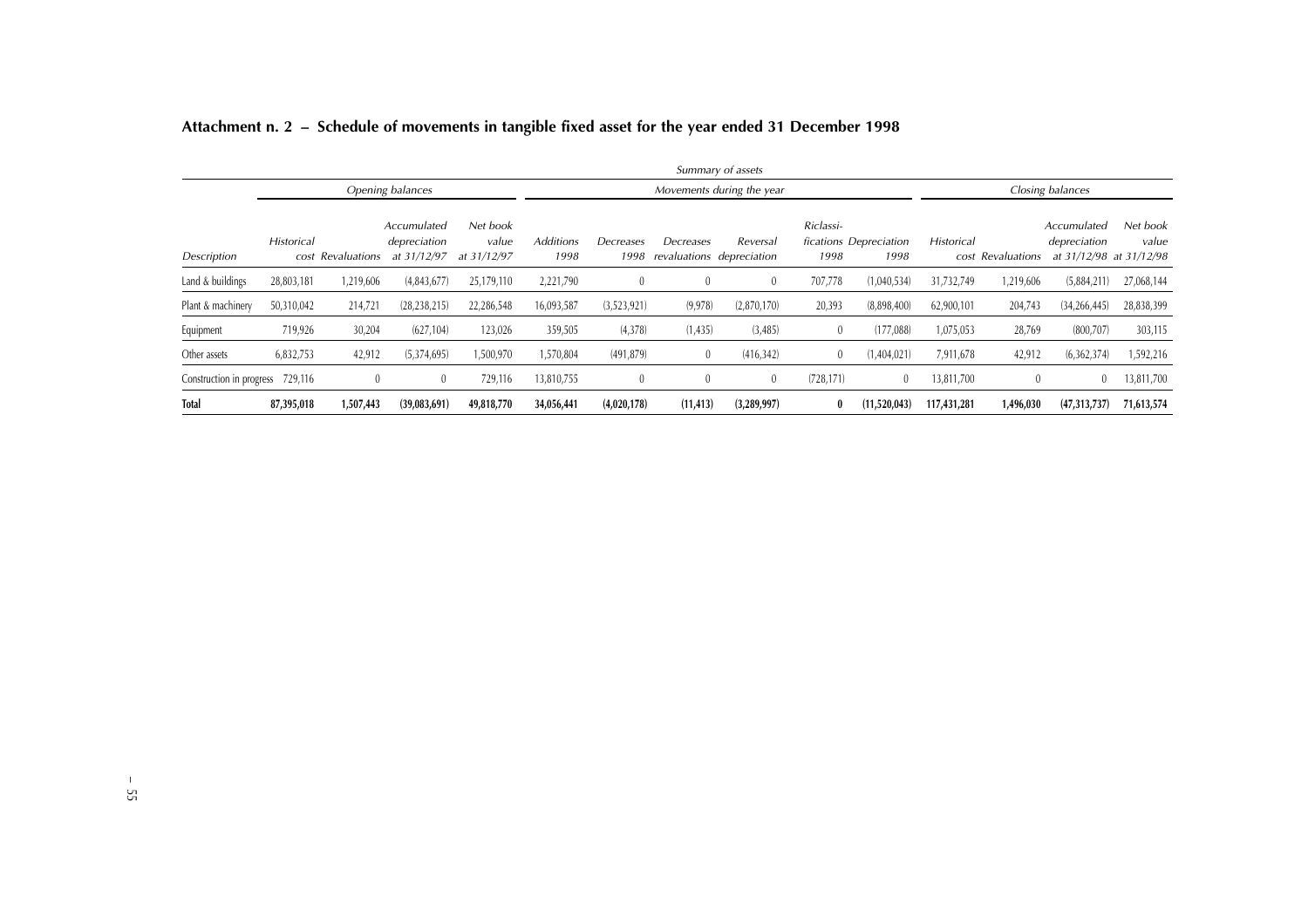## 56 –**Attachment n. 3a – Schedule of movements in financial fixed assets for the year ended 31 december 1998** (Amounts in thousands of lire)

|                                                         |                                                      | Opening balance          |                |                          |                          | Movements during the year                                |                          |           | Closing balance |
|---------------------------------------------------------|------------------------------------------------------|--------------------------|----------------|--------------------------|--------------------------|----------------------------------------------------------|--------------------------|-----------|-----------------|
|                                                         | Original                                             |                          | <b>Balance</b> |                          | Reclassi-                |                                                          |                          | Balance   | Of which        |
| <b>Fixed</b> assets                                     | cost Revaluations Writedowns at 31/12/97             |                          |                | Increases                | fications                | Decreases Revaluations Writedowns at 31/12/98            |                          |           | revalued        |
| <b>EQUITY INVESTMENTS</b>                               |                                                      |                          |                |                          |                          |                                                          |                          |           |                 |
| <b>SUBSIDIARY COMPANIES</b>                             |                                                      |                          |                |                          |                          |                                                          |                          |           |                 |
| CSP STRUMPFVERTRIEB - RHEINE (Germany) Loesstrasse, 7   | 30,912                                               |                          | 30,912         |                          |                          |                                                          | (24, 829)                | 6,083     |                 |
| <b>TOTAL SUBSIDIARY COMPANIES</b>                       | 30,912<br>$\overline{\phantom{0}}$                   | $\overline{\phantom{a}}$ | 30,912         | $\blacksquare$           | $\blacksquare$           | $\overline{\phantom{0}}$<br>$\blacksquare$               | $\overline{\phantom{a}}$ | 6,083     |                 |
| <b>ASSOCIATED COMPANIES</b>                             |                                                      |                          |                |                          |                          |                                                          |                          |           |                 |
| ROZAL SARL - PARIS (France) Rue Turbigo, 30             | 17,943                                               |                          | 17,943         |                          |                          |                                                          |                          | 17,943    |                 |
| CSP HOSIERY (UK) LTD - LONDON (UK) Action Park, 28      | 4,821                                                |                          | 4,821          |                          |                          |                                                          |                          | 4,821     |                 |
| SANPELLEGRINO POLSKA SP.z.oo -                          |                                                      |                          |                |                          |                          |                                                          |                          |           |                 |
| Ul.Laska, 7-KONSTANTYNOW (LODZ) (Poland)                |                                                      |                          |                | 1,530,684                |                          |                                                          |                          | 1,530,684 |                 |
| ESCOS GMBH - NEUFFEN (Germany) Paulustrasse, 51         | 22,163                                               |                          | 22,163         |                          |                          | (22, 163)                                                |                          |           |                 |
| <b>TOTAL ASSOCIATED COMPANIES</b>                       | 44,927<br>$\overline{\phantom{0}}$                   | $\overline{\phantom{a}}$ | 44,927         | 1,530,684                |                          | (22, 163)<br>$\overline{a}$                              | $\overline{\phantom{a}}$ | 1,553,448 |                 |
| <b>OTHER COMPANIES</b>                                  |                                                      |                          |                |                          |                          |                                                          |                          |           |                 |
| CASSA RUR.ED ART. CASTELGOFFREDO (Mantua) Via Giotto, 2 | 350                                                  |                          | 350            |                          |                          |                                                          |                          | 350       |                 |
| FONDO PENSIONE PREVIMODA - MILAN Viale Sarca, 223       |                                                      |                          |                | 3,755                    |                          |                                                          |                          | 3,755     |                 |
| CONAI - ROME Viale dell'Astronomia, 30                  |                                                      |                          |                | 3,098                    |                          |                                                          |                          | 3,098     |                 |
| TOTAL OTHER EQUITY INVESTMENTS                          | 350<br>$\overline{\phantom{0}}$                      | $\overline{\phantom{a}}$ | 350            | 6,853                    | $\overline{\phantom{0}}$ | $\overline{\phantom{a}}$                                 | $\overline{\phantom{a}}$ | 7,203     |                 |
| TOTAL EQUITY INVESTMENTS                                | 76,189<br>$\overline{\phantom{a}}$                   | $\overline{\phantom{a}}$ | 76,189         | 1,537,537                | $\overline{\phantom{a}}$ | $\overline{\phantom{a}}$<br>$\qquad \qquad \blacksquare$ | $\overline{\phantom{a}}$ | 1,566,734 |                 |
| <b>FINANCIAL RECEIVABLES</b>                            |                                                      |                          |                |                          |                          |                                                          |                          |           |                 |
| SUBSIDIARY COMPANIES                                    |                                                      |                          |                |                          |                          |                                                          |                          |           |                 |
| <b>BENETTON LEGS loan</b>                               |                                                      |                          | 2,196          |                          |                          |                                                          |                          | 2,196     |                 |
| <b>TOTAL RECEIVABLES FROM SUBSIDIARIES</b>              |                                                      | $\overline{\phantom{a}}$ | 2,196          | $\overline{\phantom{a}}$ |                          |                                                          | $\overline{\phantom{a}}$ | 2,196     |                 |
| ASSOCIATED COMPANIES                                    |                                                      |                          |                |                          |                          |                                                          |                          |           |                 |
| ROZAL SARL loan                                         |                                                      |                          | 55,953         | 4,542                    |                          |                                                          |                          | 60,495    |                 |
| CSP HOSIERY (UK) LTD loan                               |                                                      |                          | 63,185         |                          |                          |                                                          |                          | 63,185    |                 |
| <b>TOTAL RECEIVABLES FROM ASSOCIATES</b>                | $\overline{\phantom{a}}$                             | $\overline{\phantom{a}}$ | 119,138        | 4,542                    | $\overline{\phantom{0}}$ | $\overline{\phantom{a}}$<br>$\overline{\phantom{0}}$     | $\overline{\phantom{a}}$ | 123,680   |                 |
| <b>TOTAL RECEIVABLES</b>                                | $\overline{\phantom{a}}$<br>$\overline{\phantom{a}}$ | $\overline{\phantom{a}}$ | 121,334        | 4,542                    | $\overline{\phantom{a}}$ | $\overline{\phantom{a}}$<br>$\overline{\phantom{0}}$     | $\overline{\phantom{a}}$ | 125,876   |                 |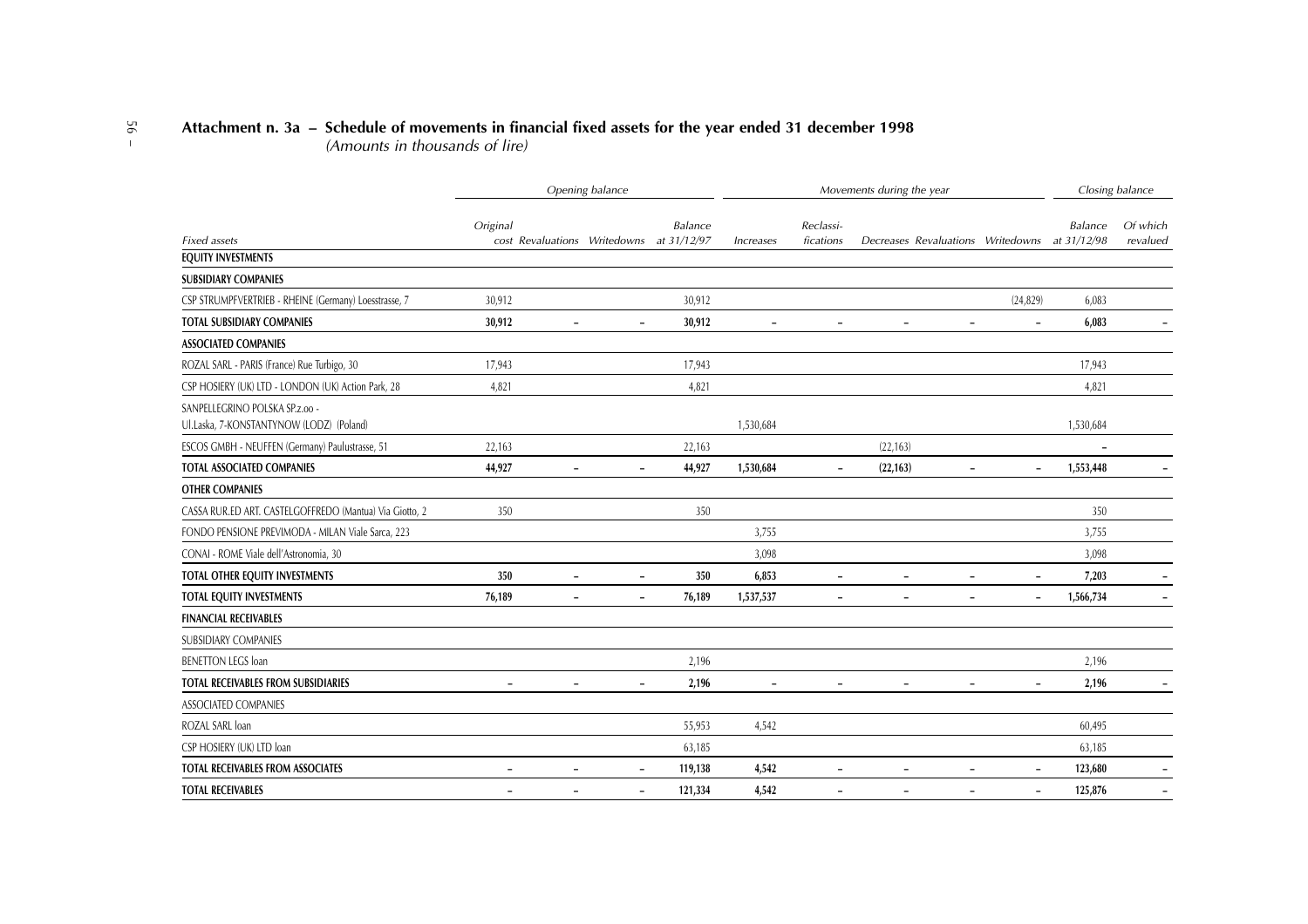## **Attachment n. 3b – List of equity investments in subsidiary and associated companies at 31 december 1998 (in accordance with article 2427.5 of the Italian Civil Code)**

(Amounts in thousands of lire)

| Name                                                                 |      | Share<br>Capital<br>in currency | <b>Shareholders</b><br>equity<br>Lire/000 | Profit<br>or loss | Stake-<br><b>Holding</b><br>% | Share of<br>Share<br>Holders'<br>equity<br>Lire/000 | Share of<br>profit<br>loss<br>Lire/000 | Book<br>value | <i>Difference</i><br>between<br>book value<br>and share<br>shareholders'<br>equity |
|----------------------------------------------------------------------|------|---------------------------------|-------------------------------------------|-------------------|-------------------------------|-----------------------------------------------------|----------------------------------------|---------------|------------------------------------------------------------------------------------|
| EQUITY INVESTMENTS                                                   |      |                                 |                                           |                   |                               |                                                     |                                        |               |                                                                                    |
| <b>SUBSIDIARY COMPANIES</b>                                          |      |                                 |                                           |                   |                               |                                                     |                                        |               |                                                                                    |
| CSP STRUMPFVERTRIEB - RHEINE (Germany) Loesstrasse, 7                | D.M. | 50,000 (***)                    | 28,520                                    | (11, 349)         | 99                            | 28,235                                              | (11, 235)                              | 30,912        | (2,677)                                                                            |
| <b>ASSOCIATED COMPANIES</b>                                          |      |                                 |                                           |                   |                               |                                                     |                                        |               |                                                                                    |
| ROZAL SARL - PARIS (France) Rue Turbigo, 30                          | F.F. | $300,000$ (*)                   | 147,691                                   | 702               | 20                            | 29,538                                              | 140                                    | 17,943        | 11,595                                                                             |
| CSP HOSIERY (UK) LTD - LONDON (UK) Action Park, 28                   | LGS  | $10,000$ $(**)$                 | (255, 741)                                | 165,018           | 20                            | (51, 148)                                           | 33,004                                 | 4,821         | (55, 969)                                                                          |
| SANPELLEGRINO POLSKA SP.z.oo<br>Ul.Laska, 7-KONSTANTYNOW (LODZ) (PL) |      | Zloty 6,000,000 (****)          |                                           |                   | 50                            |                                                     |                                        | $-1,530,684$  |                                                                                    |

NOTES: (\*) as per the financial statements at 31 December 1997, translated at 1997 year-end exchange rates

(\*\*) as per the financial statements at 31 March 1998, translated at 31 March 1998 exchange rates

(\*\*\*) as per financial statements at 31 December 1996; company placed in liquidation (the value of the investment at 31 December 1998 is written down in consideration of the net value realized during liquidation, which took place in January 1999)

(\*\*\*\*) the company, formed in 1998, has not yet approved the financial statements for its first year of operations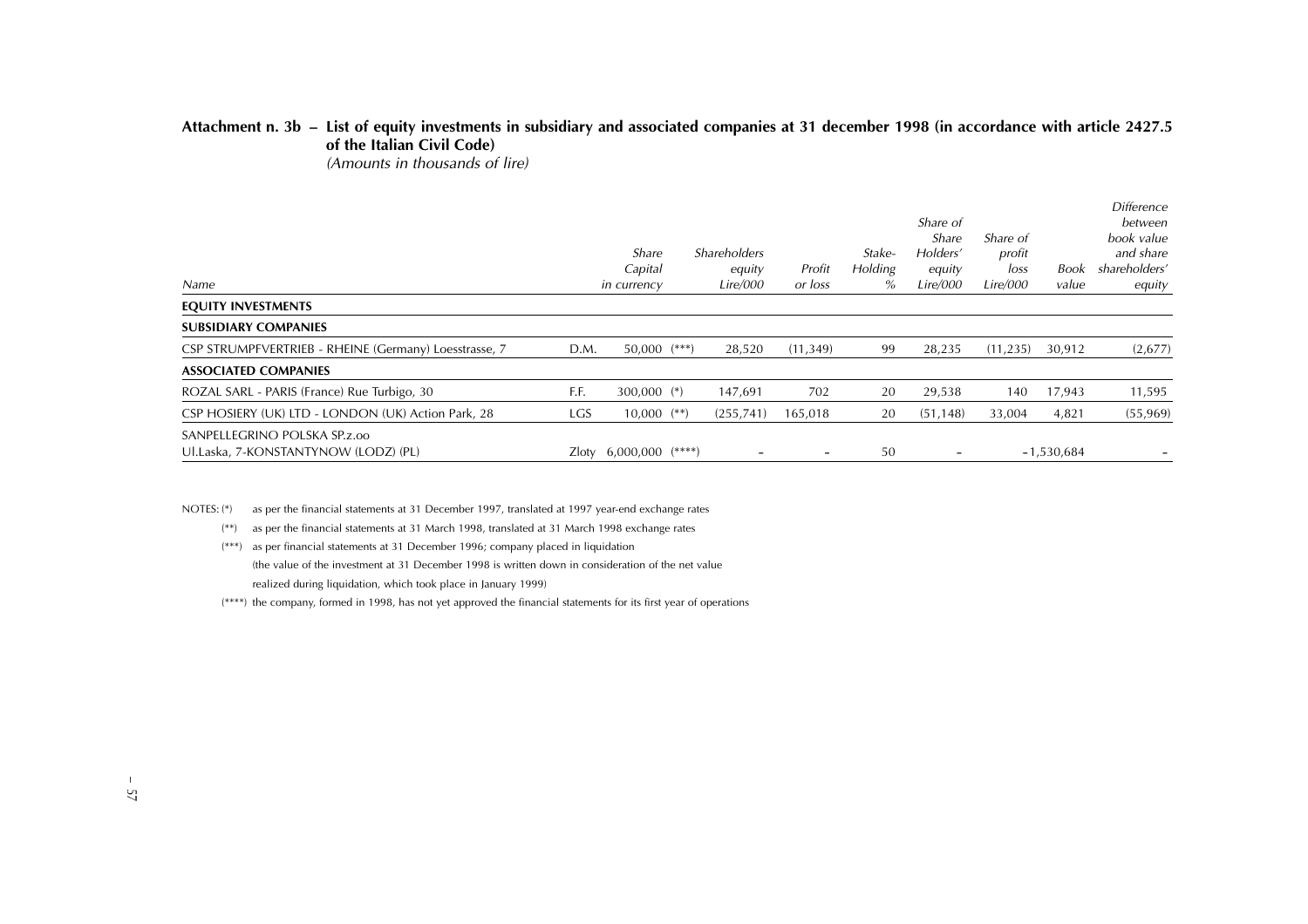# 58 –**Attachment n. 4 – Schedule of changes in shareholders' equity for the year ended 31 december 1998** (in thousands of Lire)

|                                                                     |            | Share      |             |           |            | Net profit     | Total                       |
|---------------------------------------------------------------------|------------|------------|-------------|-----------|------------|----------------|-----------------------------|
|                                                                     | Share      | premium    | Revaluation | Legal     | Other      |                | (loss) shareholders'        |
| Description                                                         | capital    | reserve    | reserves    | reserve   | reserves   | for the year   | equity                      |
| Balances at 1 January 1998                                          | 24,500,000 | 35,000,000 | 347,914     | 848,365   | 5,979,745  | 24,022,266     | 90,698,290                  |
| Allocation of 1997 net profit<br>(General meeting of 16 April 1998) |            |            |             |           |            |                |                             |
| $-5\%$ allocation to legal reserve                                  |            |            |             | 1,201,113 |            | (1, 201, 113)  |                             |
| - Dividends distributed                                             |            |            |             |           |            |                | $(7,497,000)$ $(7,497,000)$ |
| - Profits carried forward                                           |            |            |             |           | 14,476,257 | (14, 476, 257) |                             |
| - Re-establishment of revaluation reserve                           |            |            | 847,896     |           |            | (847, 896)     |                             |
| Other movements                                                     |            |            |             |           | (25, 283)  |                | (25, 283)                   |
| Net profit for the year                                             |            |            |             |           |            | 3,031,974      | 3,031,974                   |
| <b>Balances at 31 December 1998</b>                                 | 24,500,000 | 35,000,000 | 1,195,810   | 2,049,478 | 20,430,719 | 3,031,974      | 86,207,981                  |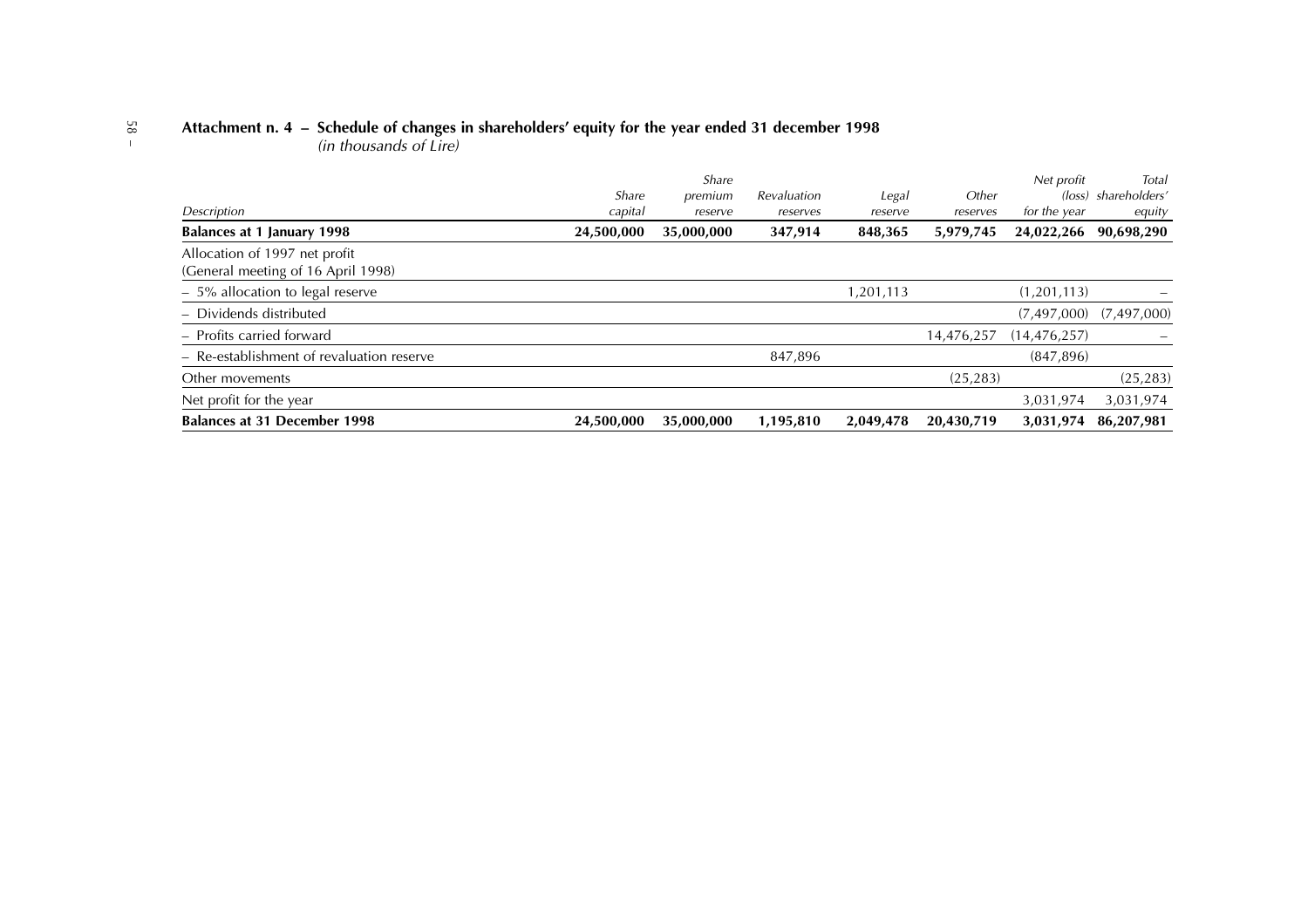#### **Attachment n. 5 – Cash flow statement for the years ended 31 December 1998 and 1997** (in millions of Lire)

|    |                                                                            | 1998      | 1997      |
|----|----------------------------------------------------------------------------|-----------|-----------|
|    | A. OPENING NET DEBT                                                        | (17, 055) | (24, 763) |
|    | <b>B. CASH FLOWS FROM (FOR) OPERATING ACTIVITIES</b>                       |           |           |
|    | Net profit for the year                                                    | 3,032     | 24,022    |
|    | Depreciation and amortization                                              | 14,266    | 10,870    |
|    | Losses on and writedowns of financial fixed assets                         | 25        | 3,694     |
|    | Net change in severance indemnities for employees and agents               | 1,148     | 529       |
|    | Provision for contingencies and other charges                              | 380       | 0         |
|    | Cash flows from operating activities before changes in working capital     | 18,851    | 39,115    |
|    | (Increase) decrease in current receivables                                 | 17,408    | (38, 787) |
|    | (Increase) decrease in inventories                                         | 15,992    | (41, 021) |
|    | Increase (decrease) in trade and other payables                            | (58, 542) | 48,354    |
|    | Changes in other working capital items                                     | (6, 392)  | 336       |
|    |                                                                            | (12, 683) | 7,997     |
|    | C. CASH FLOWS FROM (FOR) INVESTMENT ACTIVITIES                             |           |           |
|    | (Purchase) disposal of fixed assets:                                       |           |           |
|    | Intangible                                                                 | (857)     | (5, 175)  |
|    | Tangible                                                                   | (33, 315) | (18, 808) |
|    | Financial                                                                  | (1,520)   | 356       |
|    |                                                                            | (35, 692) | (23, 627) |
|    | D. CASH FLOWS FROM (FOR) FINANCING ACTIVITIES                              |           |           |
|    | Subscription to the increase in share capital, issued at a premium, net of |           |           |
|    | leaving indemnity used by employees to subscribe to the issue              | 0         | 34,871    |
|    | New borrowings net of the current portion transferred to current payables  | 3,463     | (5, 538)  |
|    | Repayment of payables represented by credit instruments                    | $\Omega$  | (467)     |
|    | Dividends paid                                                             | (7, 497)  | (5,000)   |
|    | Other changes in shareholders' equity                                      | (25)      | (528)     |
|    |                                                                            | (4,059)   | 23,338    |
|    | TOTAL CASH FLOWS FOR THE YEAR (B+C+D)                                      | (52, 434) | 7,708     |
| F. | <b>CLOSING NET DEBT (A+E)</b>                                              | (69, 489) | (17, 055) |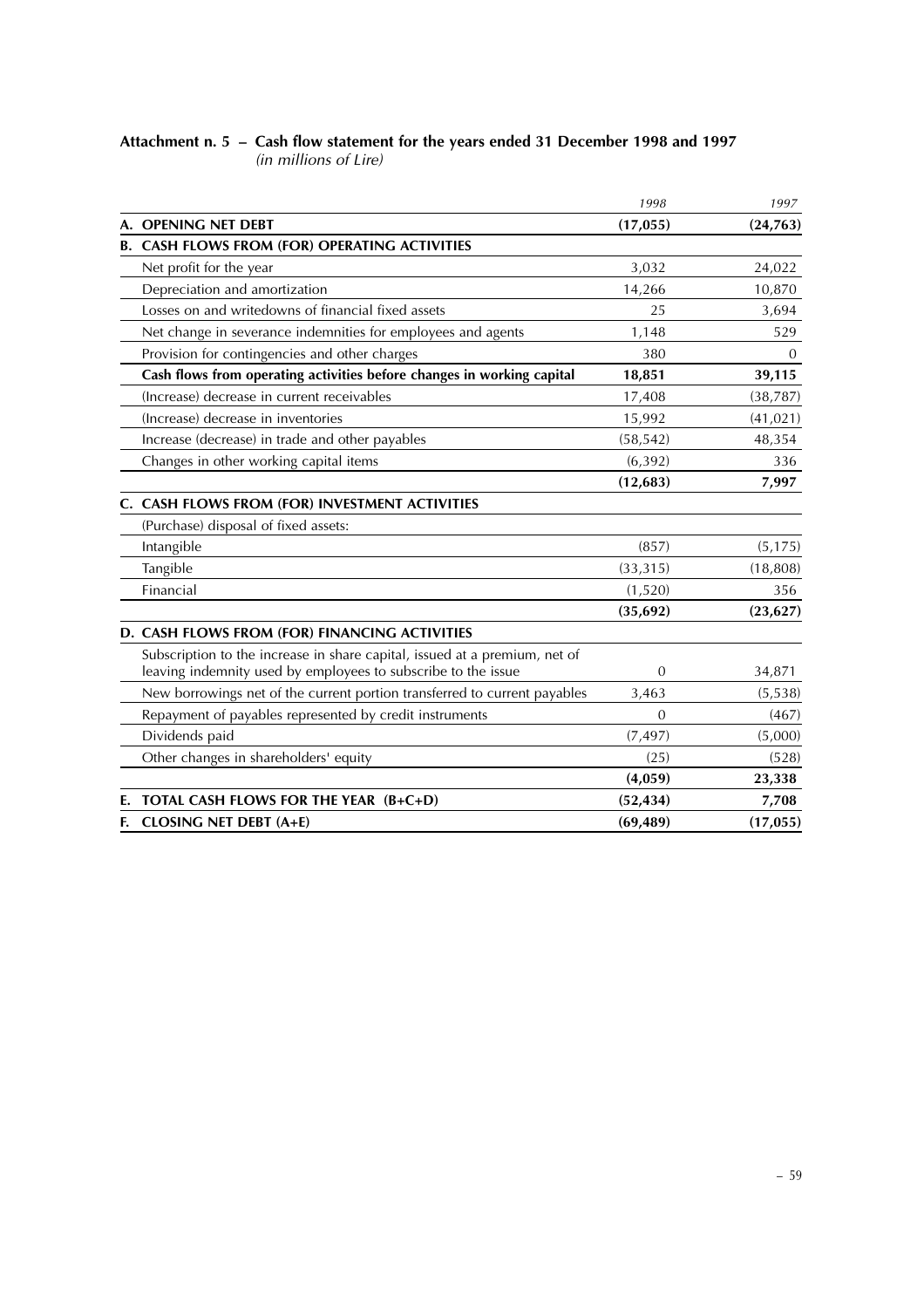## 60 –**Attachment n. 6 – Remuneration paid to directors, statutory auditors and general managers**

|                             | Description of office          |                       |                              | Remuneration         |                                 |                       |
|-----------------------------|--------------------------------|-----------------------|------------------------------|----------------------|---------------------------------|-----------------------|
| Surname and<br>firts name   | Position<br>held               | Duration<br>of office | Emoluments<br>for the office | Non-cash<br>benefits | Bonuses and<br>other incentives | Other<br>remuneration |
| <b>BERTONI ENZO</b>         | chairman Board of Directors    | 16.04.97 for 3 years  | 433,680,000                  |                      |                                 |                       |
| <b>BERTONI FRANCESCO</b>    | managing director #            | 16.04.97 for 3 years  | 542,040,000                  |                      |                                 |                       |
| <b>BERTONI MARIA GRAZIA</b> | director                       | 16.04.97 for 3 years  |                              |                      |                                 | 78,445,000*           |
| <b>BERTONI MARIO</b>        | director                       | 16.04.97 for 3 years  |                              |                      |                                 | 64,206,000*           |
| <b>BOSSI GIANFRANCO</b>     | director and general manager # | 16.04.97 for 3 years  |                              |                      | 100,000,000*                    | 528,953,000*          |
| <b>GHIDELLI SERGIO</b>      | chairman Board of Auditors     | 16.04.97 for 3 years  | 25,405,000                   |                      |                                 |                       |
| <b>MACCARI ENRICO</b>       | auditor                        | 16.04.97 for 1 year   | 5,550,000                    |                      |                                 |                       |
| <b>ANCESCHI DANILO</b>      | auditor                        | 16.04.98 for 2 years  | 11,500,000                   |                      |                                 |                       |
| <b>MONTESANO MARCO</b>      | auditor                        | 16.04.97 for 3 years  | 17,070,000                   |                      |                                 |                       |

\* salaries as employees.

# member of executive committee.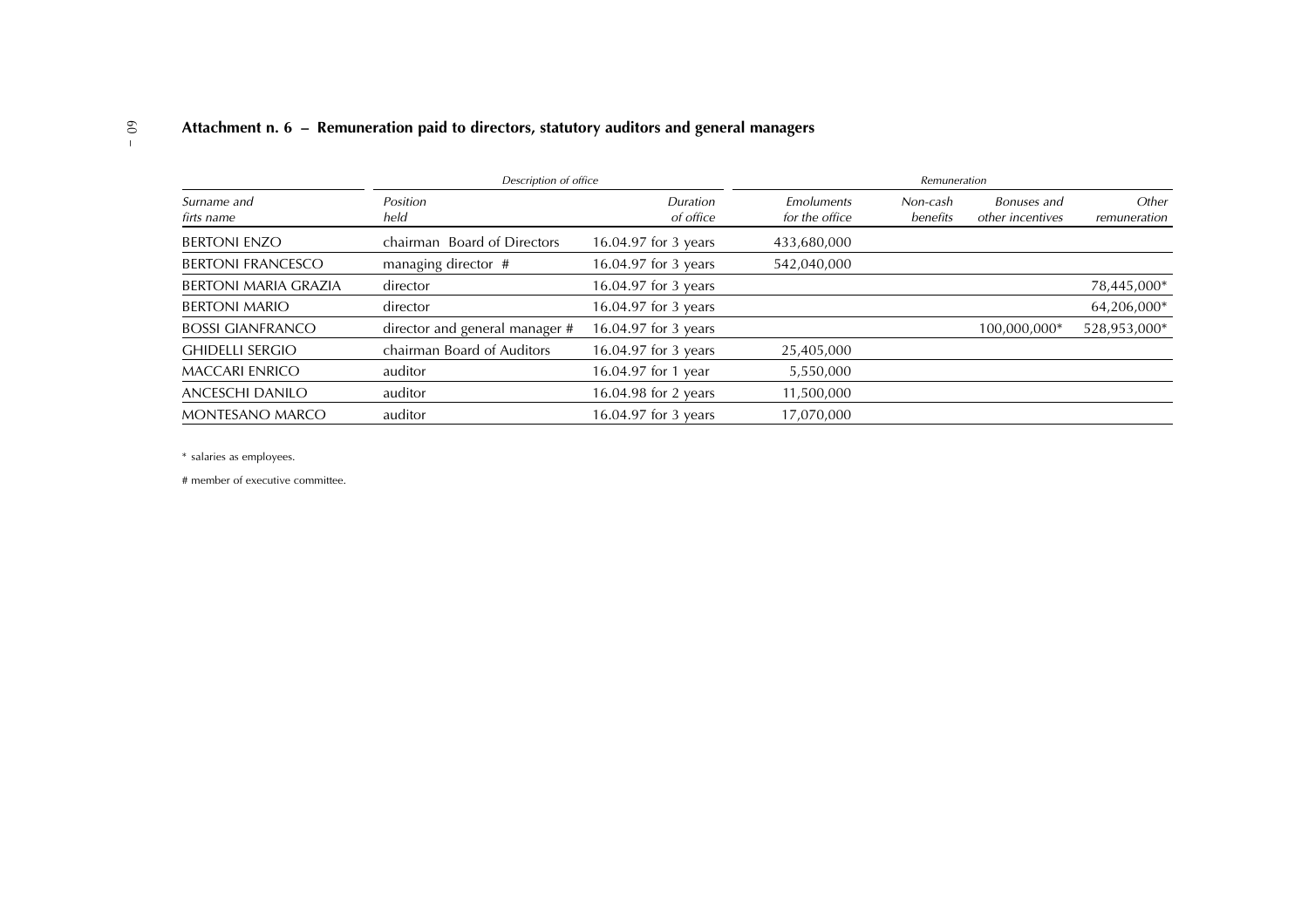### **Attachment n. 7 – Reconciliation of the 1997 statement of income**

(in thousands of Lire)

| Description                                    | amounts       | Financial<br>statement captions<br>31.12.97 | Financial<br>statement captions<br>31.12.98 |
|------------------------------------------------|---------------|---------------------------------------------|---------------------------------------------|
| Prior year returns from customers              | 1,791,950,047 | A 1                                         | $E$ 21 c                                    |
| Prior year credits from suppliers              | 3,502,850     | B 6                                         | $E$ 20 $b$                                  |
| Emoluments of Directors and Statutory Auditors | 951,353,248   | B 14                                        | B 7                                         |
| Costs for industrial transport vehicles        | 40,796,610    | B 14                                        | B 7                                         |
| Costs for insurance and personnel training     | 124,815,602   | B 9 e                                       | B 7                                         |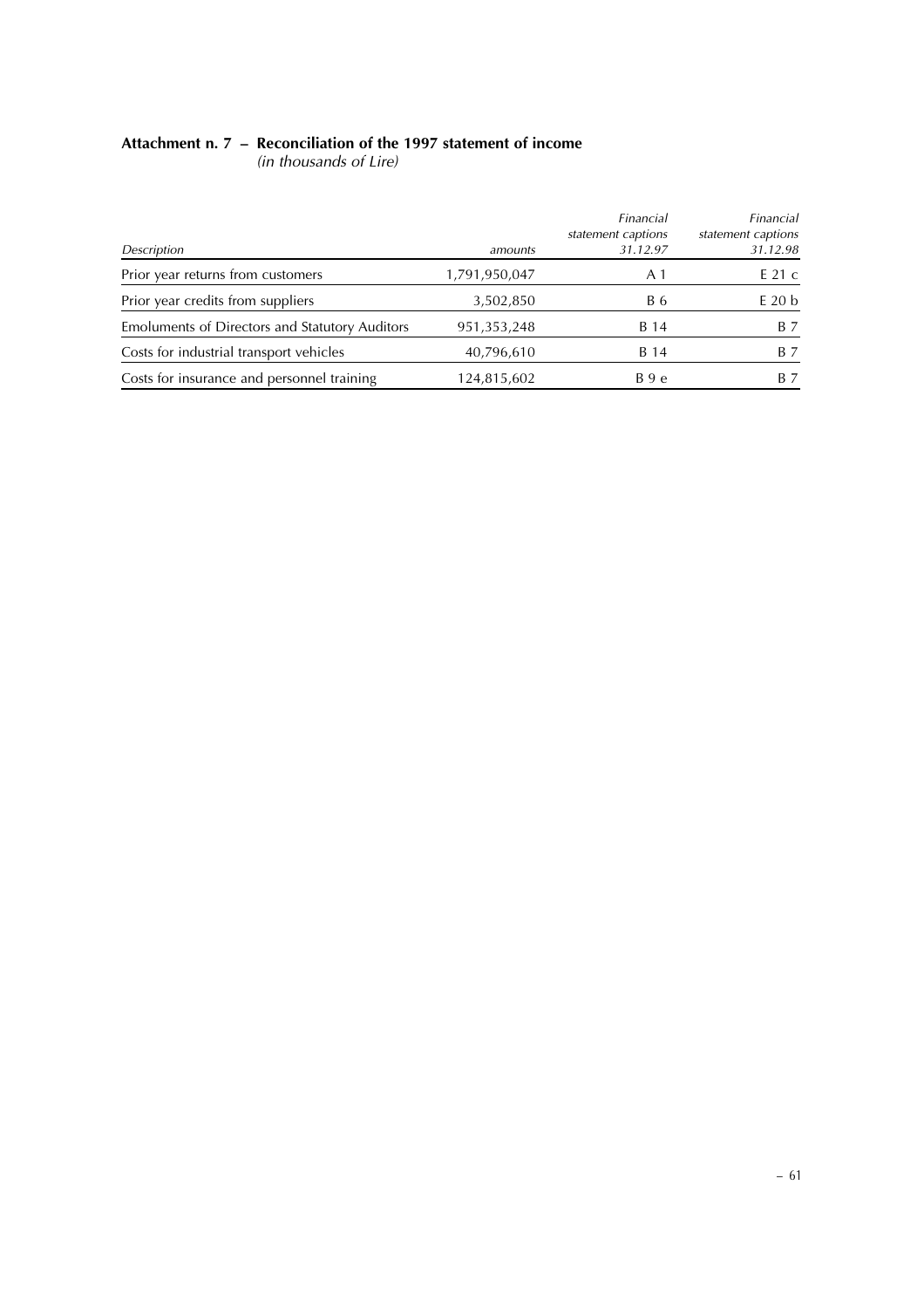#### **REPORT OF THE BOARD OF STATUTORY AUDITORS ON THE FINANCIAL STATEMENTS AS AT 31 DECEMBER 1998**

Shareholders,

The draft financial statements as at 31 December 1998, duly consigned by the Directors to the Board of Auditors, together with the Auditors report issued by Arthur Andersen S.p.A., closes with a profit of Lire 3,031,974,046.

Arthur Andersen S.p.A. has not raised any major objections, while confirming that the report on operations agrees with the draft financial statements.

As well as attending shareholders' meetings, directors' meetings and carrying out the prescribed quarterly audits, we have checked compliance with the law and with the articles of association, respect for the principles of correct administration, the adequacy of the Company's organizational structure for aspects concerning the internal control and accounting systems, as well as the latter's reliability in correctly recording all aspects of the company's operations.

In other words, we have concentrated our activities on checking the correctness and legality of the Company's administration, without overlooking an examination of the accounting records for any observations on the financial position of the Company as required by article 2466 of the Italian Civil Code, or findings regarding administrative irregularities.

We have also ascertained that the organizational structure of the Company and the internal control and accounting systems can be considered reliable in correctly recording all aspects of the company's operations.

Lastly, we acknowledge that meetings of the Board of Directors and of the Shareholders have been called and held properly, with resolutions being passed according to the rules.

Management decisions have been taken not only legitimately, but also on the basis of prior checks, valid financial plans and credible market research; in other words, with professionalism, technical care and reasonableness and therefore with the necessary diligence.

In the light of the above, we would invite the shareholders to approve both the financial statements as at 31 December 1998 as proposed by the Board of Directors, and the allocation of net income.

Mantua, Italy, 31 March 1999

The Board of Statutory Auditors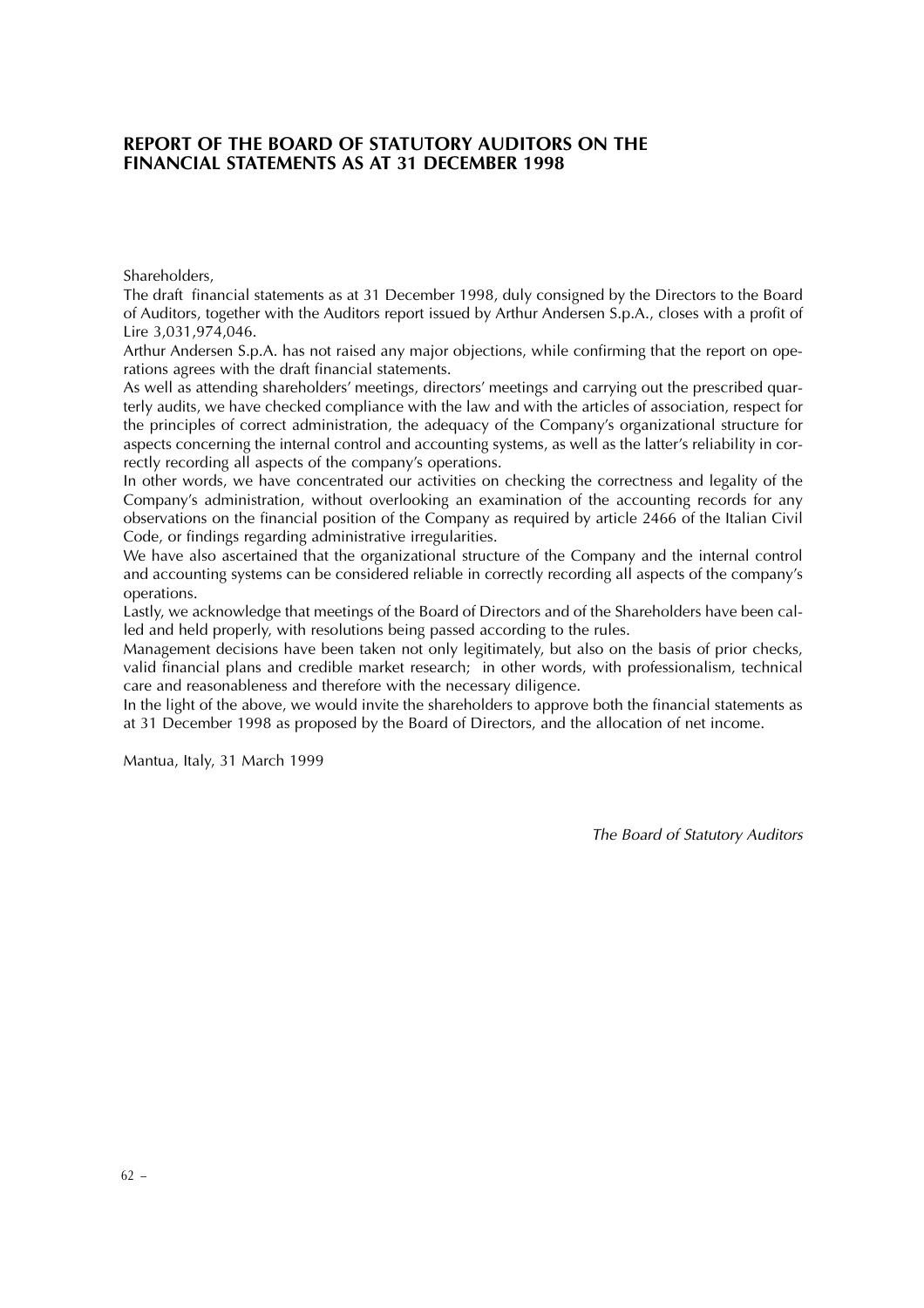|    |                                                                                                                                                                                                                                                                                                                                                                                                                                                                                                 | Arthur Andersen S.p.A.        |
|----|-------------------------------------------------------------------------------------------------------------------------------------------------------------------------------------------------------------------------------------------------------------------------------------------------------------------------------------------------------------------------------------------------------------------------------------------------------------------------------------------------|-------------------------------|
|    |                                                                                                                                                                                                                                                                                                                                                                                                                                                                                                 | Via Albere 19<br>37138 Verona |
|    |                                                                                                                                                                                                                                                                                                                                                                                                                                                                                                 |                               |
|    |                                                                                                                                                                                                                                                                                                                                                                                                                                                                                                 |                               |
|    |                                                                                                                                                                                                                                                                                                                                                                                                                                                                                                 |                               |
|    | Report of the Independent Auditors pursuant to art. 4<br>Of Presidential Decree no. 136 of March 31, 1975<br>(Translation from the original issued in Italian)                                                                                                                                                                                                                                                                                                                                  |                               |
|    |                                                                                                                                                                                                                                                                                                                                                                                                                                                                                                 |                               |
|    | To the Shareholders of<br>CSP International Industria Calze S.p.A.:                                                                                                                                                                                                                                                                                                                                                                                                                             |                               |
| 1. | We have audited the financial statements of CSP INTERNATIONAL INDUSTRIA<br>CALZE S.p.A. as of and for the year ended December 31, 1998. We have also checked<br>the consistency of the Board of Directors' report on operations with the financial<br>statements.                                                                                                                                                                                                                               |                               |
| 2. | Our examination was made in accordance with the auditing standards and procedures<br>recommended by the Italian Regulatory Commission for Companies and the Stock<br>Exchange ("Consob") and included such tests as we considered necessary for the<br>purposes of our engagement. For our opinion on the prior years' financial statements,<br>which are presented for comparative purposes as requested by the law, reference<br>should be made to our auditors' report dated March 19, 1998. |                               |
| 3. | In our opinion, the financial statements, taken as a whole, have been prepared clearly<br>and give a true and fair view of the financial position and results of operations of the<br>Company, in accordance with the law related to the financial statements. Therefore,<br>we certify the financial statements of CSP International Industria Calze S.p.A. as of<br>December 31, 1998.                                                                                                        |                               |
|    | Sede Legale: Via della Moscova 3 20121 Milano<br>Reg Soc 297992 7540 42 CCIAA 960046                                                                                                                                                                                                                                                                                                                                                                                                            |                               |
|    | Cod Fisc 02466670581 Part Iva 09869140153<br>Capitale Sociale Lire 3.000.000.000 int. versato                                                                                                                                                                                                                                                                                                                                                                                                   |                               |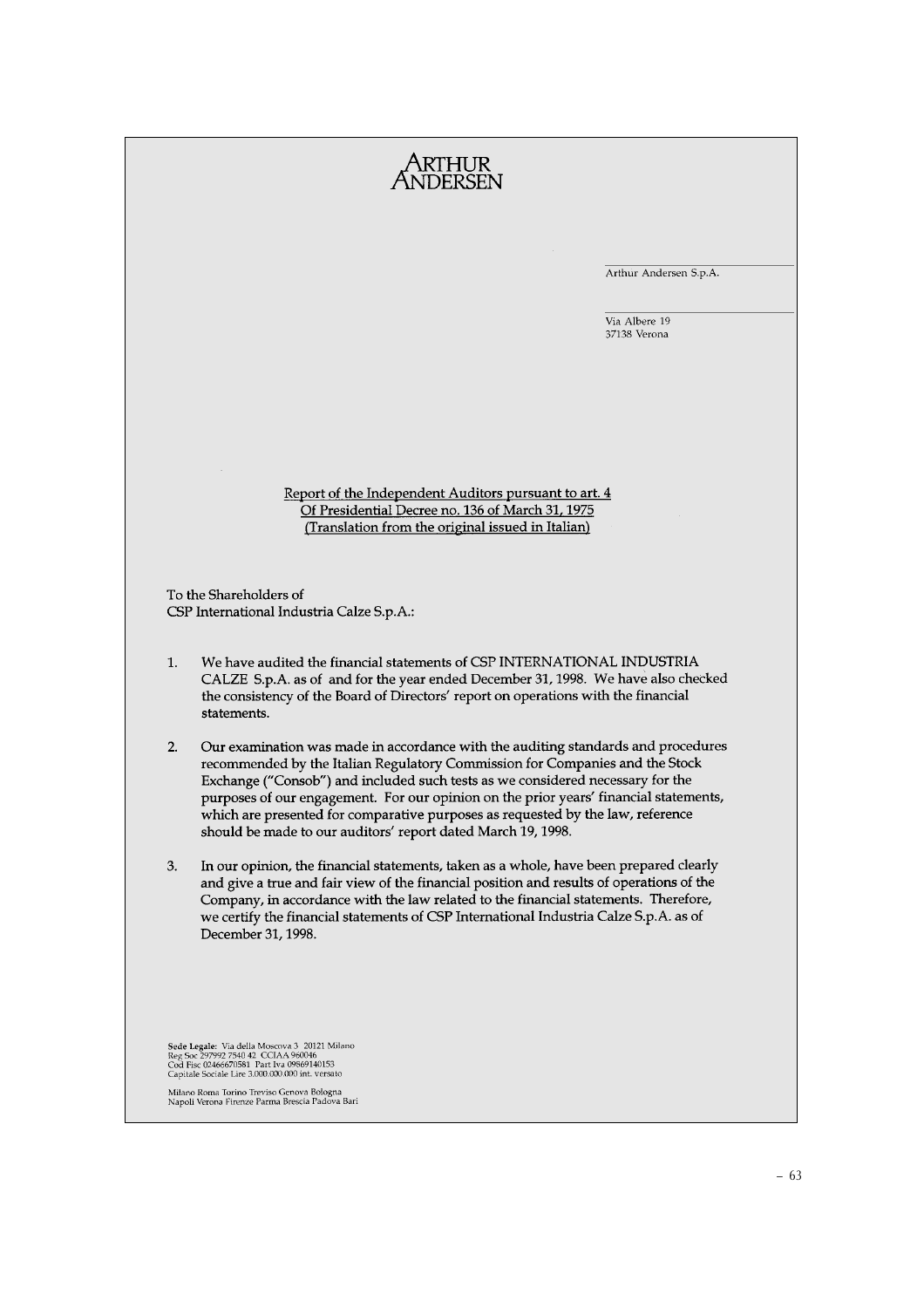ARTHUR<br>ANDERSEN Page 2  $4.$ For a better understanding of the financial statements, we call the attention on the fact that, as allowed by the existing law to avail of the benefits granted by the tax rules, in the current and in prior years the Company provided for accelerated depreciation exclusively in application of tax regulations. This accounting treatment determined an understatement of the net equity and of the net income as of December 31, 1998, respectively, of Lire 5,596 million and Lire 2,030 million, net of tax effect. ARTHUR ANDERSEN S.p.A. puls le Martin Giancarlo M. De Marchi - Partner Verona, Italy, March 26, 1999